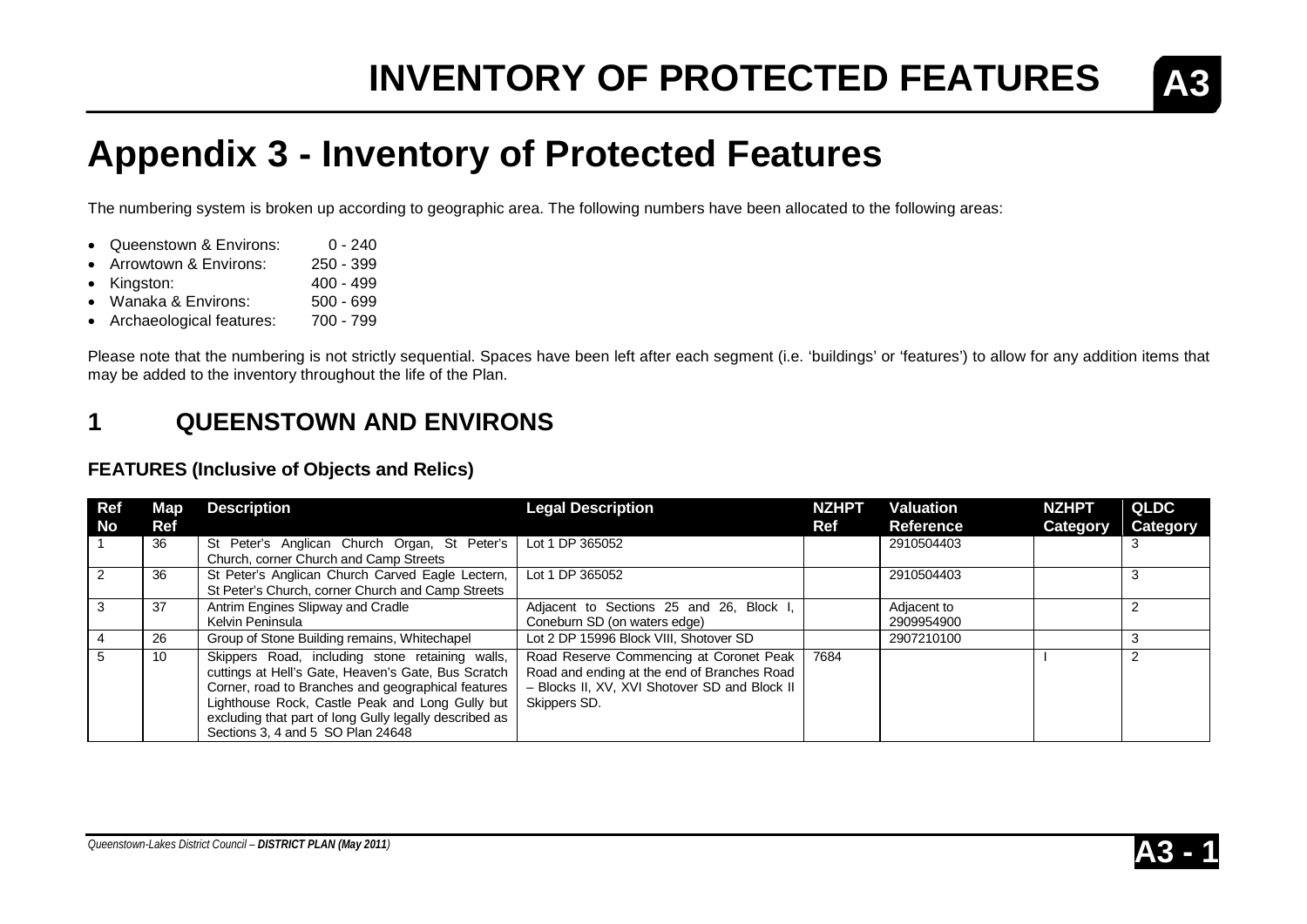

|     | 10  | The Macetown Road and all road stone retaining<br>From Butler Park, Buckingham Street,<br>walls.<br>Arrowtown through to Macetown Historic Reserve. | Road reserve adjacent to Part Section 2 Block<br>XXV Town of Arrowtown and Run 23, 25, 26,<br>39 and Part Run 27 | Road Reserve adjacent<br>to 2918233400<br>2907214600<br>2907212500<br>2907214700<br>2907300200 |  |
|-----|-----|-----------------------------------------------------------------------------------------------------------------------------------------------------|------------------------------------------------------------------------------------------------------------------|------------------------------------------------------------------------------------------------|--|
|     | -12 | Copper mine tunnel, Moke Creek                                                                                                                      | Run 11 Glenorchy Mid Wakatipu                                                                                    | 2907305900                                                                                     |  |
|     | 12  | Re-direction tunnel. Moke Creek                                                                                                                     | Run 11 Glenorchy Mid Wakatipu                                                                                    | 2907305900                                                                                     |  |
| 216 |     | Chard Road                                                                                                                                          | Road Reserve                                                                                                     |                                                                                                |  |

#### **LANDSCAPE FEATURES**

| Ref               | Map | <b>Description</b>                                                                                                                                      | <b>Legal Description</b>                     | <b>NZHPT</b> | <b>Valuation</b> | <b>NZHPT</b>    | <b>QLDC</b>    |
|-------------------|-----|---------------------------------------------------------------------------------------------------------------------------------------------------------|----------------------------------------------|--------------|------------------|-----------------|----------------|
| No                | Ref |                                                                                                                                                         |                                              | Ref          | <b>Reference</b> | <b>Category</b> | Category       |
|                   | 9   | The Hillocks, vicinity Dart Bridge                                                                                                                      | Part Sections 1 & 2, Block IV, Dart SD       |              | 2911130400       |                 | 3              |
|                   |     |                                                                                                                                                         |                                              |              | 2911130500       |                 |                |
| 8                 | 25  | Bible Face, Glenorchy. Vicinity Depot and Gravel Pit<br>Queenstown-Glenorchy Road, Glenorchy. Exact<br>location shown by the building line restriction. | Part Section 2, Block XIX, Town of Glenorchy |              | 2911120100       |                 | 3              |
| 9                 | 13  | Judge and Jury Rocks, rock features only, Vicinity<br>Kawarau Gorge Bridge                                                                              | Section 4, Block I, Kawarau SD               |              | 2907213800       |                 | 3              |
| 10                | 9   | Peter Tomb's rock, near Diamond Lake                                                                                                                    | Section 43 Block II Dart SD                  |              | 2911131800       |                 | 3              |
| 11                | 36  | Horne Creek, running through Queenstown Town                                                                                                            | DP20875 Block V.<br>Runs from Lot 1          |              | 2910631100       |                 | $\overline{2}$ |
|                   |     | Centre                                                                                                                                                  | Queenstown Village Green through Lot 1 and   |              | 2910500301       |                 |                |
|                   |     |                                                                                                                                                         | Lot 2 DP416867, Lot 2 DP 357929, Lot 2 DP    |              | 2910500510       |                 |                |
|                   |     |                                                                                                                                                         | 18459 Block XXXI, Road reserve and adjacent  |              | Adjacent to      |                 |                |
|                   |     |                                                                                                                                                         | to Sections 2 & 3 Block LII adjacent to      |              | 2910500401       |                 |                |
|                   |     |                                                                                                                                                         | Sections 2 & 3 Block LII and ending adjacent |              | 2910500500       |                 |                |
|                   |     |                                                                                                                                                         | to Section 1 Block LII.                      |              | and              |                 |                |
|                   |     |                                                                                                                                                         |                                              |              | 2910506500       |                 |                |
| $12 \overline{ }$ | 36  | Hotop's Rise, Corner Earl and Camp Street                                                                                                               | Road Reserve (Camp Street)                   |              | Road Reserve     |                 |                |
| 13                | 35  | Queenstown Gardens and Plantation Reserve<br>Block, 52 Park Street                                                                                      | Section 7 Block LI Town of Queenstown        |              | 2910507200       |                 | $\overline{2}$ |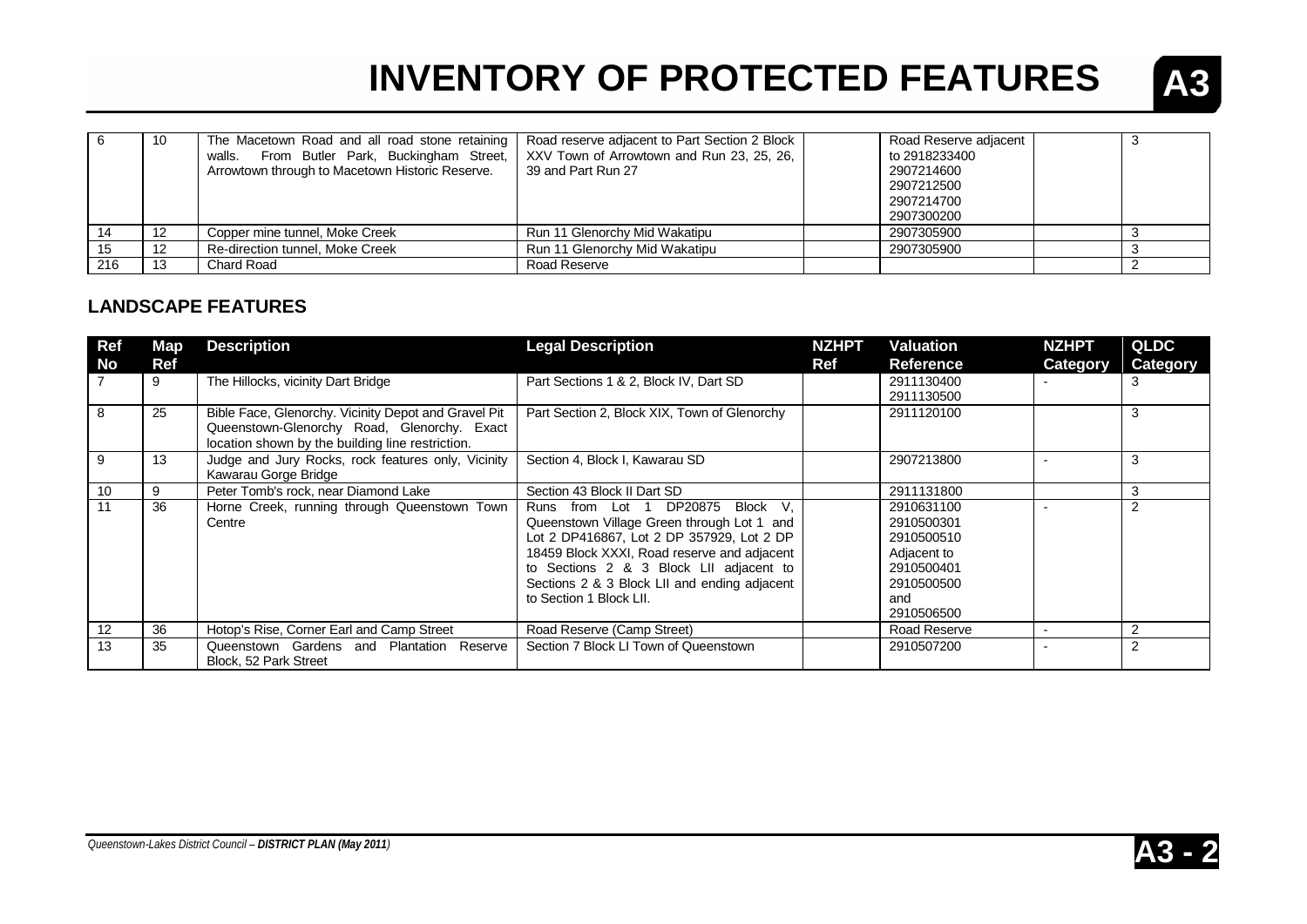

### **MEMORIAL (Inclusive of Monuments and Plaques)**

| Ref       | <b>Map</b> | <b>Description</b>                                                                           | <b>Legal Description</b>                                                  | <b>NZHPT</b> | <b>Valuation</b>                           | <b>NZHPT</b>             | <b>QLDC</b>    |
|-----------|------------|----------------------------------------------------------------------------------------------|---------------------------------------------------------------------------|--------------|--------------------------------------------|--------------------------|----------------|
| <b>No</b> | Ref        |                                                                                              |                                                                           | Ref          | <b>Reference</b>                           | Category                 | Category       |
| 17        | 35         | Queenstown Cemetery, Brecon Street                                                           | Section 132 Block XX Shotover SD                                          |              | 2910614701                                 |                          | 2              |
| 18        | 35         | Transit of Venus Site, 8 Melbourne<br>Street,<br>Queenstown                                  | Section 15.<br>Block XXXVI, Town<br>of<br>Queenstown                      |              | 29105 37500                                |                          | $\overline{2}$ |
| 19        | 10         | Cemetery, Skippers                                                                           | Section 56, Block XI, Skippers Creek SD                                   |              | 29073 01000                                |                          | 3              |
| 20        | 36         | Lake Level Plaque, Marine Parade (beside Jetty),<br>Queenstown                               | Section 6 Block LI Town of Queenstown                                     |              | 29105 06600                                |                          | 3              |
| 21        | 36         | Waterfront,<br>Parade,<br>Tablet,<br>Marine<br>Rees<br>Queenstown                            | Section 6 Block LI Town of Queenstown                                     |              | 29105 06600                                | $\overline{\phantom{a}}$ | 3              |
| 22        | 30         | Robert Lee's Memorial Trough, Ladies Mile, SH 6                                              | Road reserve adjacent to Lot 2, DP 12921,<br>Shotover SD                  |              | Road Reserve<br>Adjacent to<br>29071402001 |                          | 3              |
| 23        | 25         | War Memorial.<br>Mull Street, Glenorchy                                                      | Section 1560R, Block XII, Town of Glenorchy                               |              | Adjacent to<br>2911101100                  |                          | 2              |
| 24        | 35         | William Rees Memorial,<br>Queenstown Gardens                                                 | Part Section 7 Block LI Town of Queenstown                                |              | 2910507200                                 |                          | 3              |
| 25        | 34         | Haki Te Karu Plaque,<br>Queenstown Gardens                                                   | Part Section 7 Block LI Town of Queenstown                                |              | 2910507200                                 | $\overline{\phantom{a}}$ | 3              |
| 26        | 34         | Scott Rock Memorial.<br>Queenstown Gardens                                                   | Part Section 7 Block LI Town of Queenstown                                |              | 2910507200                                 | $\overline{\phantom{a}}$ | 3              |
| 27        | 36         | War Memorial Gate<br>Marine Parade                                                           | Road Reserve and Section 6 Block LI Town of<br>Queenstown (Marine Parade) |              | Road reserve and<br>2910506600             |                          | 2              |
| 28        | 33         | 1940 Centennial Gates, Queenstown Airport                                                    | Lot 2 DP 304345                                                           |              | 2910100106                                 |                          | 3              |
| 29        | 39         | Thomas Arthur Monument, Beside Edith Cavell<br>Bridge, Arthurs Point                         | Road Reserve Crown Land Block XIX<br>Shotover SD                          |              | Road Reserve<br>opposite 2910721001        |                          | 3              |
| 30        | 25         | Centennial Gates, Entrance to Recreation Ground,<br>Corner Mull and Oban Streets, Glenorchy. | Section 1 Block XX Town of Glenorchy                                      |              | 2911118700                                 |                          | 3              |

### **STRUCTURES & FEATURES (Inclusive of Bridges)**

| <b>Ref</b><br><b>No</b> | Map<br><b>Ref</b> | <b>Description</b>                                                                                                                                                            | <b>Legal Description</b>                                              | <b>NZHPT</b><br>Ref | <b>Valuation</b><br>Reference | <b>NZHPT</b><br>Category | QLDC.<br>Category |
|-------------------------|-------------------|-------------------------------------------------------------------------------------------------------------------------------------------------------------------------------|-----------------------------------------------------------------------|---------------------|-------------------------------|--------------------------|-------------------|
| 16                      | 33                | Boatshed, Slipway and original Old Ticket Office   Sections 59 & Part Section 39 Block XXI<br>(as identified in the Heritage Register), Frankton<br>Marina Recreation Reserve | Shotover SD                                                           |                     | 2910331100                    |                          |                   |
| -31                     | כ ו               | Steam Engine Beside Oxenbridge Tunnel, Arthurs<br>Point                                                                                                                       | Part Section 148 Crown Land (Shotover<br>River) Block XIX Shotover SD |                     | 2907303900                    |                          |                   |

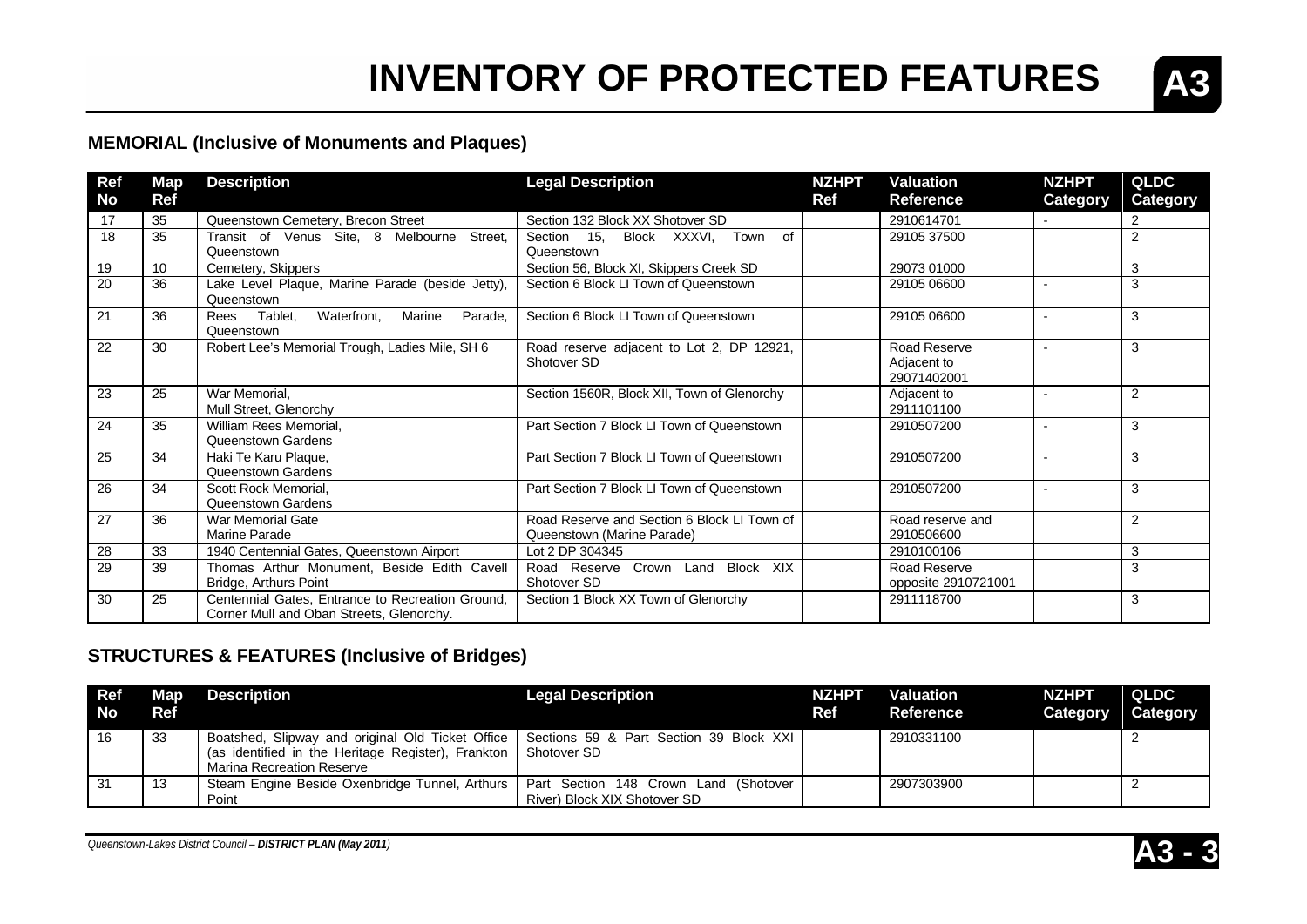

| 32              | 33              | Frankton Mill Site,                                                    | Section 3, Block XVIII, Town of Queenstown                                      |      | 2910121800                  |                | 3              |
|-----------------|-----------------|------------------------------------------------------------------------|---------------------------------------------------------------------------------|------|-----------------------------|----------------|----------------|
|                 |                 | Kawarau Road,                                                          |                                                                                 |      |                             |                |                |
|                 |                 | Frankton                                                               |                                                                                 |      |                             |                |                |
| 33              | 12              | Trig Station, Mount Nicholas Station                                   | Block X, Part Run 630, Mid Wakatipu SD                                          |      | 2911136100                  | $\mathbf{r}$   | 3              |
| $\overline{34}$ | 9               | <b>Invincible Mine</b>                                                 | Part run 752 Earnslaw SD                                                        |      | 2907321000                  |                | 3              |
|                 |                 | <b>Vicinity Rees River</b>                                             |                                                                                 |      |                             |                |                |
| 35              | 39              | Edith Cavell Bridge Arthur's Point                                     | Bridge adjoining Crown Land Block XIX                                           | 4371 | Road Reserve                |                | $\mathbf{1}$   |
|                 |                 |                                                                        | Shotover SD being the banks of the Shotover                                     |      | opposite 2910721001         |                |                |
|                 |                 |                                                                        | River                                                                           |      |                             |                |                |
| 36              | 36              | <b>Ballarat Street Bridge</b><br>Horne Creek Queenstown Town Centre    | Adjacent to Lot 1, DP 20875, Block V and Lot<br>1 DP 20964, Block XXXI, Town of | 7097 | Road Reserve<br>Adjacent to |                | $\mathbf{1}$   |
|                 |                 |                                                                        | Queenstown                                                                      |      | 2910631100                  |                |                |
|                 |                 |                                                                        |                                                                                 |      | and                         |                |                |
|                 |                 |                                                                        |                                                                                 |      | 2910500300                  |                |                |
| 37              | 36              | <b>TSS Earnslaw</b>                                                    | Adjacent to Section 76 Block XX Shotover SD                                     |      | Adjacent to                 | $\sim$         | $\mathbf{1}$   |
|                 |                 | Berthing located at Steamer Wharf                                      |                                                                                 |      | 2910642000                  |                |                |
|                 |                 | <b>Beach Street</b>                                                    |                                                                                 |      |                             |                |                |
| 38              | 36              | Bridge over Horne Creek - 11 Camp Street                               | Lot 2 DP 357929                                                                 |      | 2910500401                  | $\sim$         | $\mathbf{2}$   |
| 39              | 36              | Lychgate, St Peter's Anglican Church                                   | Lot 1 DP 365052                                                                 |      | 29105 04403                 |                | 3              |
| 40              | 33              | Corner Camp and Church Street<br>Kawarau Falls Bridge,                 | Bridge adjoining Section 4 Block XVIII, Town                                    | 7448 |                             |                | $\overline{2}$ |
|                 |                 | Frankton                                                               | of Frankton                                                                     |      | Adjoining<br>2910121800     |                |                |
| 41              | 13              | Gorge Suspension<br>Bridge,<br>Vicinity<br>Kawarau                     | Bridge adjoining Sections 63 and 64, Block I,                                   | 50   | 29072 00700                 |                | $\mathbf{1}$   |
|                 |                 | Gibbston                                                               | Kawarau SD.                                                                     |      |                             |                |                |
| 42              | 35              | Stone Walled Race                                                      | Section 12, Block XXXV, Town of Queenstown                                      | 5224 | 29105 32900                 | Ш              | 3              |
|                 |                 | 26 Hallenstein Street Queenstown                                       |                                                                                 |      |                             |                |                |
| 43              | 30              | Fish Smoker, Lake Hayes                                                | Lot 6 DP 353144                                                                 |      | 29071 26606                 |                | $\overline{2}$ |
| 44              | 35              | Stone Walls,                                                           | Section 132 Block XX Shotover SD                                                |      | 29106 14701                 |                | 3              |
| 45              | 10 <sup>°</sup> | Queenstown Cemetery, Brecon Street.<br>Skippers Bridge, Shotover River | Adjacent to Shotover Riverbank, Crown Land                                      | 7684 | Bridge adjoining            |                | $\overline{2}$ |
|                 |                 |                                                                        | and Section 148, Block XI, Skippers Creek SD                                    |      | 2907301600                  |                |                |
| 46              | 9               | Scheelite Battery,                                                     | <b>SECTION 7 SO 369025</b>                                                      |      | 2911125502                  | $\overline{a}$ | 3              |
|                 |                 | Glenorchy (Mt Judah)                                                   |                                                                                 |      |                             |                |                |
| 47              | 33              | Frankton Cemetery Walls and Gates, Frankton-                           | Cemetery Reserve No 1 Frankton Town.                                            |      | On the boundary of          |                | $\overline{2}$ |
|                 |                 | Ladies Mile Highway                                                    | On the boundary of Crown Land and Part                                          |      | 2910340500,                 |                |                |
|                 |                 |                                                                        | section 5 Block XXI Shotover SD and Lot 1 DP                                    |      | 2910340400 and              |                |                |
|                 |                 |                                                                        | 11353                                                                           |      | 2910340600                  |                |                |
| 48              | 33              | Old Frankton Racecourse Stand (Mount Cook<br>Hangar), Lucas Place      | Lot 2 DP 304345                                                                 |      | 2910100106                  |                | 3              |
| 49              | 33              | <b>Brunswick Flour Mill,</b>                                           | Sections 3 & 4 and Block I Town of Frankton                                     |      | 2910121000                  |                | $\overline{2}$ |
|                 |                 | Turbine and Stone buildings by Kawarau Falls                           | and unformed road.                                                              |      | and Road Reserve            |                |                |
|                 |                 | Bridge, 22 Bridge Street.                                              |                                                                                 |      |                             |                |                |
| 50              | 31              | Stone Buildings,<br>Tucker Beach Road                                  | Lot 15 DP 351843                                                                |      | 2907146901                  |                | 3              |
|                 |                 |                                                                        |                                                                                 |      |                             |                |                |

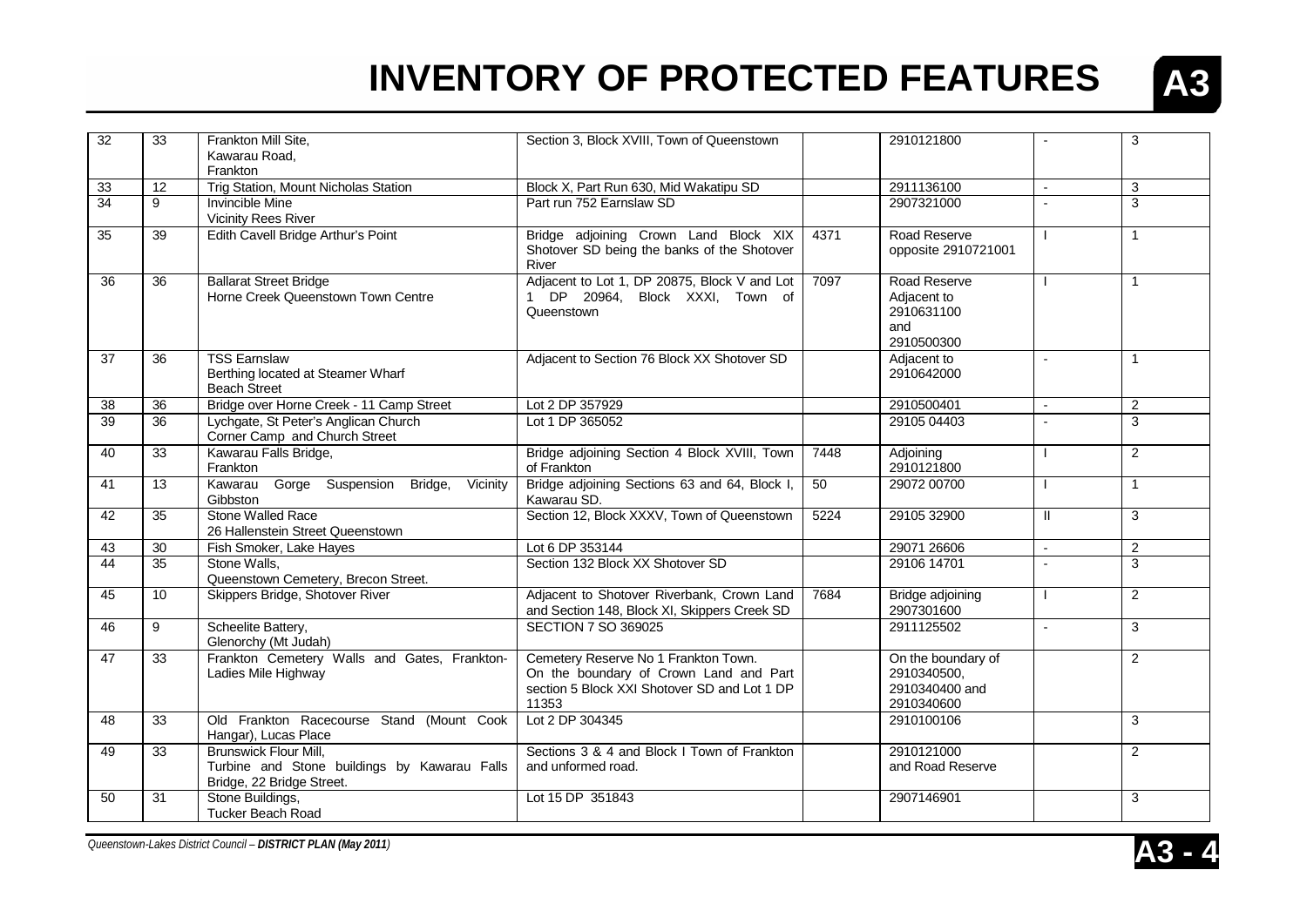

| 51               | 25 | Railway Shed and Track, Recreation Reserve         | Section 22 Block IV Glenorchy SD          | 2911124100  | 3 |
|------------------|----|----------------------------------------------------|-------------------------------------------|-------------|---|
|                  |    | Benmore Place, Glenorchy                           |                                           |             |   |
| 52               | 25 | Glenorchy Wharf, Vicinity of Recreation Reserve    | Lake Bed Adjacent to Section 22 Block     | Adjacent to | 3 |
|                  |    | Benmore Place, Glenorchy                           | Glenorchy SD                              | 2911124100  |   |
| 53               | 25 | Glenorchy Library Building, 15 Argyle Street,      | Section 23 Block II Town of Glenorchy     | 2911113900  | 3 |
|                  |    |                                                    |                                           |             |   |
|                  |    | Glenorchy                                          |                                           |             |   |
| 54               | 9  | Scheelite mine and associated ruins, sluicing area | Section 39 Block II Dart SD               | 2911131900  | 3 |
|                  |    | and compressor. And other shaft entrances,         |                                           |             |   |
|                  |    | Paradise Trust                                     |                                           |             |   |
| 55               | 10 | Dam in Skippers Creek                              | Part Section 148 Block XI Skippers Creek  | 2907300400  | 3 |
|                  |    |                                                    | Part Mt Aurum Recreation Reserve          |             |   |
|                  |    |                                                    |                                           |             |   |
| 104              | 39 | The old McChesney bridge abutment remains,         | Crown Land Block XIX Shotover SD          | 2907150900  | 2 |
|                  |    | located by the one-way bridge by Arthurs Point     |                                           |             |   |
|                  |    | Hotel, Arthurs Point                               |                                           |             |   |
| 217              | 10 | Macnicol Battery, Aurum Basin                      | Part Section 148 Block XI Skippers Creek  | 2907300400  | 2 |
|                  |    |                                                    | Part Mt Aurum Recreation Reserve          |             |   |
| 218              | 10 | Eureka Battery, Jennings Creek                     | Part Section 148 Block XI Skippers Creek  | 2907300400  | 3 |
|                  |    |                                                    | Part Mt Aurum Recreation Reserve          |             |   |
| 219              | 10 | <b>Nugget Battery below Nugget Terrace</b>         | Part Section 148 Block XI Skippers Creek  | 2907300400  | 3 |
|                  |    |                                                    |                                           |             |   |
|                  |    |                                                    | Part Mt Aurum Recreation Reserve          |             |   |
| 220              | 34 | Rifle Butt, Lake Wakatipu foreshore                | Lake Wakatipu                             |             | 3 |
| 221              | 35 | Beacon Tripod and Beacon                           | Part Section 109 Block XX Shotover SD and | 2910654000  | 2 |
|                  |    |                                                    | Lake Wakatipu                             |             |   |
| 222              | 31 | Old Shotover Bridge                                | Joins Crown Land Block II Shotover Survey |             | 3 |
|                  |    |                                                    | District and Spence Road                  |             |   |
| $\overline{223}$ | 13 | Victoria Bridge Supports, Gibbston Highway         | <b>River and Road Reserve</b>             |             | 3 |
|                  |    |                                                    |                                           |             |   |

#### **BUILDINGS**

#### **Dwellings**

| Ref<br><b>No</b> | Map.<br>Ref | <b>Description</b>                             | <b>Legal Description</b>                                           | <b>NZHPT</b><br>Ref | <b>Valuation</b><br>Reference | <b>NZHPT</b><br>Category | QLDC<br><b>Category</b> |
|------------------|-------------|------------------------------------------------|--------------------------------------------------------------------|---------------------|-------------------------------|--------------------------|-------------------------|
| 56               | 36          | Hulbert House (Tutuila) 68 Ballarat Street     | Sections 4 & 5, Part Sections 3 & 6 Block XX<br>Town of Queenstown | 2343                | 2910615900                    | -II.                     |                         |
|                  |             |                                                |                                                                    |                     |                               |                          |                         |
| -57              | 39          | Dwelling, Complex Gorge Road (former Bordeaus  | 16632, being part of Block XIX,<br>Lot 1, DP                       | 2238                | 2907100900                    | H                        |                         |
|                  |             | store) 201 Arthur's Point Road                 | Shotover SD                                                        |                     |                               |                          |                         |
| 58               | 35          | Stone Building,                                | Lot 9 DP 9667                                                      | 5225                | 2910514500                    | H                        |                         |
|                  |             | 17 Brisbane Street.                            |                                                                    |                     |                               |                          |                         |
|                  |             | Queenstown                                     |                                                                    |                     |                               |                          |                         |
| 59               | 36          | McNeill Cottage (Mullhollands Stone House), 14 | Sections 4, SO 14826, Block III, Town of                           | 2330                | 2910505900                    | H                        |                         |
|                  |             | <b>Church Street</b>                           | Queenstown                                                         |                     |                               |                          |                         |

*Queenstown-Lakes District Council – DISTRICT PLAN (November 2012)* **A3 - 5**

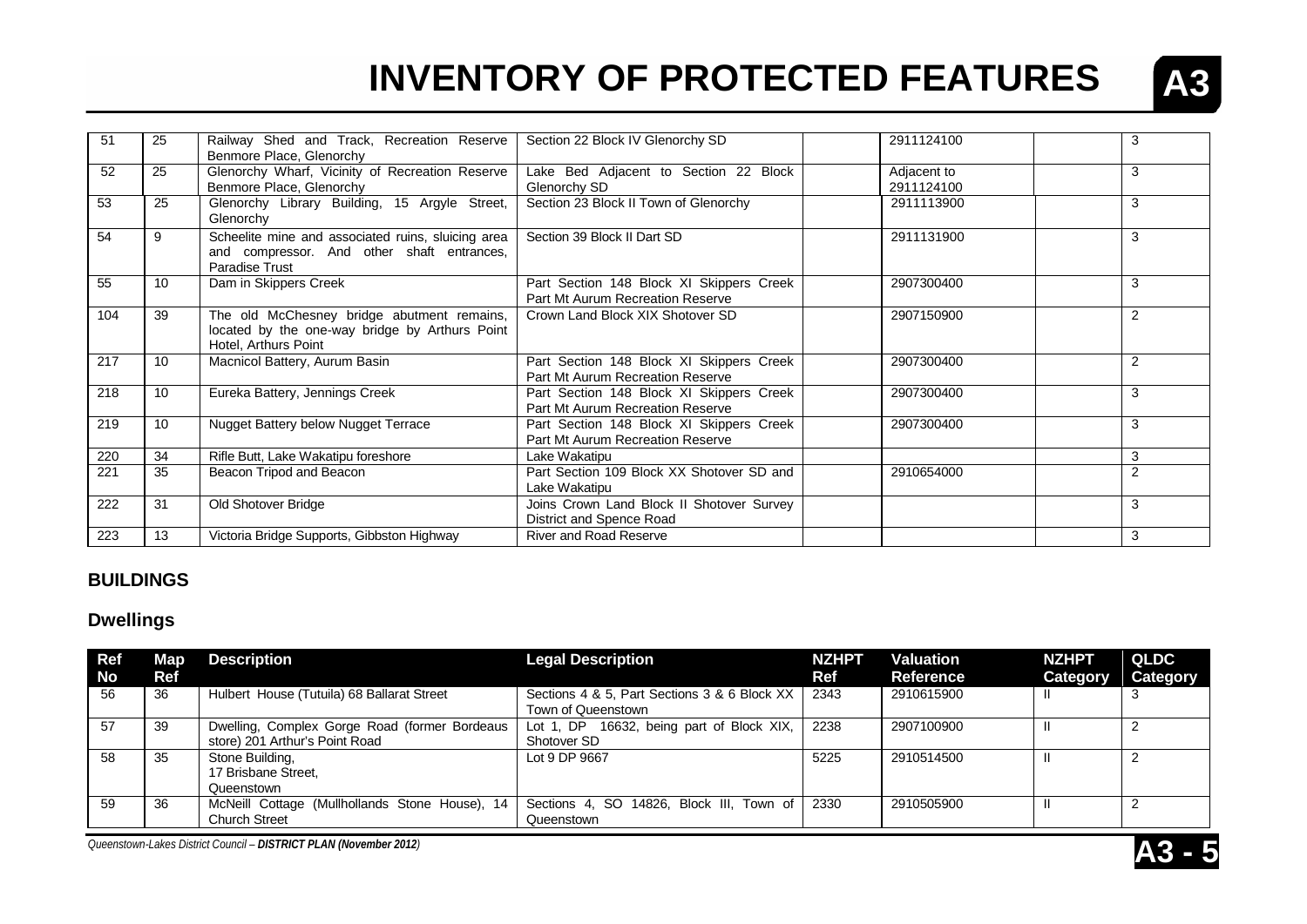

| 60              | 36              | Frederick Daniels House, 47 Hallenstein Street,<br>Queenstown                                              | Lot 2 DP 20343, Block XLVI, Town of<br>Queenstown         | 2333 | 2910548000 | $\mathbf{H}$  | $\overline{2}$ |
|-----------------|-----------------|------------------------------------------------------------------------------------------------------------|-----------------------------------------------------------|------|------------|---------------|----------------|
| 61              | 35              | Waldmann Cottage "Nil Desperandum", 2 York<br>Street, Queenstown                                           | Lot 4 DP 17970 Town of Queenstown                         |      | 2910544200 | $\sim$        | 3              |
| 62              | 39              | House and sleep out, Paddy Mathias Place,<br>Arthurs Point Road, Arthurs Point                             | Section 123 Block XIX, Shotover SD                        |      | 2910720700 |               | $\overline{2}$ |
| 63              | 35              | Cottage, 28 Park Street                                                                                    | Block XXXVIII<br>Section 17<br>Town of<br>Queenstown      |      | 2910512900 |               | 3              |
| 64              | 36              | Masonic Lodge Building, (Lake Lodge of Ophir),<br>Corner Marine Parade/Church Street (13 Marine<br>Parade) | Section 6, SO 14826, Block III, Town of<br>Queenstown     | 2338 | 2910505800 |               | $\mathbf{1}$   |
| 66              | 36              | Williams Cottage (Mulhollands Wooden House) 21<br>Marine Parade                                            | Lot 2 DP 24375 Block III Town of Queenstown               | 2336 | 2910505500 |               | $\mathbf{1}$   |
| 67              | 10              | Sainsbury's House, Skippers<br>Mt Aurum<br><b>Recreational Reserve</b>                                     | Section 148 Block XI Skippers Creek SD,                   | 5176 | 2907300400 | $\mathbf{H}$  | 3              |
| 68              | 36              | Glenarm Cottage, 50 Camp Street, Queenstown                                                                | Section 1 Block XII Town of Queenstown                    |      | 2910634200 |               | $\overline{2}$ |
| 69              | 30              | Laurel Bank House, 47 Maxs Way, Lower<br>Shotover, Queenstown                                              | Lot 8 DP 325561                                           |      | 2907464700 |               | 3              |
| 70              | 30              | Threepwood and Stone Buildings, Lake Hayes                                                                 | Lot 21 DP 378242                                          |      | 2907123716 |               | $\overline{2}$ |
| 71              | $\overline{26}$ | Stone Cottage (McAuley), Malaghans Road                                                                    | Lot 1 DP 27269 Block XVI, Shotover SD                     |      | 2907111100 |               | 3              |
| 72              | 27              | Hanan's House, McDonnell Road                                                                              | Part Section 19, Block VII, Shotover SD                   |      | 2907129300 |               | 3              |
| 73              | $\overline{36}$ | Thompson House (excluding additions made after<br>1900), 66 Hallenstein Street                             | Lot 1 DP 3401 Block XVI Queenstown                        |      | 2910527300 |               | 3              |
| 74              | 30              | McMaster House, Morven Ferry Road                                                                          | Lot 1 DP 23902 Block VIII Shotover SD                     |      | 2907132400 |               | 3              |
| 75              | 30              | Loose Box (Mt Linton) House,<br>SH 6/Lake Hayes                                                            | Lot 1 DP 9052 Shotover SD                                 |      | 2907126200 |               | $\overline{2}$ |
| ${\bf 76}$      | 26              | Mill House, 549 Speargrass Flat Road (Mill Creek)                                                          | Lot 1 DP 12234 Block VII Shotover SD                      | 2241 | 2907113302 | Ш             | 3              |
| $\overline{77}$ | 26              | Oast House, 557 Speargrass Flat Road (Mill Creek)                                                          | Lot 1 DP 18523 Block VII Shotover SD                      | 2241 | 2907113301 | $\mathbf{II}$ | $\overline{3}$ |
| 78              | 13              | Stone Cottage (Rees), 148 Kingston Road, SH 6,<br>original part only                                       | PT SECTION 40 BLK XII CONEBURN SD                         |      | 2909954703 |               | 3              |
| 79              | 13              | Tomanovitch Cottage, East of DOC Reserve,<br>Gibbston                                                      | Section 40 Block V Kawarau SD                             | 7595 | 2907204302 | $\mathbf{H}$  | 3              |
| $80\,$          | 26              | Cottage Whitechapel, (Tomes) (Original Part Only)                                                          | Section 126, Block VIII Shotover SD                       |      | 2907210500 |               | 3              |
| 81              | 9               | Arcadia, Paradise, Glenorchy (Original Part Only)                                                          | Sections 3 & 4 Lot 13 DP 25326 Block II Dart<br><b>SD</b> |      | 2911132000 |               | 3              |
| 82              | 35              | Long Jacks Cottage, 68 Park Street                                                                         | Lot 2 DP 312099                                           |      | 2910517500 |               | $\overline{2}$ |
| 83              | 30              | Shaw Cottage, Morven Ferry Road                                                                            | Lot 2 DP 15559                                            |      | 2907132100 |               | 3              |
| 224             | 13              | Ryecroft House, 1800 Gibbston Highway                                                                      | Lot 1 DP 9947                                             |      | 2907200800 |               | 3              |
| 225             | 13              | Perriam's House, Gibbston Back Road                                                                        | Lot 3 DP 23253                                            |      | 2907202903 |               | $\overline{3}$ |
| 226             | 9               | Paradise House, Paradise Trust, Paradise Road                                                              | Section 30 Block II Dart SD                               |      | 2911131900 |               | $\overline{c}$ |
| 227             | $\overline{25}$ | Coll Street Cottage, Coll Street                                                                           | Lot 1 DP 22743                                            |      | 2911119101 |               | 3              |
| 248             | 31              | Hicks Cottage, Old School Road                                                                             | Lot 101 DP 325561                                         |      | 2907461000 |               | $\overline{3}$ |

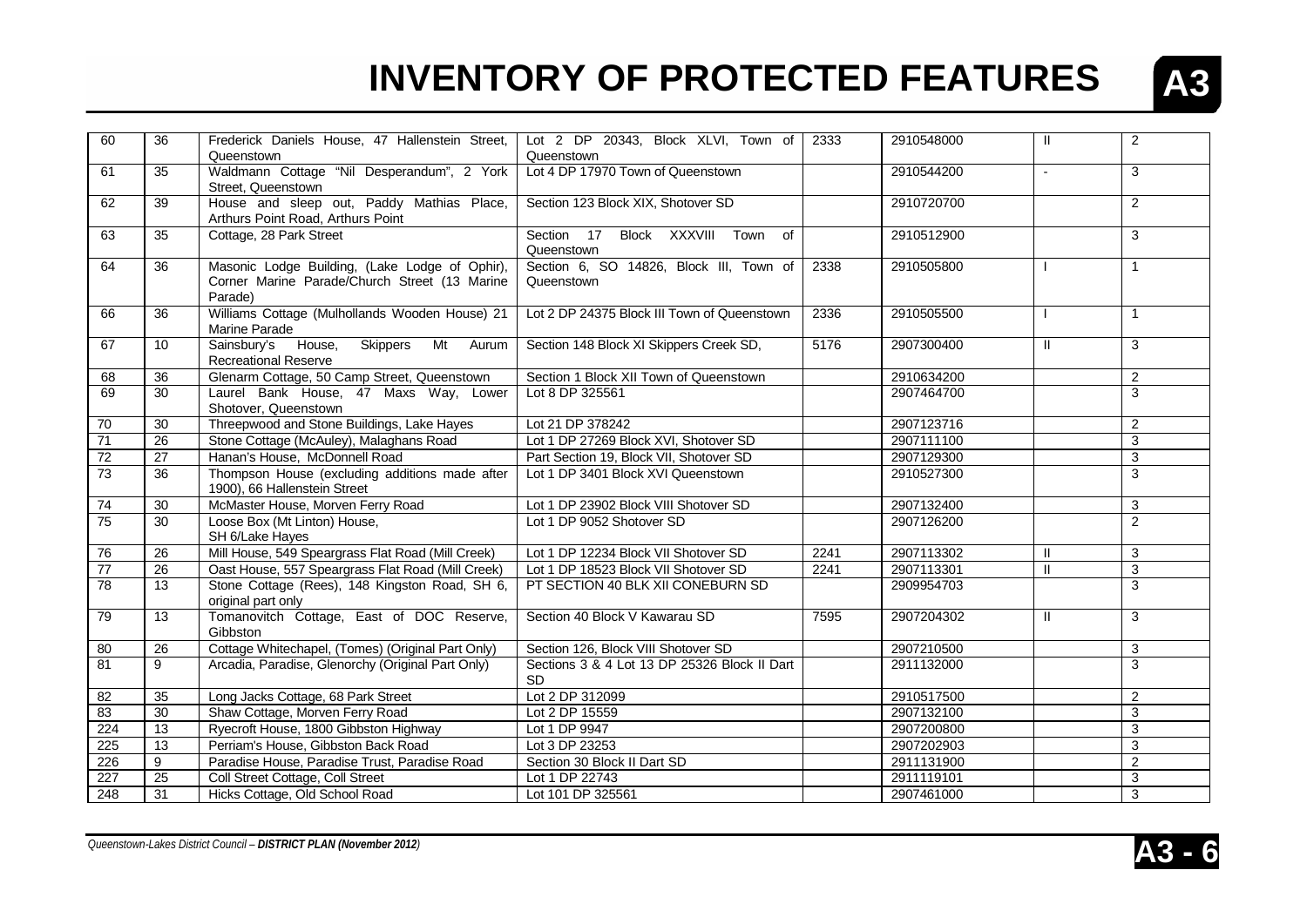

#### **Commercial**

| Ref      | Map<br><b>Ref</b> | <b>Description</b>                                                                         | <b>Legal Description</b>                                                             | <b>NZHPT</b><br><b>Ref</b> | <b>Valuation</b><br><b>Reference</b> | <b>NZHPT</b>    | <b>QLDC</b>          |
|----------|-------------------|--------------------------------------------------------------------------------------------|--------------------------------------------------------------------------------------|----------------------------|--------------------------------------|-----------------|----------------------|
| No<br>84 | 39                | 172 Arthurs Point (original part only).                                                    | Lot 1, DP 11702 being part of Block XIX,<br>Shotover SD and Road Reserve             |                            | 2910721800                           | <b>Category</b> | <b>Category</b><br>3 |
| 85       | 36                | Boyne Building (Queenstown Supermarket), The<br>Mall, 11 Ballarat Street                   | Section 20 and 21, SO 14826, Block II, Town<br>of Queenstown                         | 5226                       | 2910503600                           | Ш               | 3                    |
| 86       | 36                | Colonial Bank, The Mall,<br>5 Ballarat Street                                              | Section 17, SO 14826, Block II, Town of<br>Queenstown                                |                            | 2910503400                           |                 | 2                    |
| 87       | 36                | The Queenstown Athenaeum and Town Hall<br>(National Bank), The Mall, 7-9 Ballarat Street   | Lot 1, DP 16597 (Previously Part Section 19),<br><b>Block II. Town of Queenstown</b> |                            | 2910503500                           |                 | 3                    |
| 88       | 36                | The Queenstown Athenaeum and Town Hall<br>(Winnie Bagoes), The Mall, 7-9 Ballarat Street   | Lot 1, DP 16597 (Previously Part Section 19),<br>Block II, Town of Queenstown        |                            | 2910503500                           |                 | 3                    |
| 89       | 35                | New Zealand Forest Service Building (Former), 5<br><b>Brisbane Street</b>                  | Lot 12 DP 9667                                                                       | 2331                       | 2910514100                           | $\mathbf{H}$    | 3                    |
| 90       | 36                | The Cow Restaurant,<br>Cow Lane                                                            | Section 16, Block I, Town of Queenstown                                              | 5227                       | 2910651200                           | $\mathbf{H}$    | 2                    |
| 91       | 13                | Kinross Store and Buildings,<br>Gibbston                                                   | Lot 1 DP 24857 Block V, Kawarau SD                                                   | 7240                       | 2907203903                           | Ш               | 3                    |
| 92       | 31                | Ferry Hotel, Spence Road,<br>Lower Shotover                                                | Part Section 106 Block III Shotover SD                                               |                            | 2907122201                           |                 | 2                    |
| 93       | 26                | Butel's Flourmill (original foundations and stone<br>wall), Off Butel Road, Millbrook Area | Lot 1 DP 300042                                                                      | 3206                       | 2918500103                           | $\mathbf{H}$    | 2                    |
| 94       | 13                | Roaring Meg Power Station,<br>SH <sub>6</sub>                                              | Part Riverdale Reserve, Crown land adjacent<br>to Kawarau River Block VI Kawarau SD  |                            | 2907214500                           |                 | 3                    |
| 95       | 30                | Ruins Maynes Hotel,<br>SH 6.<br>Lake Hayes Corner                                          | Lot 1 DP352501                                                                       |                            | 2907126902                           |                 | 2                    |
| 96       | 34                | Queenstown Powerhouse, One Mile                                                            | Part Sections 110 Block XX Shotover SD                                               |                            | 2910654000                           |                 | $\overline{2}$       |
| 97       | 25                | Former Glacier Hotel (Kinloch Lodge) Armadale<br>Street. Kinloch                           | Section 4 Block XX Town of Kinloch                                                   |                            | 2911121600                           |                 | 3                    |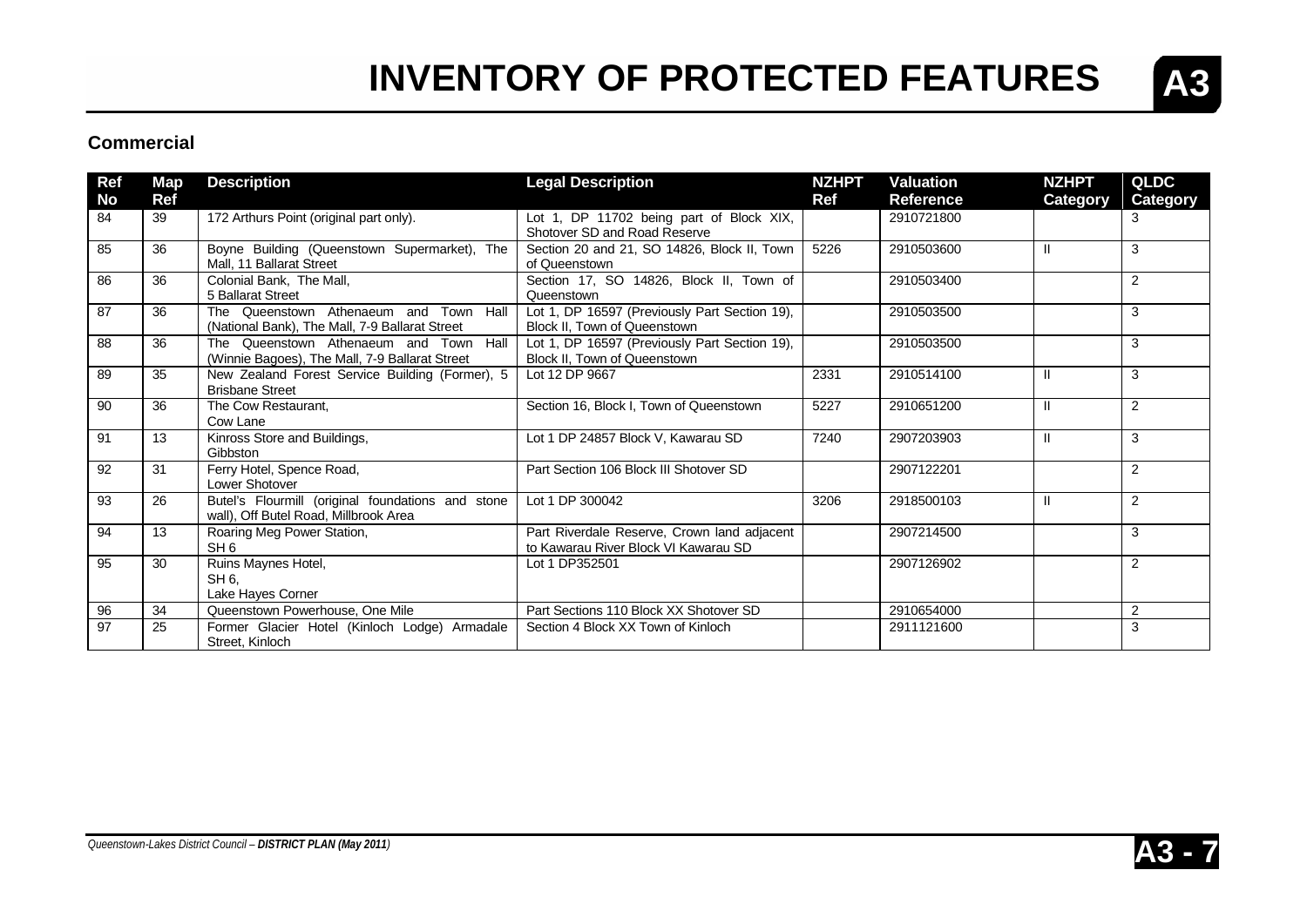

#### **Ecclesiastical**

| Ref<br>No | Map<br>Ref | <b>Description</b>                                                                         | <b>Legal Description</b>                                                | <b>NZHPT</b><br>Ref | <b>Valuation</b><br>Reference | <b>NZHPT</b><br><b>Category</b> | QLDC<br>Category |
|-----------|------------|--------------------------------------------------------------------------------------------|-------------------------------------------------------------------------|---------------------|-------------------------------|---------------------------------|------------------|
| 98        | 36         | Dominican Convent (Of Our Lady of the Sacred<br>Heart) Corner Beetham and Melbourne Street | Section 7 & 8 part Section 8 Block XXXIV<br>Town of Queenstown SO 14831 |                     | 2910529300                    |                                 |                  |
| 99        | 36         | St Peter's Anglican Church, Corner Camp Street<br>and 4 Church Street                      | Lot 1 DP 365052                                                         | 2341                | 2910504403                    |                                 |                  |
| 100       | 36         | St Peters Parish Hall,<br>5 Earl Street                                                    | Lot 3 DP 365052                                                         | 5404                | 2910504402                    |                                 |                  |
| 101       | 36         | St Peter's Parish Centre (former Vicarage), 1 Earl<br>Street                               | Lot 2 DP 365052                                                         | 2342                | 2910504404                    |                                 |                  |
| 102       | 36         | St Joseph's Roman Catholic Church,<br>41 Melbourne Street                                  | Sections 6 SO 14831, Block XXXIV, Town of<br>Queenstown                 | 2340                | 2910529300                    |                                 |                  |
| 103       | 25         | Church, 13 Argyle Street, Glenorchy                                                        | Section 22 Block II Town of Glenorchy                                   |                     | 2911114000                    |                                 |                  |

#### **Public**

| <b>Ref</b><br><b>No</b> | Map <sub>1</sub><br>Ref | <b>Description</b>                                                                               | <b>Legal Description</b>                                                        | <b>NZHPT</b><br>Ref | <b>Valuation</b><br><b>Reference</b> | <b>NZHPT</b><br>Category | QLDC<br>Category |
|-------------------------|-------------------------|--------------------------------------------------------------------------------------------------|---------------------------------------------------------------------------------|---------------------|--------------------------------------|--------------------------|------------------|
| 65                      | 35                      | Queenstown Bowling Club Pavilion, located within<br>the grounds of the Queenstown Gardens        | Part Sections 4-5 & 7 Block LI Queenstown<br>Town                               |                     | 2910507200                           |                          |                  |
| 106                     | 36                      | Former Lakes County Council Building Corner<br>Ballarat and Stanley Streets (original part only) | Lot 1, DP 21011 (previously Section 10 and<br>11), Block IV, Town of Queenstown | 2337                | 2910630600                           |                          |                  |
| 107                     | 36                      | Courthouse (Former Library and Reading Room and<br>Justice Building), Ballarat Street            | Lot 3, DP 20964 and Section 7 Block XXXI,<br>Town of Queenstown                 | 362 and<br>7655     | 2910500508<br>2910500100             |                          |                  |
| 108                     | 36                      | Coronation Bath House, Marine Parade                                                             | Section 6, SO 20747 Block LI, Town of<br>Queenstown                             | 5223                | 2910506600                           |                          |                  |
| 109                     | 25                      | Old School Building, Oban Street, Glenorchy                                                      | <b>Block VI Glenorchy Town</b>                                                  |                     | 2911116000                           |                          |                  |

#### **Rural**

| <b>Ref</b><br>l No | Map<br>Ref | <b>Description</b>                                                                | <b>Legal Description</b>                                          | <b>NZHPT</b><br>Ref | <b>Valuation</b><br><b>Reference</b> | <b>NZHPT</b><br>Category | <b>QLDC</b><br><b>Category</b> |
|--------------------|------------|-----------------------------------------------------------------------------------|-------------------------------------------------------------------|---------------------|--------------------------------------|--------------------------|--------------------------------|
| 105                | 29         | Stone Stable, located on the former Littles farm,<br>Littles Road, Wakatipu Basin | Lot 9 DP 301885                                                   |                     | 2907108804                           |                          |                                |
| 110                | 26         | Ayrburn Homestead and Stone Farm Buildings                                        | Lot 1 DP 18109 (house) and Part Lot 3 DP<br>5737 (Dennisons Farm) |                     | 2907113200<br>2907116606             |                          |                                |
|                    | 30         | Homestead and Stone Stables,<br>Bendemeer Station                                 | Lot 2 DP 366461                                                   |                     | 2907127311                           |                          |                                |

*Queenstown-Lakes District Council – DISTRICT PLAN (May 2011)* **A3 - 8**

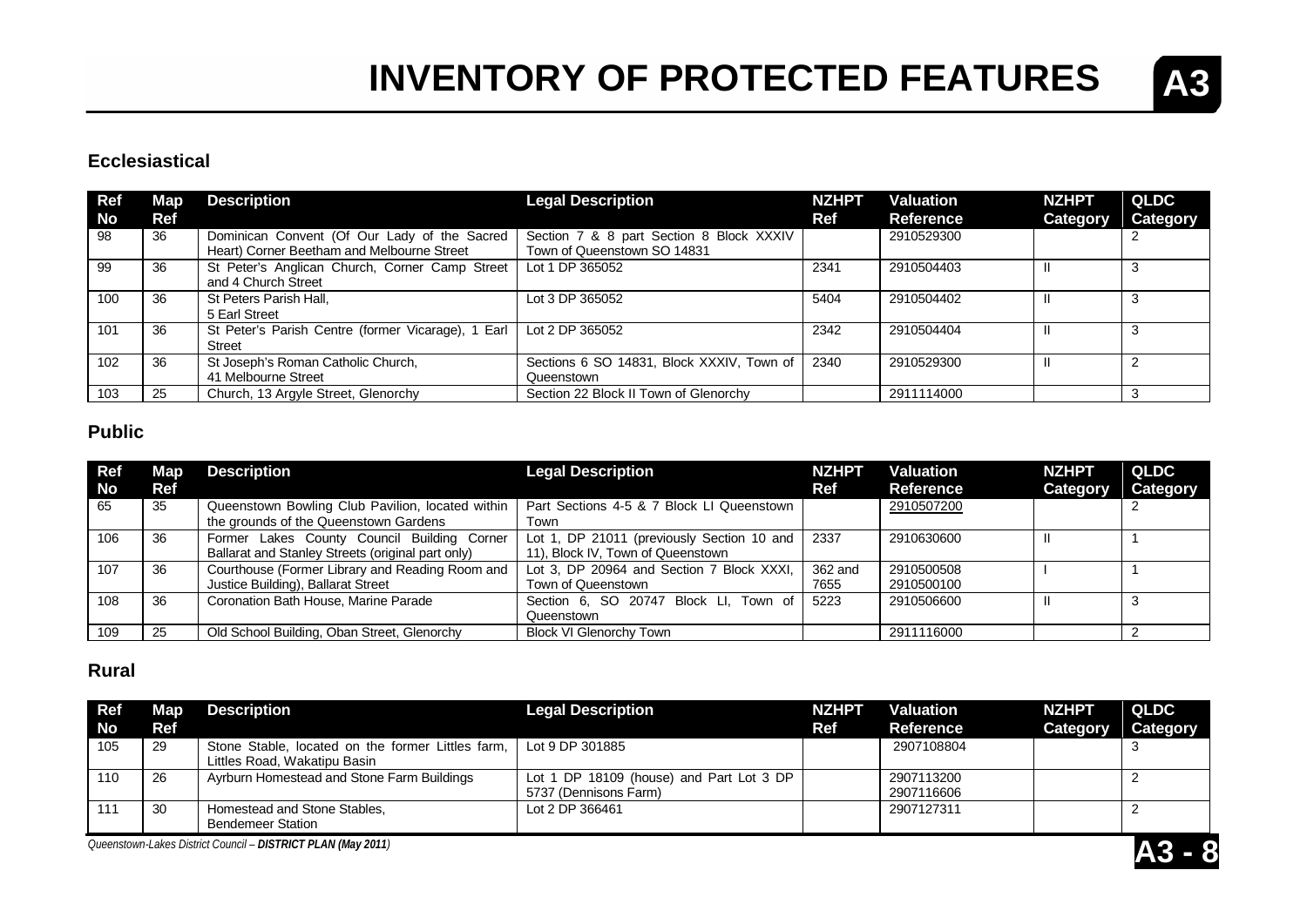

| 112               | 30              | McQuilkin Cottage and Stables (Original Part Only),<br>Bendemeer Bay<br>Lake Haves                         | Lot 1 DP 15921                                                                        |      | 2907136301  |               | 3              |
|-------------------|-----------------|------------------------------------------------------------------------------------------------------------|---------------------------------------------------------------------------------------|------|-------------|---------------|----------------|
| 113               | 13              | Brodie Homestead and Farm Buildings (Glen<br>Russell)                                                      | Lots 1 and 2, DP 22393 Block VIII Shotover<br>SD                                      |      | 2907211501  |               | 3              |
| 114               | 38              | Closeburn Homestead<br>Queenstown/Glenorchy<br>Road, Closeburn                                             | Lot 1 DP 22593                                                                        |      | 2907317901  |               | 3              |
| $\frac{115}{115}$ | $\overline{13}$ | Crown Lodge                                                                                                | Lot 1 DP 16512, Lot 1, DP 21358 Block VIII                                            |      | 2907212200  |               | 3              |
| 116               | 13              | Kawarau Station Woolshed,<br>SH 6, Gibbston                                                                | Lot 20 DP 27121                                                                       |      | 2907201600  |               | 3              |
| 117               | 13              | Stronsay Farm Buildings,<br>Gibbston                                                                       | Section 1, Blk V, Kawarau SD                                                          |      | 2907203000  |               | 3              |
| 118               | 26              | McEntyre Homestead, Lake Hayes/Arrowtown<br>Road, (Original Part Only)                                     | Lot 1 DP 20834 Block VII Shotover SD                                                  |      | 29071 28600 |               | 3              |
| 119               | 33              | McBrides Farm Buildings: consisting of Original<br>Smithy, Dairy, Barn and Woolshed, 64 Grant Road,        | Dairy and Woolshed: Lot 9 DP 22121 Block I<br>Shotover SD                             |      | 2910210500  | $\mathbf{H}$  | $\overline{2}$ |
|                   |                 | <b>Frankton Flats</b>                                                                                      | Smithy: Lot 11 DP 304345                                                              |      | 2910210103  |               |                |
|                   |                 |                                                                                                            | Barn: Part Section 60, Block I Shotover SD                                            |      | 2910210001  |               |                |
| 120               | 30              | Bridesdale, Ladies Mile                                                                                    | Lot 3 DP 392823                                                                       |      | 2907400508  |               | 3              |
| 121               | 30              | Douglas Vale, Ladies Mile                                                                                  | Lot 1 DP 337267                                                                       |      | 2907401005  |               | 3              |
| 122               | 30              | Glenpanel, Ladies Mile On un-named road on hill<br>above Ladies Mile                                       | Lot 1 DP 20162 Part Section 83 Block III<br>Shotover SD                               |      | 2907123600  |               | 3              |
| 123               | 26              | Willowbrook Homestead, 760<br>Malaghans Road                                                               | Lot 1 DP 20331 Block VI Shotover SD                                                   |      | 2907110800  |               | 3              |
| 124               | $\overline{29}$ | Ben Lomond Station Homestead, 101 Malaghans<br>Road                                                        | Lot 2 DP 1800 Shotover SD                                                             |      | 2907100700  |               | 3              |
| 125               | 29              | Cockburn Homestead, 18 Malaghans Road                                                                      | Lot 1 DP 300530                                                                       |      | 2907100502  |               | 3              |
| 126               | 26              | Muter Farm Homestead (Roger Monk), McDonnell<br>Road                                                       | Part Section 88 Block VII Shotover SD                                                 |      | 2918400400  |               | $\overline{2}$ |
| 127               | 30              | Stone Barn, 297 Morven Ferry Road                                                                          | Lot 4 DP 300119                                                                       |      | 2907132313  |               | 3              |
| 128               | 30              | Stables, Morven Ferry Road                                                                                 | Lot 2 DP 397 602                                                                      |      | 2907132313  |               | 3              |
| 129               | 13              | Royalburn Station Homestead, off Crown Range<br>Road (Original Part Only)                                  | Lot 2 DP 304567                                                                       |      | 2907212003  |               | 3              |
| 130               | 10              | Mount Aurum Homestead, Skippers<br>Mount Aurum Recreational Reserve                                        | Sections 148, Block XI Skippers Creek SD<br>Run 818 Blocks 2-4, 7, 8, 11. Poolnoon SD | 5176 | 2907300400  | $\mathbf{II}$ | $\overline{2}$ |
| 131               | 29              | Stables, Barn, Smithy, Stone Cottage,<br>Wooden Cottage and Ruins,<br>Thurlby Domain, Speargrass Flat Road | Lot 2 DP 22310                                                                        | 2240 | 2907119704  | $\mathbf{II}$ | $\overline{2}$ |
| 132               | 13              | Seffers Town School House,<br>Moke Creek                                                                   | Part Block XI, Mid Wakatipu SD                                                        |      |             |               | $\overline{2}$ |
| 139               | 10              | School House at Mt Aurum                                                                                   | Section 148 Block XI Skippers Creek                                                   |      | 2907300400  |               | 3              |
| 140               | 10              | Bullendale Township - including Eden Hut and<br><b>Musters Hut</b>                                         | Section 148 Block XI Skippers Creek                                                   |      | 2907300400  |               | $\overline{2}$ |

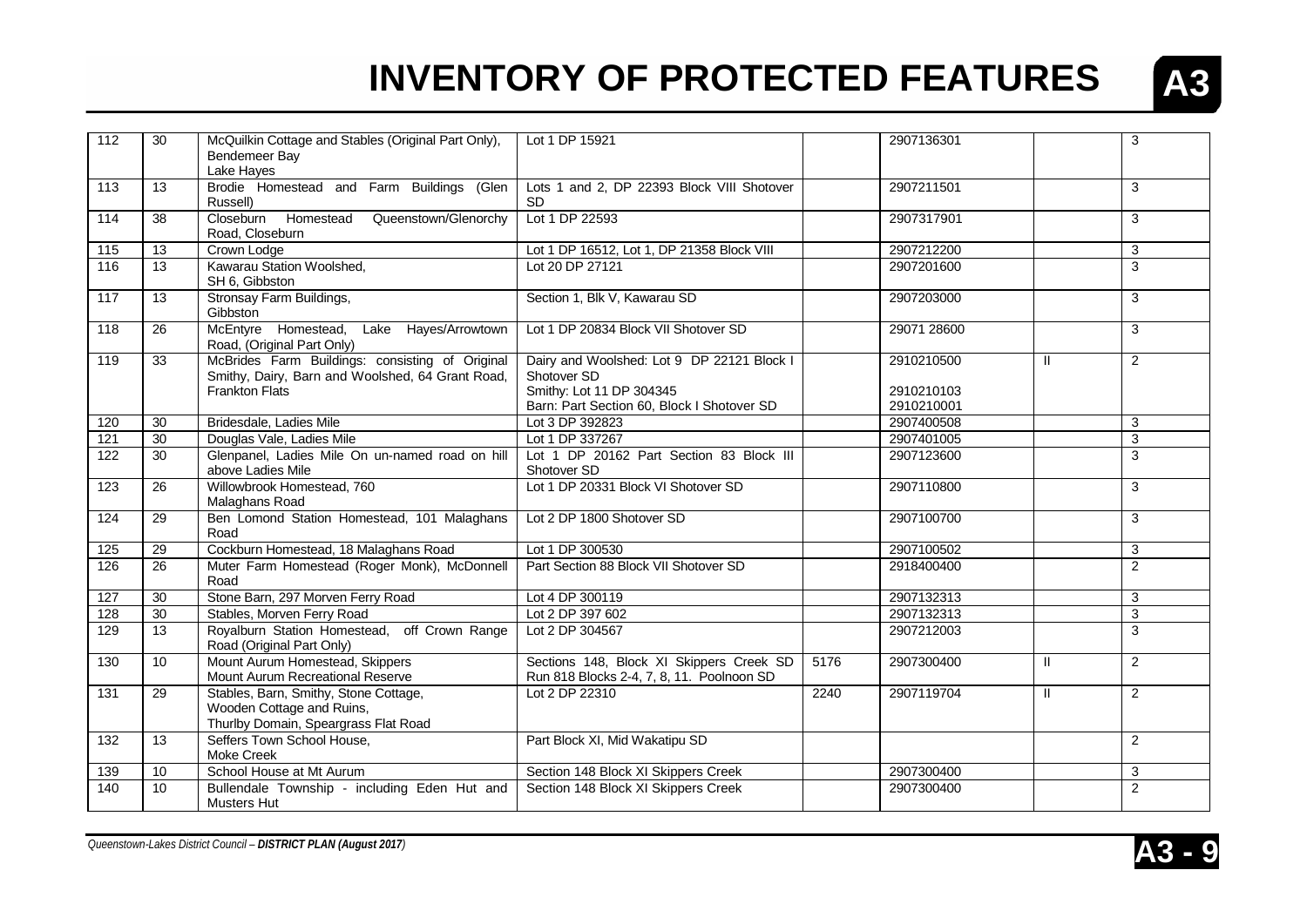

| 144 | 10 | Strohle's Hut                                                                               | Part Run 27 Shotover, Skippers Creek and<br>Soho SD's                        | 2907300200               |                |
|-----|----|---------------------------------------------------------------------------------------------|------------------------------------------------------------------------------|--------------------------|----------------|
| 145 | 10 | Otago Hotel                                                                                 | Section 148 Block XI Skippers Creek                                          | 2907301600               |                |
| 228 | 10 | Curries Hut, Dynamo Creek                                                                   | Part Section 148 Block XI Skippers Creek<br>Part Mt Aurum Recreation Reserve | 2907300400               | 3              |
| 229 | 13 | Post Office at Seffertown                                                                   | Part Run 794 Mid Wakatipu, Shotover,<br>Skippers Creek and Glenorchy SDs     | 2907303900               | 2              |
| 230 | 13 | Store at Seffertown                                                                         | Part Run 794 Mid Wakatipu, Shotover,<br>Skippers Creek and Glenorchy SDs     | 2907303900               | 2              |
| 231 | 13 | Library at Seffertown                                                                       | Part Run 794 Mid Wakatipu, Shotover,<br>Skippers Creek and Glenorchy SDs     | 2907303900               | $\overline{2}$ |
| 232 | 13 | Resta Stone Stables, Resta Road/Camp Hill                                                   | <b>Glenroy Station</b>                                                       |                          | 3              |
| 233 | 13 | Wentworth Cookshop, 2125 Gibbston Highway                                                   | Lot 20 DP 27121                                                              | 2907201600               | 3              |
| 234 | 13 | Remnants of Gibbston Hotel, Dairy, Stables and out<br>buildings. Rapid No. 8, Coal Pit Road | Lot 1 and Lot 3 DP 385701                                                    | 2907201802<br>2907201803 | 3              |
| 235 | 13 | Gibbston school teachers house, 2214 Gibbston<br>Highway                                    | Lot 2 DP 362778                                                              | 2907204801               | 2              |
| 236 | 13 | Rum Curries Hut, Rafters Road                                                               | Section 39 Block V Kawarau SD                                                | 2907204500               |                |
| 237 | 12 | Goods shed, Elfin Bay Station, beside wharf                                                 | Section 12 SO 12351                                                          | 2911135401               |                |
| 238 | 9  | E. Barnetts Hut - Wyuna Station Scheelite Mining<br>Area                                    | Section 14 SO 369025                                                         | 2911125502               | 3              |

#### **Facade**

| <b>Ref</b><br><b>No</b> | <b>Map</b><br>Ref | Description                                                                   | <b>Legal Description</b>                                                    | <b>NZHPT</b><br>Ref | <b>Valuation</b><br>Reference | <b>NZHPT</b><br>Category | <b>QLDC</b><br>Category |
|-------------------------|-------------------|-------------------------------------------------------------------------------|-----------------------------------------------------------------------------|---------------------|-------------------------------|--------------------------|-------------------------|
| 133                     | -36               | Eureka<br>Street.<br>Ballarat<br>House<br>facade.<br>Queenstown               | Sections 23 SO 14826, Block II Town of<br>Queenstown                        |                     | 2910503800                    |                          |                         |
| 134                     | 36                | Forresters Lodge building, Ballarat Street (all<br>external facade)           | Lot 1, DP 21011 (previously Section 12), Block  <br>IV. Town of Queenstown  | 2332                | 2910630600                    |                          |                         |
| 135                     | -36               | Van Der Walde Building - facade<br>The Mall, Ballarat Street (Skyline Arcade) | Lot 2, DP 19416 (previously Part Section 13)<br>Block I, Town of Queenstown |                     | 2910651000                    |                          |                         |

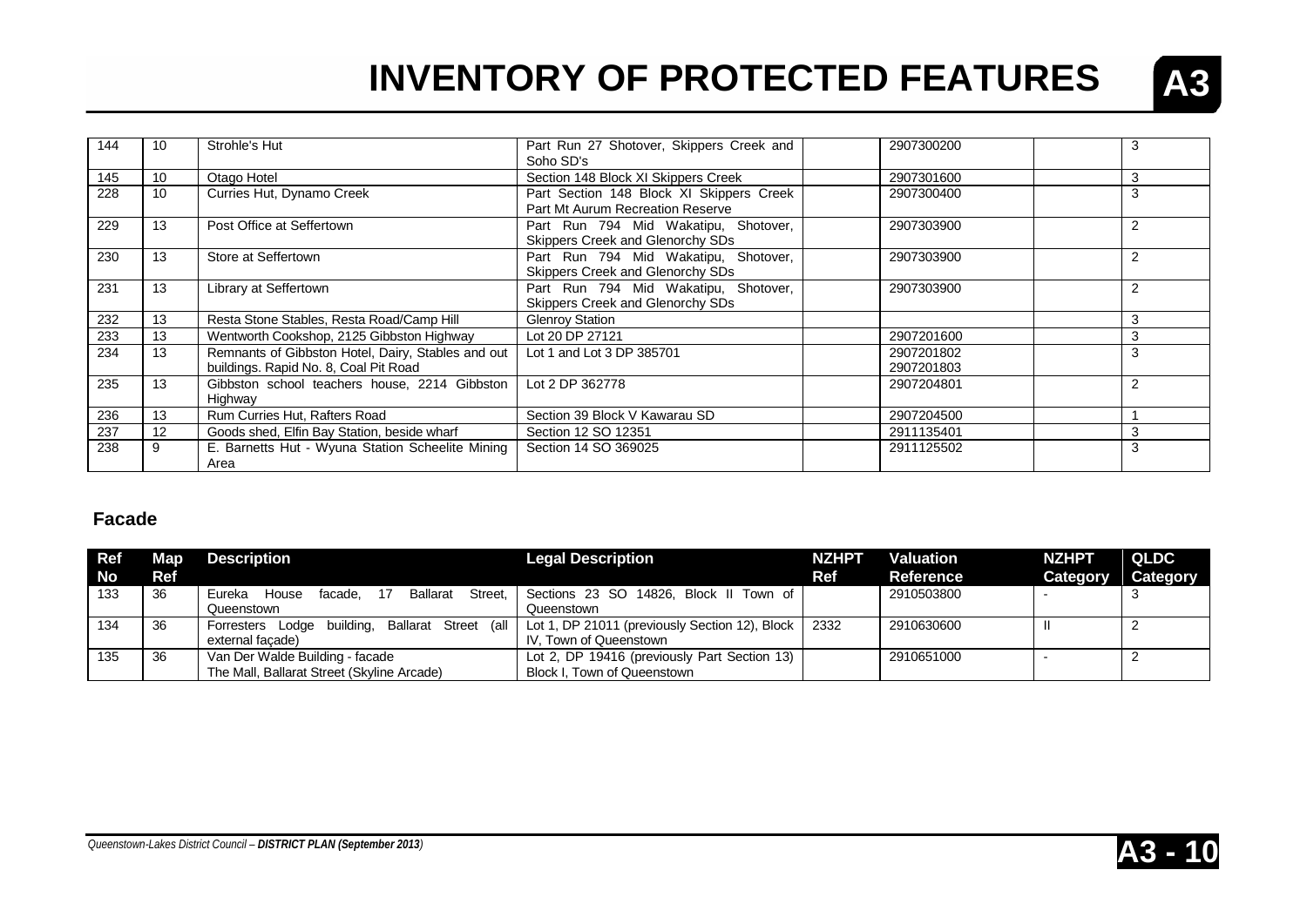

| 136 | 36  | Eichardts Hotel facade,<br>Corner Ballarat Street (The Mall) & Marine Parade,<br>Queenstown | Sections 15 and 16, Block II, Town of 7439<br>Queenstown      | 2910503201 |  |
|-----|-----|---------------------------------------------------------------------------------------------|---------------------------------------------------------------|------------|--|
| 137 | 36  | Mountaineer Hotel facade,<br>Corner Rees and Beach Street, Queenstown                       | Lot 2 DP 22252 Block VII. Town of<br>Queenstown               | 2910645501 |  |
| 138 | -36 | Facade, 3 Rees Street, Queenstown                                                           | Part Section 19 and Section 20 Block I, Town<br>of Queenstown | 2910651500 |  |

#### **PRECINCTS**

| <b>Ref</b><br><b>No</b> | Map<br>Ref | <b>Description</b>                                                                                                                                                                                                                                                                                                                                               | <b>Legal Description</b>                                                                                                                                                                                                                                                                                                                                                                                                                                                                                                                                                                                                                                                                                                                                             | <b>NZHPT</b><br>Ref | <b>Valuation</b><br>Reference                                                                                                                                                                                                                                                          | <b>NZHPT</b>                 | <b>QLDC</b><br>Category |
|-------------------------|------------|------------------------------------------------------------------------------------------------------------------------------------------------------------------------------------------------------------------------------------------------------------------------------------------------------------------------------------------------------------------|----------------------------------------------------------------------------------------------------------------------------------------------------------------------------------------------------------------------------------------------------------------------------------------------------------------------------------------------------------------------------------------------------------------------------------------------------------------------------------------------------------------------------------------------------------------------------------------------------------------------------------------------------------------------------------------------------------------------------------------------------------------------|---------------------|----------------------------------------------------------------------------------------------------------------------------------------------------------------------------------------------------------------------------------------------------------------------------------------|------------------------------|-------------------------|
| 141<br>142              | 36<br>36   | A precinct comprising the Courthouse/former<br>Library, former QLDC Council Office, Forresters<br>Lodge and the Ballarat Street Bridge, public amenity<br>spaces and the legal road which collectively form a<br>precinct of considerable urban and heritage quality<br>Queenstown Mall - Ballarat Street<br>A precinct comprising the Queenstown Mall (Ballarat | 1. Lot 3 DP 20964<br>2. Section 7 Block XXXI<br>3. Lot 1, DP 21011, Block IV Town of<br>Queenstown<br>4. Road reserve<br>1. Lot 1 DP 338525 and Section 16 & Part<br>Section 15 Block II                                                                                                                                                                                                                                                                                                                                                                                                                                                                                                                                                                             | 7070                | 2910630600<br>1.2910503201<br>2.2910503400                                                                                                                                                                                                                                             | Category<br>Historic<br>Area | $\overline{2}$<br>2     |
|                         |            | Street), the buildings fronting onto the Mall and the<br>pedestrian linkages to and from the Mall which<br>collectively form a historic and urban amenity<br>precinct of unique form and quality in the District.                                                                                                                                                | 2. Section 17 Block II<br>3. Lot 1 DP 16597<br>4. Sections 20 & 21 Block II<br>5. Sections 22, Part Sections 23 & 24 Block II<br>6. Part Section 26A, Section 25, Part Section<br>24, Block II<br>7. Part Sections 26B Section 27 Section 1<br>Block II<br>8. Lot 2 DP 10991 Section 5 Block I<br>9. Lot 1 DP 10991<br>10. Lot 1 DP 23971<br>11. Section 8 Block I<br>12. Lot 1 DP 15810<br>13. Part Lot 2 DP 15810<br>14. Section 11 Block I, Lot 1 DP 20002<br>15. Section 12. Block I<br>16. Lot 2 DP 19416<br>17. Lot 1 DP 19416<br>18. Sections 15 & 16 Block I<br>19. Part Section 17, 18 Block I Town of<br>Queenstown and that part of Ballarat Street<br>(Queenstown Mall) to which these properties<br>front.<br>20. Section 14 Block I Town of Queenstown |                     | 3.2910503500<br>4.2910503600<br>5.2910503800<br>6.2910504000<br>7.2910504300<br>8.2910650100<br>9.2910650200<br>10.2910650300<br>11.2910650500<br>12.2910650600<br>13.2910650700<br>14.2910650800<br>15.2910650900<br>16.2910651000<br>17.2910651100<br>18.2910651200<br>19.2910651400 |                              |                         |



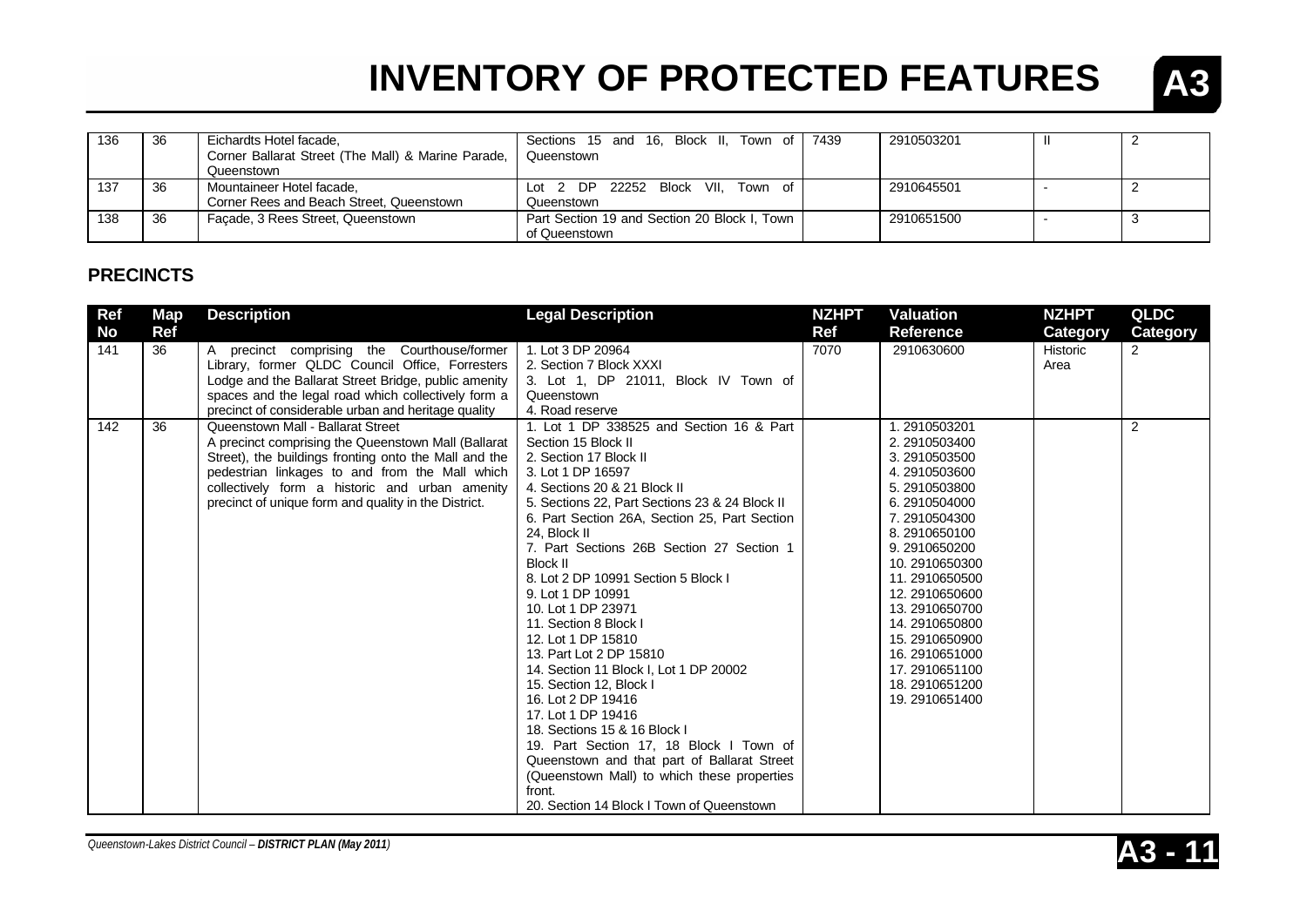

| 143 | 36 | Marine Parade Historic Precinct                        | Sections 4-7 Block III Town of Queenstown   | 7225 | 1.2910505800 | Historic | 2 |
|-----|----|--------------------------------------------------------|---------------------------------------------|------|--------------|----------|---|
|     |    | A precinct comprising each of the buildings which      | Lots 1 & 2 DP 24375 and that part of Marine |      | 2.2910505700 | Area     |   |
|     |    | front Marine Parade between Church Street and Earl     | Parade to which these properties front.     |      | 3.2910505600 |          |   |
|     |    | Street, the sites on which each of these buildings is  |                                             |      | 4.2910505500 |          |   |
|     |    | located and that part of Marine Parade adjoining       |                                             |      | 5.2910505500 |          |   |
|     |    | these sites.                                           |                                             |      |              |          |   |
|     |    | This precinct has been recognised by the New           |                                             |      |              |          |   |
|     |    | Zealand Historic Places Trust because of its           |                                             |      |              |          |   |
|     |    | aesthetic, architectural and historical significance   |                                             |      |              |          |   |
|     |    | and it is for these reasons that it is included in the |                                             |      |              |          |   |
|     |    | Plan.                                                  |                                             |      |              |          |   |

#### **HERITAGE TREES - QUEENSTOWN**

| Ref       | <b>Map</b> | <b>Description</b>                                                                                                                                                           | <b>Legal Description</b>                                                                                                   | <b>NZHPT</b> | <b>Valuation Reference</b>                                                            |
|-----------|------------|------------------------------------------------------------------------------------------------------------------------------------------------------------------------------|----------------------------------------------------------------------------------------------------------------------------|--------------|---------------------------------------------------------------------------------------|
| <b>No</b> | <b>Ref</b> |                                                                                                                                                                              |                                                                                                                            | Ref          |                                                                                       |
| 146       | 36         | Japanese Maples (3) (Acer palmatum) Adjacent to<br>63 Ballarat Street Queenstown                                                                                             | Road Reserve, adjacent to Section 1, SO<br>19720 Block XVI, Town of Queenstown                                             |              | 2910523400                                                                            |
| 147       | 36         | Wellingtonia's (Sequoiadendron giganteum) 2 trees<br>known as Trees of Justice. Planted by Philip Boult<br>in the 1870s. Corner Ballarat and Stanley Streets<br>Queenstown   | Sections 7, Block XXXI, Town of Queenstown                                                                                 |              | 2910500100                                                                            |
| 148       | 36         | Lewis Hotop Trees, Ash (Fraxinus Sp.), Elm (Ulmus<br>Lawson Cyprus<br>(Chamaecyparis<br>procera).<br>Lawsoniana), Sycamore (Acer pseudoplatanus),<br>Camp Street, Queenstown | Part Section 2 Block XXXI<br>Town of<br>Queenstown & Lot 1 & 2 DP 18459<br>Lot 2 DP 18459 Block XXXI Town of<br>Queenstown |              | 2910500500                                                                            |
| 149       | 35.        | Wellingtonia's<br>(Sequoiadendron<br>giganteum),<br>Cemetery, Queenstown                                                                                                     | Section 132, Sections 1, 2 SO 20796, parts 73<br>111 Block XX Shotover SD                                                  |              | 2910614701                                                                            |
| 150       | 36         | Rowans (Sorbus aucuparia) Coronation Drive,<br>Queenstown                                                                                                                    | Road reserve, adjacent to Block XXXI and<br>XXXIIA, Town of Queenstown                                                     |              | Adjacent to:<br>2910508300<br>2910502800<br>2910500500A-Z<br>2910507500<br>2910508400 |
| 151       | 36         | Wellingtonia (Sequoiadendron gigantum) Corner Isle<br>and Brecon Streets, Queenstown                                                                                         | Road reserve adjacent to Block XII and XI<br>Town of Queenstown                                                            |              | Road Reserve                                                                          |
| 152       | 35         | Wellingtonia's (Sequoiadendron giganteum), Planted<br>circa 1891, Laurel Bank, Corner Frankton Road and<br>Stanley Street, Queenstown                                        | Section 1, Block XXXVI, Town of Queenstown                                                                                 |              | 2910509100                                                                            |
| 153       | 36         | Lime or Linden (2) (Tilia europaea) "Hulbert House"<br>Hallenstein<br>Streets.<br>Corner<br>and<br>Ballarat<br>Queenstown                                                    | Section 5, Block XX Town of Queenstown                                                                                     |              | 2910615900                                                                            |

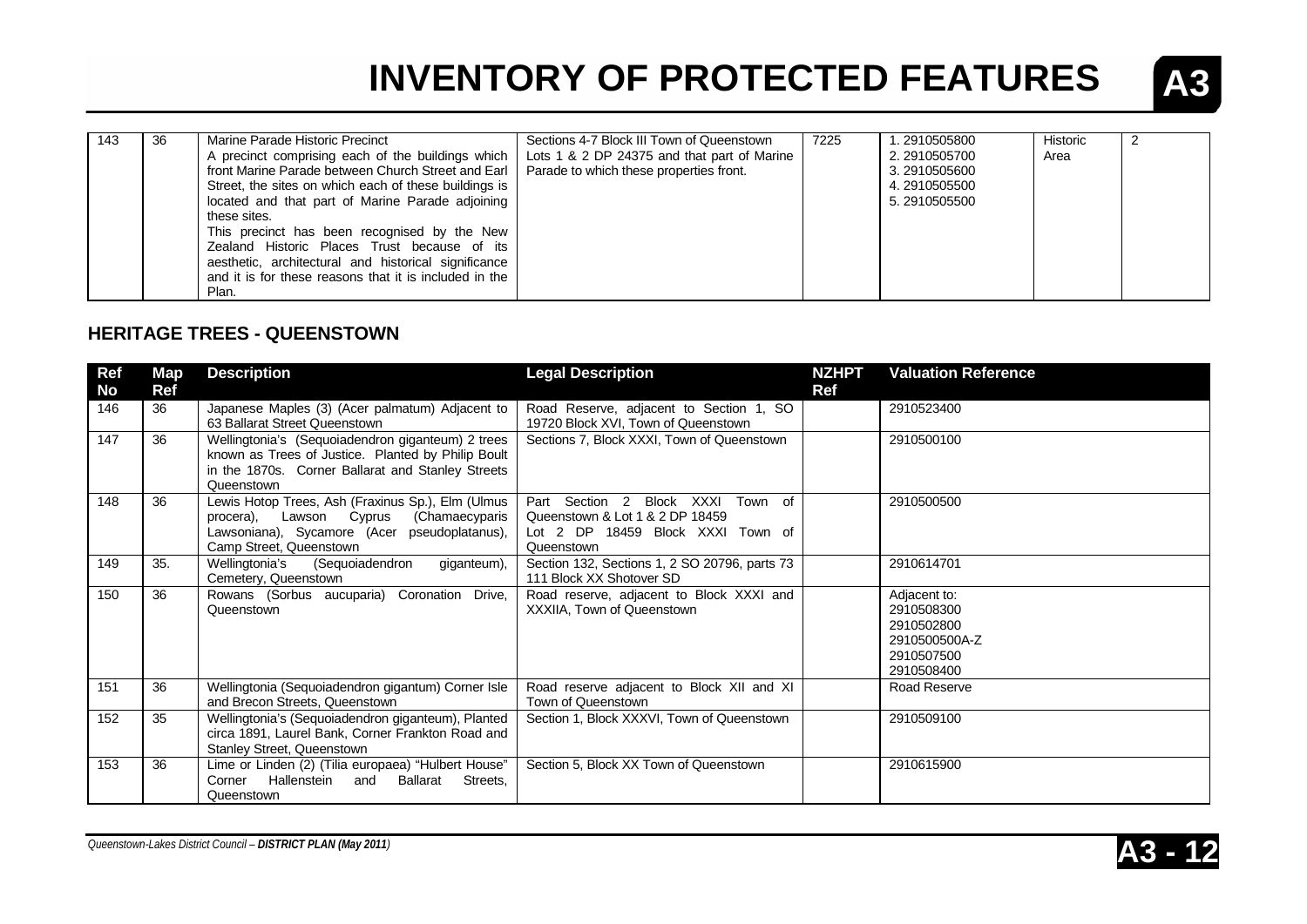

| $\overline{155}$ | 35              | Black Oak (Quercus veluntina)<br>Red Oak (Quercus rubra)<br>Grand Fir (Abies grandis)<br>Algerian Fir (Abies normaniana)<br>Monkey Puzzle (Araucaria araucana)<br>Western Hemlock (Tsuga heterophylla)<br>Wellingtonia (Sequoiadendron giganteum) Planted<br>under the direction of Queenstown's first mayor, J W<br>Robertson in the late 1860's. | Section 7 Block LI Town of Queenstown               | 2910507200   |
|------------------|-----------------|----------------------------------------------------------------------------------------------------------------------------------------------------------------------------------------------------------------------------------------------------------------------------------------------------------------------------------------------------|-----------------------------------------------------|--------------|
| 156              | 35              | Lombardy Poplars (Populus nigra "Italica") St Omer<br>Park Queenstown                                                                                                                                                                                                                                                                              | Section 2, Block XVII, Town of Queenstown           | 2910642100   |
| 157              | $\overline{35}$ | Lime (Tilla europaea) Planted by Francis St Omer,<br>probably 1870s, St Omers Park Queenstown                                                                                                                                                                                                                                                      | Section 2, Block XVII, Town of Queenstown           | 2910642100   |
| 158              | 35              | Red Oak (Quercus Rubra), St Omer Park,<br>Queenstown                                                                                                                                                                                                                                                                                               | Section 2, Block XVII, Town of Queenstown           | 2910642100   |
| 159              | 35              | Wellingtonia's (4) (Sequoiadendron giganteum), St<br>Omer Park, Queenstown                                                                                                                                                                                                                                                                         | Section 2, Block XVII, Town of Queenstown           | 2910642100   |
| 161              |                 | Removed under RM130848                                                                                                                                                                                                                                                                                                                             |                                                     |              |
| 162              | 32              | Wellingtonia (Sequoiadendron giganteum) Largest<br>exotic conifer in New Zealand. Probably planted by<br>nurseryman Maconnochie about 1870. Highview<br>Terrace.                                                                                                                                                                                   | Lot 300 DP 365562                                   | 2910317621   |
| 163              | 39              | Lombardy Poplar (Hybrid) (Populus nigram "Italica")<br>Mafeking Relief Celebration 1900, Gorge Road,<br><b>Arthurs Point</b>                                                                                                                                                                                                                       | Road reserve adjacent to Block XIX, Shotover<br>SD. | Road Reserve |
| 164              | 9               | Atlas Cedar (Cedrus atlantica), 1219 Glenorchy-<br>Paradise Road                                                                                                                                                                                                                                                                                   | Section 10 Block I, Earnslaw SD                     | 2911131100   |
| 165              | 9               | Himalayan Spruce (Picea smithiana), Camp Hill,<br>Earnslaw Station, 1134 Glenorchy-Paradise Road                                                                                                                                                                                                                                                   | Section 28 Block I, Earnslaw SD                     | 2911131201   |
| 166              | 9               | Sugar Pine (Pinus lambertiana), Camp Hill,<br>Earnslaw Station, 1134 Glenorchy-Paradise Road                                                                                                                                                                                                                                                       | Section 28 Block I Earnslaw SD                      | 2911131201   |
| 167              | 12              | Sycamore (Hectors Tree) (Acer pseudoplatanus),<br>Greenstone Valley                                                                                                                                                                                                                                                                                | Block XII Upper Wakatipu SD                         | 2911132700   |
| 168              | 35              | Walnut (Juglans nigra), recreation ground, Memorial<br>Street, Queenstown                                                                                                                                                                                                                                                                          | Section 134 Block XX, Shotover SD                   | 2910614000   |
| 169              | 33              | Magnolia (Magnolia grandiflora), 2 Kingston Road,<br>Kawarau Falls                                                                                                                                                                                                                                                                                 | Lot 1 DP 395546                                     | 2909900109   |
| 170              | $\overline{33}$ | Red Horse Chestnut (Aesculus carnea briotii), 2<br>Kingston Road Kawarau Falls                                                                                                                                                                                                                                                                     | Lot 1 DP 395546                                     | 2909900109   |
| 171              | $\overline{33}$ | Walnut (Juglans regia), 2 Kingston Road, Kawarau<br>Falls                                                                                                                                                                                                                                                                                          | Lot 1 DP 395546                                     | 2909900109   |
| 172              | 30              | Common Lime (Tilia europaea), Tallest of species<br>recorded in New Zealand Bendemeer Station,<br>Arrowtown-Lake Hayes Road                                                                                                                                                                                                                        | Lot 1 DP 22585 Block IX, Shotover SD                | 2907127201   |

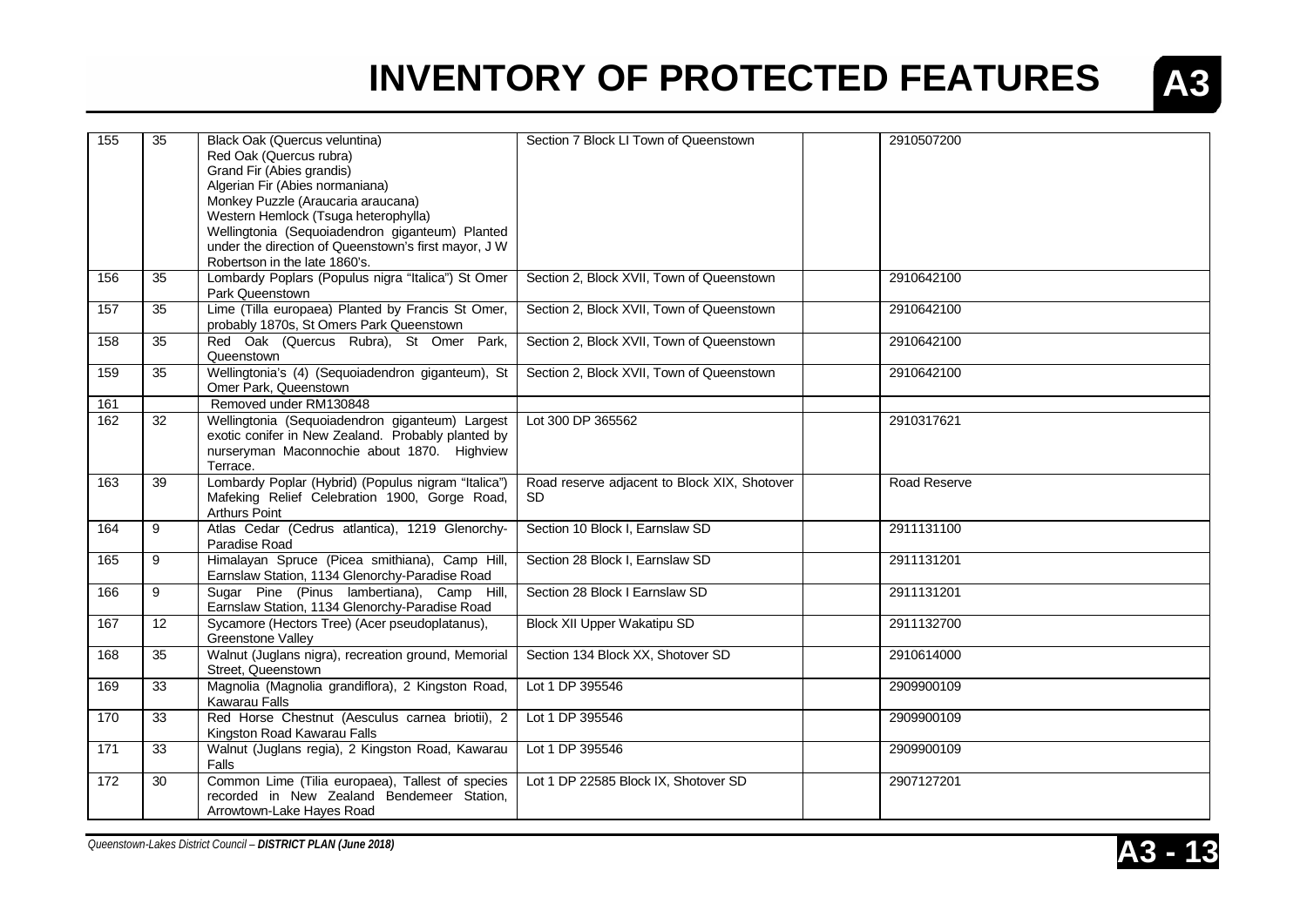

| 173 | 30              | Dogwood (Dendrobentharuia capitara), Bendemeer<br>Station, Arrowtown-Lake Hayes Road                                                                                                                                                 | Lot 1 DP 22585 Block IX, Shotover SD                             | 2907127201 |
|-----|-----------------|--------------------------------------------------------------------------------------------------------------------------------------------------------------------------------------------------------------------------------------|------------------------------------------------------------------|------------|
| 174 | 30              | Douglas Fir (Pseudotsuga menziesii), Bendemeer<br>Station, Arrowotwn-Lake Hayes Road                                                                                                                                                 | Lot 1 DP 22585 Block IX, Shotover SD                             | 2907127201 |
| 175 | 30              | English Beech (Fagus sylvatica),<br>Bendemeer<br>Station, Arrowtown-Lake Hayes Road                                                                                                                                                  | Lot 1 DP 22585 Block IX, Shotover SD                             | 2907127201 |
| 176 | 30              | Jeffreys Pine (Pinus jeffreyi), Bendemeer Station,<br>Arrowtown- Lake Hayes Road                                                                                                                                                     | Lot 1 DP22585, Block IX, Shotover SD                             | 2907127201 |
| 177 | 30              | Osage (Maclura pomifera), Adjacent to SH 6 Lake<br>Hayes                                                                                                                                                                             | Lot 1 DP 352501                                                  | 2907126902 |
| 178 | 30              | Radiata Pines (Pinus radiata), Bendemeer Station,<br>Arrowtown-Lake Hayes Road                                                                                                                                                       | Lot 1 DP 22585 Block IX, Shotover SD                             | 2907127201 |
| 179 | 30              | Sugar Maple (Acer saccharum nigra), Bendemeer<br>Station, Arrowtown-Lake Hayes Road                                                                                                                                                  | Lot 1 DP 22585 Block IX, Shotover SD                             | 2907127201 |
| 180 | 30              | Wellingtonia<br>(Sequoiadendron<br>giganteum),<br>Bendemeer Station, Arrowtown-Lake Hayes Road                                                                                                                                       | Lot 1 DP 22585 Block IX, Shotover SD                             | 2907127201 |
| 181 | 29              | Common Walnut (Juglans regia), Thurlby Domain,<br>31 Speargrass Flat Road                                                                                                                                                            | Lot 2 DP 22310                                                   | 2907119704 |
| 182 | 29              | English Oak (Quercus robur), Thurlby Domain, 31<br>Speargrass Flat Road                                                                                                                                                              | Lot 2 DP 22310                                                   | 2907119704 |
| 184 | 29              | Lebanon Cedar (Cedrus lebani). Largest of species<br>in New Zealand. Probably planted in the late 1870s<br>from seed gathered in Holy Land by Bendix<br>Hallenstein and sent to Mrs Arnt. Thurlby Domain,<br>31 Speargrass Flat Road | Lot 2 DP 22310                                                   | 2907119704 |
| 185 | 29              | Norway Spruce (Picea abies), Thurlby Domain, 31<br>Speargrass Flat Road                                                                                                                                                              | Lot 2 DP 22310                                                   | 2907119704 |
| 186 | 29              | Service Tree (Sorbus domesticus), Thurlby Domain,<br>31 Speargrass Flat Road                                                                                                                                                         | Lot 2 DP 22310                                                   | 2907119704 |
| 187 | 29              | Wellingtonia (Sequoiadendron giganteum), Thurlby<br>Domain, 31 Speargrass Flat Road                                                                                                                                                  | Lot 2 DP 22310                                                   | 2907119704 |
| 188 | 29              | Wych Elm (Ulmus glabra) copse, Thurlby Domain,<br>31 Speargrass Flat Road                                                                                                                                                            | Lot 2 DP 22310                                                   | 2907119704 |
| 189 | 12              | Douglas Fir (Pseudotsuga menziesii). Tallest in New<br>Zealand, Mount Nicholas-Beach Bay Road, Walter<br>Peak Station                                                                                                                | Sections 15, 16, 17 and 19, Block III, Mid<br>Wakatipu SD        | 2911136200 |
| 191 | 12 <sup>2</sup> | Lombardy Poplar (Populus nigra "Italica"), Mount<br>Nicholas-Beach Bay Road, Walter Peak Station                                                                                                                                     | Sections 15, 16, 17 and 19, Block III, Mid<br><b>Wakatipu SD</b> | 2911136200 |
| 192 | 12              | Poet Laurel (Laurus mobilis), Mount Nicholas-Beach<br>Bay Road, Walter Peak Station                                                                                                                                                  | Sections 15, 16, 17 and 19, Block III, Mid<br>Wakatipu SD        | 2911136200 |
|     |                 |                                                                                                                                                                                                                                      |                                                                  |            |

| 193 | $\overline{a}$<br>╶╹ | New<br>_argest_in<br>· pseudoplatanus).<br>Sycamore<br>(Acer | Mid<br><b>Bloci</b><br>10.<br>and<br>16.<br>Sections<br>, ت | 2911136200 |
|-----|----------------------|--------------------------------------------------------------|-------------------------------------------------------------|------------|
|     |                      | Walter<br>Zealand,<br>Mount Nicholas-Beach<br>Road,<br>Bav   | Wakatipu SD                                                 |            |
|     |                      | Peak Station                                                 |                                                             |            |

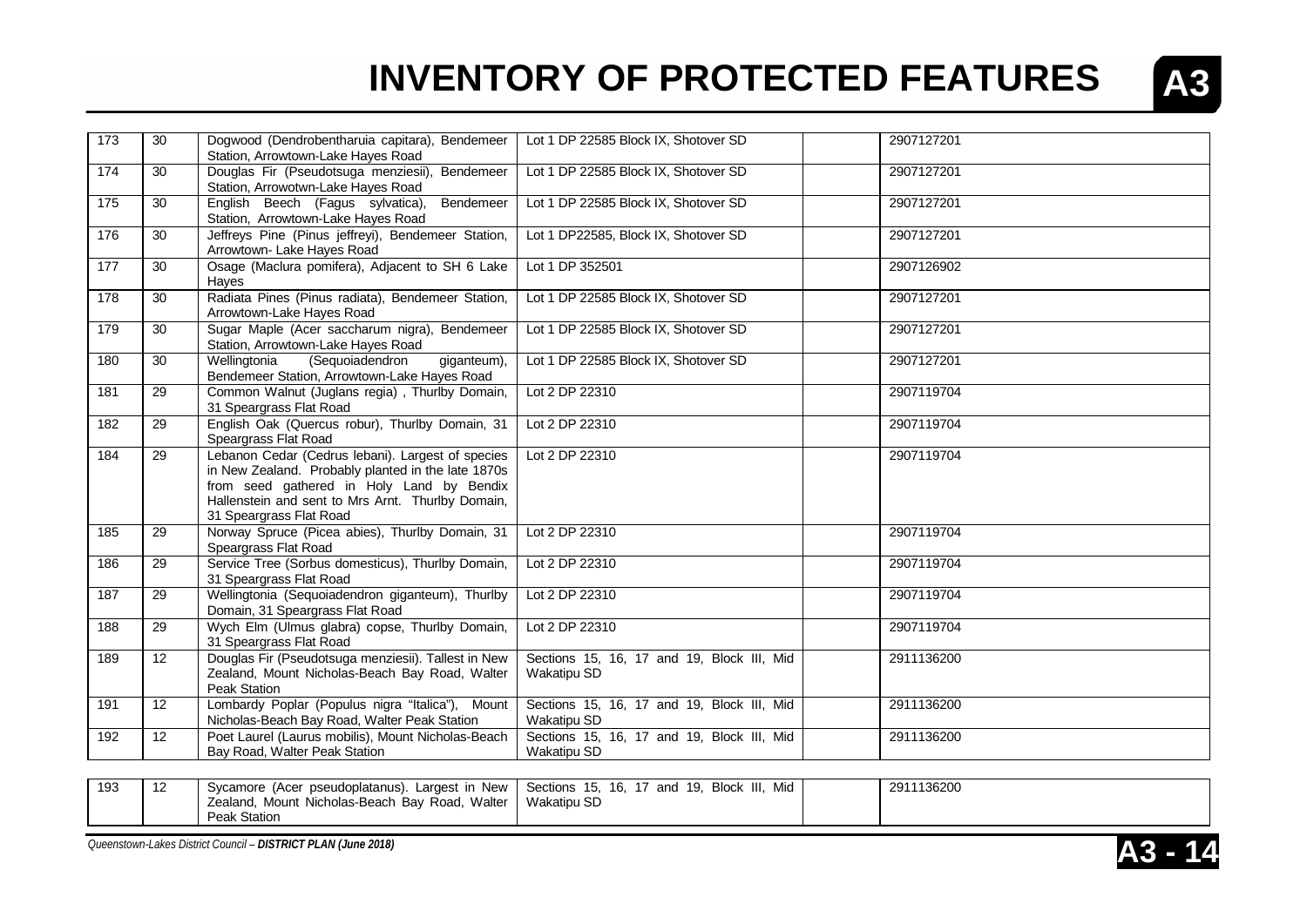

| 194 | 12 | Yew Tree (Taxus baccata "Fastigita"), Mount<br>Nicholas-Beach Bay Road, Walter Peak Station                                                                                                                                                                                                                                                                                          | Sections 15, 16, 17 and 19, Block III, Mid<br><b>Wakatipu SD</b>                                                                                            | 2911136200 |
|-----|----|--------------------------------------------------------------------------------------------------------------------------------------------------------------------------------------------------------------------------------------------------------------------------------------------------------------------------------------------------------------------------------------|-------------------------------------------------------------------------------------------------------------------------------------------------------------|------------|
| 195 | 35 | Wellingtonia (Sequoiadendron giganteum), 8 Gorge<br>Road, Queenstown                                                                                                                                                                                                                                                                                                                 | Section 5 Block XXII Town of Queenstown                                                                                                                     | 2910613300 |
| 196 | 26 | Wellingtonia (Sequoiadendron giganteum), 341<br>Arrowtown-Lake Hayes Road                                                                                                                                                                                                                                                                                                            | Lot 1 DP 18109                                                                                                                                              | 2907113200 |
| 197 | 33 | Sweet chestnut (Castanea sativa), Vicinity SH 6                                                                                                                                                                                                                                                                                                                                      | Lot 7 DP 7350                                                                                                                                               | 2910333300 |
| 198 | 35 | Cedars (4) (Cedrus deodara),<br>Queenstown<br>Lakeview Holiday Park, Brecon Street                                                                                                                                                                                                                                                                                                   | Part Block XXXII Town of Queenstown                                                                                                                         | 2910614101 |
| 199 | 36 | Weeping Elm, located as at 4/9/06 on the old<br>swimming pool site, Ballarat Street<br>Transplanting to the following sites is permitted:<br>• Lot 1 DP 25073, Lot 11 DP 22121 and Sections<br>49-50, Section 58, Sections 61-62, Section 149,<br>Part Section 59-60 and Part Section 63 Block I<br>Shotover Survey District (Queenstown Events<br>Centre/Aquatic Centre, Frankton). | Section 1 SO 19720, Section 2, Block XVIII<br>Queenstown Town<br>Note: Legal description and valuation number<br>to be updated if the tree is transplanted. | 2910615600 |
| 201 | 33 | Poplar (Populus nigra), Frankton foreshore (Antrum<br>Hotel site)                                                                                                                                                                                                                                                                                                                    | Part Section 47 Block XXI Shotover SD                                                                                                                       | 2910331500 |
| 203 |    | Removed                                                                                                                                                                                                                                                                                                                                                                              |                                                                                                                                                             |            |
| 204 | 30 | Walnut Trees (Juglans regia) (74), Walnut Lane                                                                                                                                                                                                                                                                                                                                       | Lot 64 DP 336365                                                                                                                                            | 2907402001 |
| 205 | 30 | Robinia (3) (Robinia pseudoacacia), Frankton-<br>Ladies Mile Highway                                                                                                                                                                                                                                                                                                                 | Lot 1 DP 307882                                                                                                                                             | 2907401200 |
| 206 | 33 | Removed                                                                                                                                                                                                                                                                                                                                                                              |                                                                                                                                                             |            |
| 207 | 31 | Wellingtonia's (2) (Sequoiadendron giganteum),<br>Fulton and Hogan Ltd gravel yard, Frankton-Ladies<br>Mile Highway.                                                                                                                                                                                                                                                                 | Part Crown Land Block II Shotover SD                                                                                                                        | 2910200201 |
| 208 | 29 | Avenue of Hawthorn Hedge (Crataegus monogyna),<br>within triangle of Domain Road, Speargrass Flat<br>Road and Lower Shotover Road, located on both<br>sides of the road.                                                                                                                                                                                                             | Various                                                                                                                                                     | Various    |
| 209 | 29 | Poplars located on the section of Speargrass Flat<br>Road between its intersection with Lower Shotover<br>Raod/Hunter Road and Domain Road (both sides of<br>the road).                                                                                                                                                                                                              | Various                                                                                                                                                     | Various    |
| 210 | 13 | Elm (Ulmus Lois van Houtte), 249 Kingston Road,<br>south of the Remarkables Ski Field entrance.                                                                                                                                                                                                                                                                                      | Lot 2 DP 17411                                                                                                                                              | 2913100500 |
| 212 | 13 | (Acer saccharinum), front garden of,<br>Acer<br>Remarkables Lodge, 595 Kingston Road                                                                                                                                                                                                                                                                                                 | Lot 1 DP 22658                                                                                                                                              | 2913100902 |
|     |    |                                                                                                                                                                                                                                                                                                                                                                                      |                                                                                                                                                             |            |

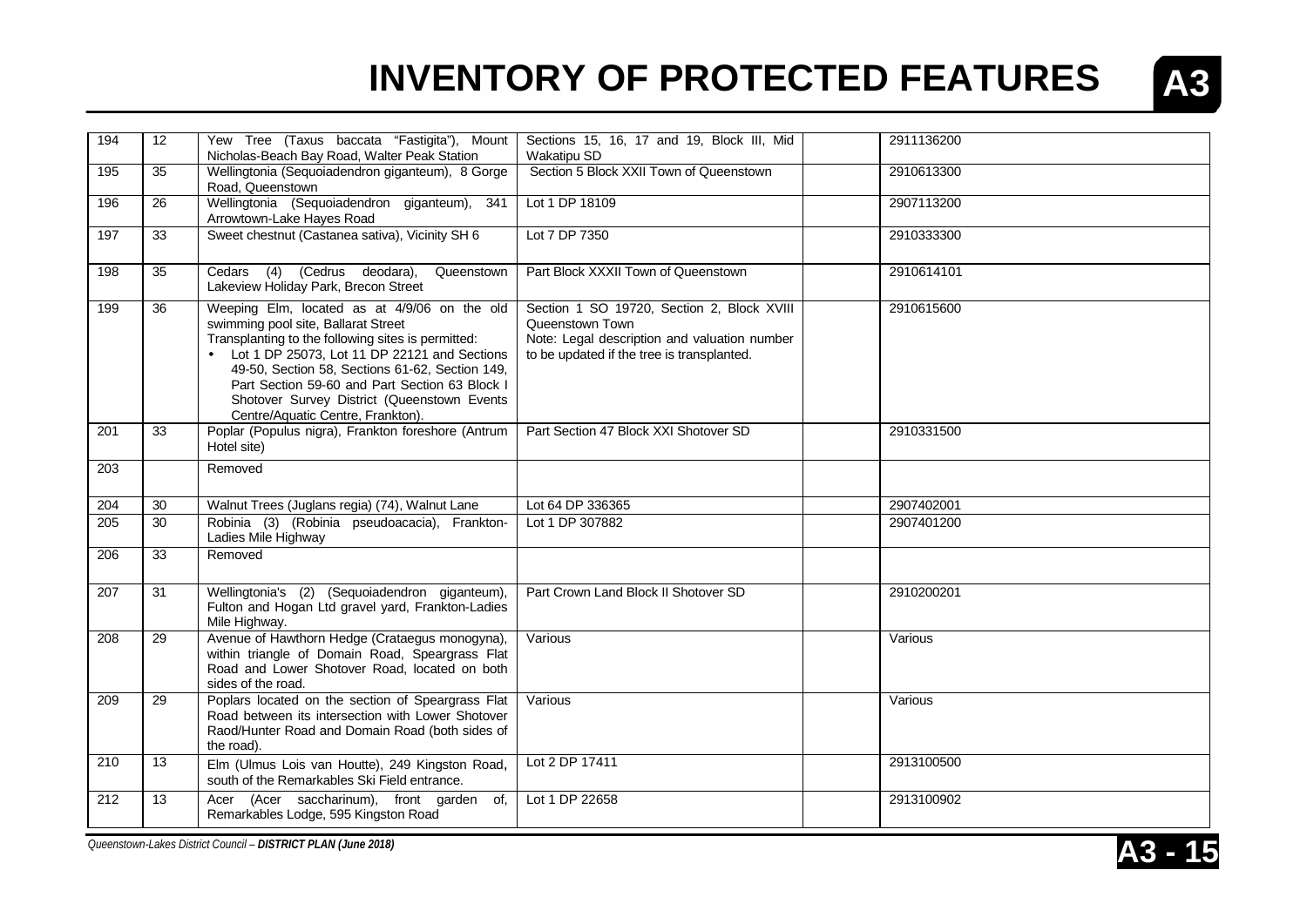

| 213 | 26 | Robina (Robinia pseudoacacia), Rapid No. 192,<br>Speargrass Flat Road                                                                                                                                                                               | Lot 1 DP 11206                       | 2907117301 |
|-----|----|-----------------------------------------------------------------------------------------------------------------------------------------------------------------------------------------------------------------------------------------------------|--------------------------------------|------------|
| 214 | 35 | Wellingtonia's (2) (Sequoiadendron giganteam),<br>Oaks (6) (Quercus robur) and Cedars (4) (Cedrus<br>deodara), Old Queenstown Motor Park, Thompson<br><b>Street</b>                                                                                 | Lot 1 DP 354070                      | 2910614101 |
| 215 | 13 | Oak's (2) (Quercus robur), Sycamore's (8) (Acer<br>Wellingtonia's<br>pseudoplatanus),<br>(2)<br>(Sequoiadendron giganteam), Lawson Cypress<br>(Chamaecyparis lawsoniana) and Lime Trees (6)<br>(Tilla x europea), Old School Site, Gibbston Highway | Lot 2 DP 362778                      | 2907204801 |
| 239 | 34 | Sweet Chestnut tree (Castanea sativa), 93<br>Thompson Street, Queenstown                                                                                                                                                                            | Lot 43 DP 7926                       | 2910664600 |
| 240 | 32 | Eucalyptus gunnii trees (2), adjacent to the<br>Sherwood Manor Hotel, Frankton Road,<br>Queenstown                                                                                                                                                  | Lot 2 DP 361132                      | 2910311502 |
| 241 | 38 | Snow Gum (Eucalyptus pauciflora), Glenorchy<br>Road, Bob's Cove                                                                                                                                                                                     | Lot 6 DP 313833                      | 2907307902 |
| 242 | 31 | English Oak trees (Quercus robur) (6), Hansen<br>Road, Frankton, located adjacent to the woolshed                                                                                                                                                   | Section 53 Block II Shotover SD      | 2907148101 |
| 244 | 35 | Wellingtonia (Sequoiadendron giganteum), site of<br>the old Bottle House, now Pounamu Developments,<br>Frankton Road, Queenstown                                                                                                                    | Lot 5 DP 351561                      | 2910410104 |
| 245 | 36 | Lime tree (Tilia x europea), Earnslaw Park,<br>Queenstown                                                                                                                                                                                           | Sections 6/18 27 Block XV Queenstown | 2910647100 |
| 246 |    | Removed under RM130830                                                                                                                                                                                                                              |                                      |            |
| 247 | 31 | Horse Chestnut (Aesculus hippocastanum), Gorge<br>Road                                                                                                                                                                                              | Part Section 6 Block XX Shotover SD  | 2910723201 |

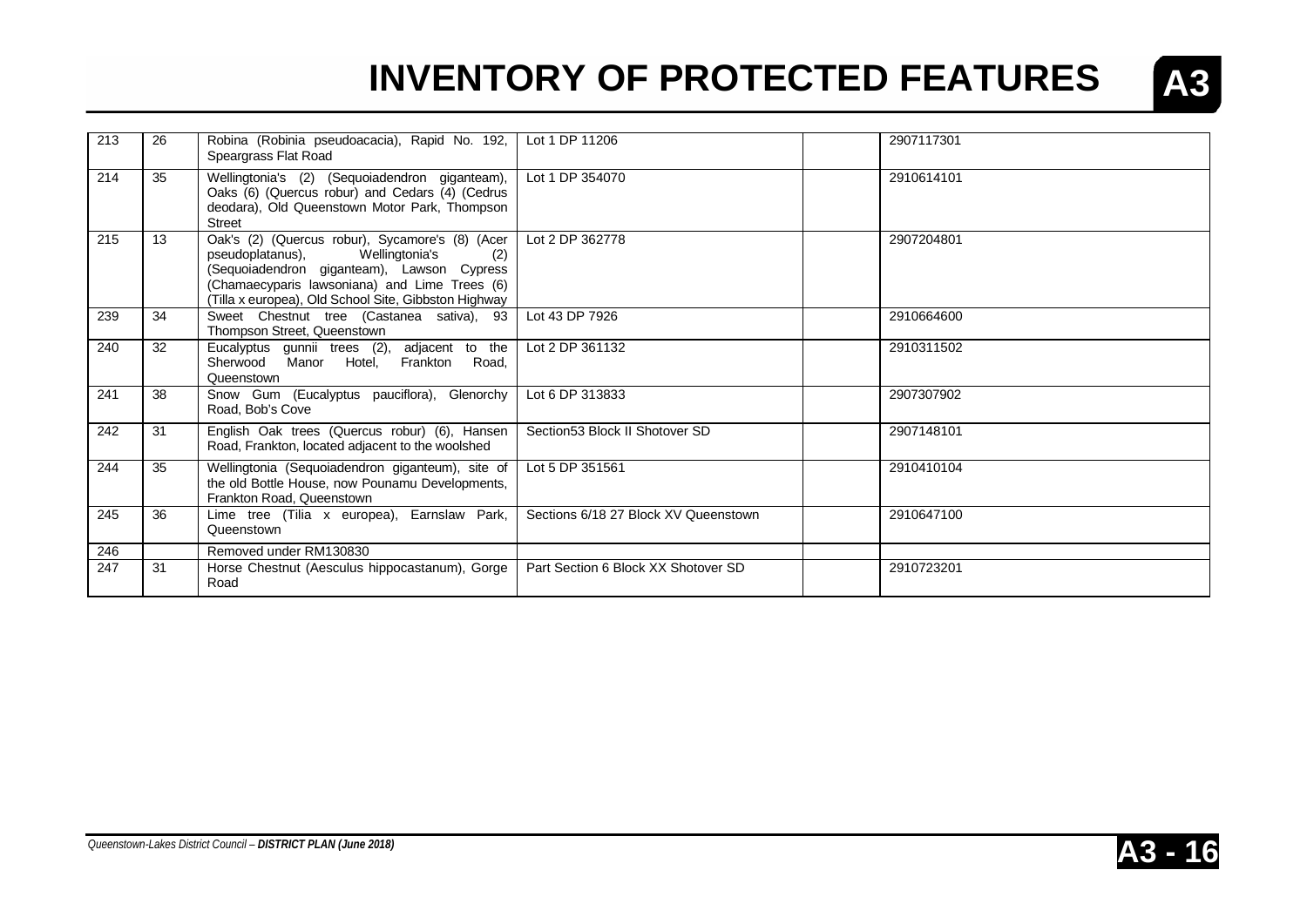

### **2 ARROWTOWN AND ENVIRONS**

#### **FEATURES**

| <b>Ref</b><br><b>No</b> | Map<br><b>Ref</b> | <b>Description</b>                              | <b>Legal Description</b>                        | <b>NZHPT</b><br>Ref | <b>Valuation</b><br>Reference | <b>NZHPT</b><br>Category | QLDC<br>Category |
|-------------------------|-------------------|-------------------------------------------------|-------------------------------------------------|---------------------|-------------------------------|--------------------------|------------------|
| 301                     | -28               | King Edward VII Memorial Lamp, Corner Wiltshire | Road reserve adjacent to Block VI, Town of 2107 |                     | Road Reserve                  |                          |                  |
|                         |                   | Street and Berkshire Street, Arrowtown          | Arrowtown                                       |                     |                               |                          |                  |
| 302                     | 28                | Explosive Magazine, Malaghans Road, Arrowtown   | Sections 9 Block XIX, Town of Arrowtown         | 2108                | 2918235002C                   |                          |                  |
| 303                     | 28                | World War I Fieldgun, reserve                   | Part Section 5 Block XVIII Town of Arrowtown    |                     | 2918234800                    |                          |                  |
|                         |                   | Corner Caernarvon and Durham Street             |                                                 |                     |                               |                          |                  |
| 304                     | 10                | Scholes Tunnel, Macetown Road                   | Run 26 Block XVIII Shotover SD Macetown         |                     | 2907214600                    |                          |                  |
|                         |                   |                                                 | Road                                            |                     |                               |                          |                  |
| 305                     | 28                | Cobbled Gutters, Berkshire Street, Arrowtown    | Road Reserve                                    | 2086                | Road Reserve                  | Ħ                        |                  |

### **MEMORIAL (Inclusive of Monuments and Plaques)**

| <b>Ref</b><br>No | Map<br>Ref | <b>Description</b>                                                                                | <b>Legal Description</b>                      | <b>NZHPT</b><br>Ref | Valuation<br><b>Reference</b> | <b>NZHPT</b><br><b>Category</b> | <b>QLDC</b><br>Category |
|------------------|------------|---------------------------------------------------------------------------------------------------|-----------------------------------------------|---------------------|-------------------------------|---------------------------------|-------------------------|
| 308              | 28         | World War I Memorial Reserve, Corner Caenarvon  <br>and Durham Street Arrowtown                   | Part Section 5, Block XVIII Town of Arrowtown | 2124                | 2918234800                    |                                 |                         |
| 309              | 26         | William Fox Memorial, Coopers Terrace, Arrow   Run 26 Block XVIII Shotover SD<br>River. Arrowtown |                                               |                     | 2907214600                    |                                 |                         |

### **STRUCTURES (Inclusive of Bridges)**

| <b>Ref</b> | Map | <b>Description</b>                                 | <b>Legal Description</b>                      | <b>NZHPT</b> | Valuation  | <b>NZHPT</b> | QLDC     |
|------------|-----|----------------------------------------------------|-----------------------------------------------|--------------|------------|--------------|----------|
| <b>No</b>  | Ref |                                                    |                                               | <b>Ref</b>   | Reference  | Category     | Category |
| 310        | 28  | Stone Wall, Arrow Lane Arrowtown                   | Fronting Lots 1 and 2, DP9213 and Lot 1       |              | 2918228100 |              |          |
|            |     |                                                    | DP17116 Block VI, Town of Arrowtown           |              | 2918228200 |              |          |
| 311        | 28  | Recreation Reserve, Buckingham<br>Stone Wall.      | Sections 1 and 2. Block XXV. Town of 2120     |              | 2918233400 |              |          |
|            |     | <b>Street Arrowtown</b>                            | Arrowtown                                     |              | 2918232600 |              |          |
| 312        | 28  | Ah Wak's Lavatory, 2 Buckingham Street Arrowtown   | Lot 4 DP 18410                                | 2084         | 2918232900 |              |          |
| 313        | 28  | Cemetery Wall                                      | Block II Section 10, 12, 13 Town of Arrowtown |              | 2918234900 |              |          |
| 314        | 28  | Stone wall, old Arrowtown Primary School, Anglesea | Section 14 Block IV Town of Arrowtown         |              | 2918223202 |              |          |
|            |     | <b>Street</b>                                      |                                               |              |            |              |          |

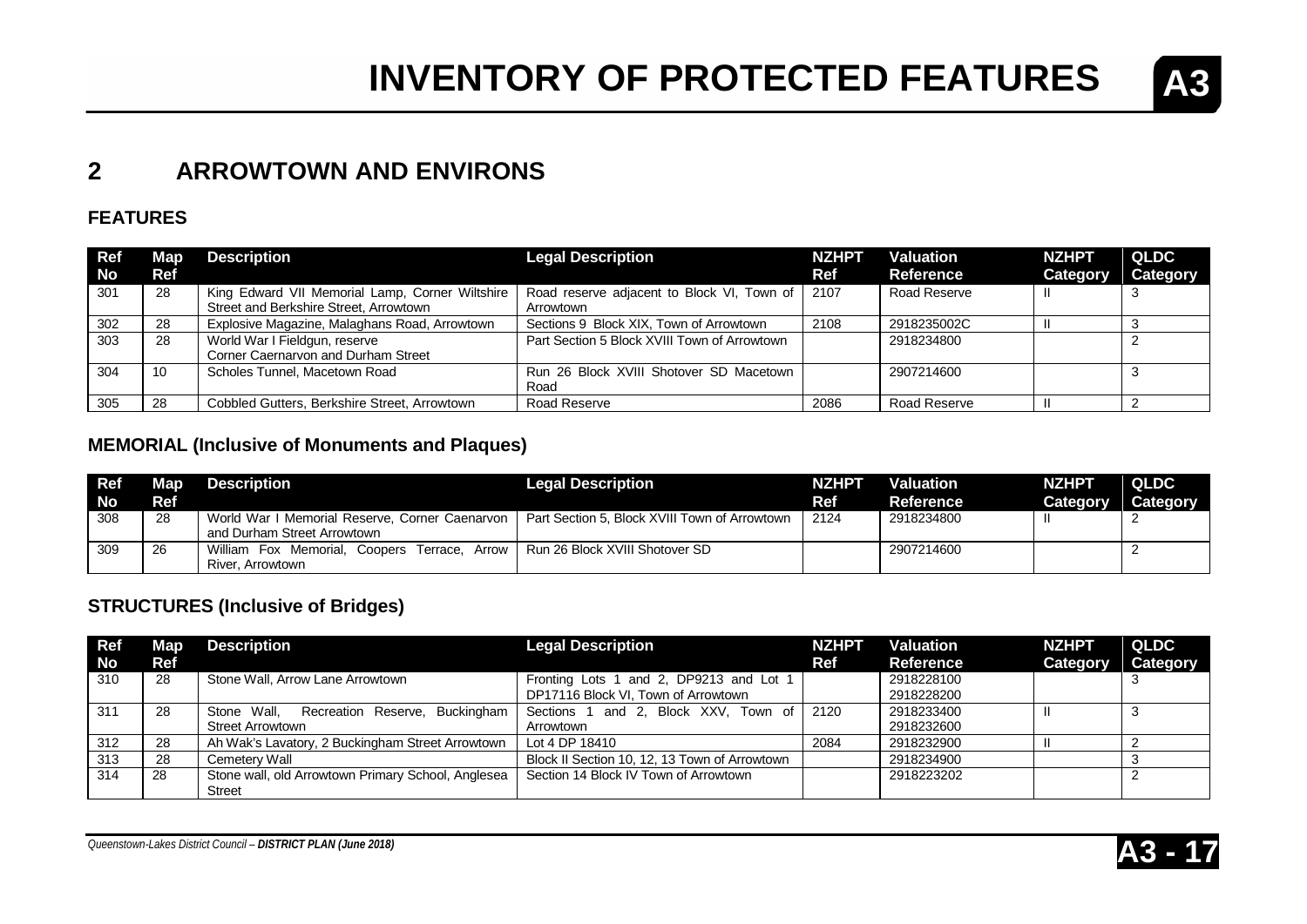#### **BUILDINGS**

#### **Dwellings**

| Ref       | Map             | <b>Description</b>                                                                   | <b>Legal Description</b>                                   | <b>NZHPT</b> | <b>Valuation</b> | <b>NZHPT</b>  | <b>QLDC</b>     |
|-----------|-----------------|--------------------------------------------------------------------------------------|------------------------------------------------------------|--------------|------------------|---------------|-----------------|
| <b>No</b> | <b>Ref</b>      |                                                                                      |                                                            | <b>Ref</b>   | <b>Reference</b> | Category      | <b>Category</b> |
| 315       | 28              | Cottage, 9 Anglesea Street Arrowtown                                                 | Section 7, Block V, Town of Arrowtown                      | 3167         | 2918220300       | Ш             | $\overline{c}$  |
| 316       | 28              | Cottage, 10 Anglesea Street Arrowtown                                                | Lot 2 DP 342961                                            | 2087         | 2918223204       | $\mathbf{H}$  | 3               |
| 317       | 28              | Cottage, 11 Anglesea Street Arrowtown                                                | Lot 2, DP11488                                             | 3166         | 2918220400       | $\mathbf{II}$ | $\overline{2}$  |
| 318       | 28              | Cottage, 12 Anglesea Street Arrowtown                                                | North Part Section 10/11, Block IV, Town of                | 2088         | 2918223100       | $\mathbf{H}$  | $\overline{2}$  |
|           |                 |                                                                                      | Arrowtown                                                  |              |                  |               |                 |
| 319       | 28              | Cottage, 21 Anglesea Street Arrowtown                                                | Part Section 6, Block II, Town of Arrowtown                | 2089         | 2918219400       | $\mathbf{H}$  | $\overline{2}$  |
| 320       | 28              | Cottage, 7 Bedford Street Arrowtown                                                  | Lot 1, DP 16248, Block XXIV, Town of<br>Arrowtown          | 2091         | 2918216300       | $\mathbf{H}$  | $\overline{2}$  |
| 321       | 28              | Cottage, 3 Berkshire Street Arrowtown                                                | Lot 1, DP 9213, Block VI, Town of Arrowtown                | 2122         | 2918228100       | Ш             | $\overline{2}$  |
| 322       | 28              | Cottage, 18 Berkshire Street Arrowtown                                               | Section 3, Block XIII, Town of Arrowtown                   | 2090         | 2918234400       | $\mathbf{H}$  | $\overline{2}$  |
| 323       | 28              | Dudley's House Chinese Residence and Butlers<br>House, 4 Buckingham Street Arrowtown | Lot 1, DP 8232, being part Block VII, Town of<br>Arrowtown | 2106         | 2918233000       | $\mathbf{I}$  | $\overline{2}$  |
| 324       | 28              | Ah Lum's Cottage, Arrowtown Chinese Settlement,<br>Middlesex Street                  | Lot 3 DP18410 Block VIII Town of Arrowtown                 | 4366         | 2918232800       |               | 1               |
| 325       | 28              | Cottage (O'Callaghan's) 16 Caernarvon Street<br>Arrowtown                            | Section 3 Block XIV, Town of Arrowtown                     | 2100         | 2918224500       | $\mathbf{H}$  | 2               |
| 326       | 28              | Old Fever Ward, 24 Caernarvon Street Arrowtown                                       | Lot 2, DP 10960                                            | 2101         | 2918224100       | $\mathbf{H}$  | 3               |
| 327       | 28              | Off Plumb Cottage, 38 Caernarvon Street Arrowtown                                    | Lot 1, DP 12438                                            | 2112         | 2918222200       | $\mathbf{H}$  | $\overline{2}$  |
| 328       | 28              | Cottage (Low) 15 Denbigh Street Arrowtown                                            | Lot 1. DP 11234                                            | 2102         | 2918221200       | $\mathbf{H}$  | $\overline{2}$  |
| 329       | 28              | McClintock's Cottage, 31 Merioneth<br><b>Street</b><br>Arrowtown                     | Sections 2 Block XX, Town of Arrowtown                     | 2103         | 2918211800       | $\mathbf{H}$  | 2               |
| 330       | 28              | Masonic Lodge Building, 9 Wiltshire Street<br>Arrowtown                              | Lot 1 DP19573, Block I, Town of Arrowtown                  | 2110         | 2918217800       |               | $\overline{2}$  |
| 331       | 28              | Cottage, 11 Wiltshire Street Arrowtown                                               | DP19573 Sections 6 & 7 Block I Town of<br>Arrowtown        | 3168         | 2918217900       | $\mathbf{H}$  | $\overline{2}$  |
| 332       | 28              | Cottage (former Vicarage) 34 Wiltshire Street<br>Arrowtown                           | Section 20, Block VII, Town of Arrowtown                   | 2105         | 2918231500       | $\mathbf{I}$  | 2               |
| 333       | 28              | Reidhaven, 5 Villiers Street Arrowtown                                               | Part Section 10, Block VII, Town of Arrowtown              | 2116         | 2918231900       | $\mathbf{H}$  | $\overline{2}$  |
| 334       | 28              | Cottage, 8 Villiers Street Arrowtown                                                 | Part Sections 2 and 3, Block VIII, Town of<br>Arrowtown    | 2104         | 2918233200       | $\mathbf{H}$  | $\overline{2}$  |
| 335       | 28              | Adam's Cottage, 61 Buckingham Street Arrowtown                                       | Part Section 3, Block X Town of Arrowtown                  | 2097         | 2918217100       | $\mathbf{H}$  | 3               |
| 336       | $\overline{26}$ | Scheib Cottage (Original Part Only) Arrow Junction                                   | Section 118 Block VIII Shotover SD                         |              | 2907130800       |               | 3               |
| 337       | 26              | Doctor's House, Centennial Avenue                                                    | Lot 1 DP 22726 Block XXXIII Town of<br>Arrowtown           |              | 2918401200       |               | 3               |
| 338       | 30              | Fitzgibbon Cottage, Arrow Junction Road/Morven<br>Ferry Road                         | Section 82, Block VIII Shotover SD                         |              | 2907132800       |               | 3               |



**A3**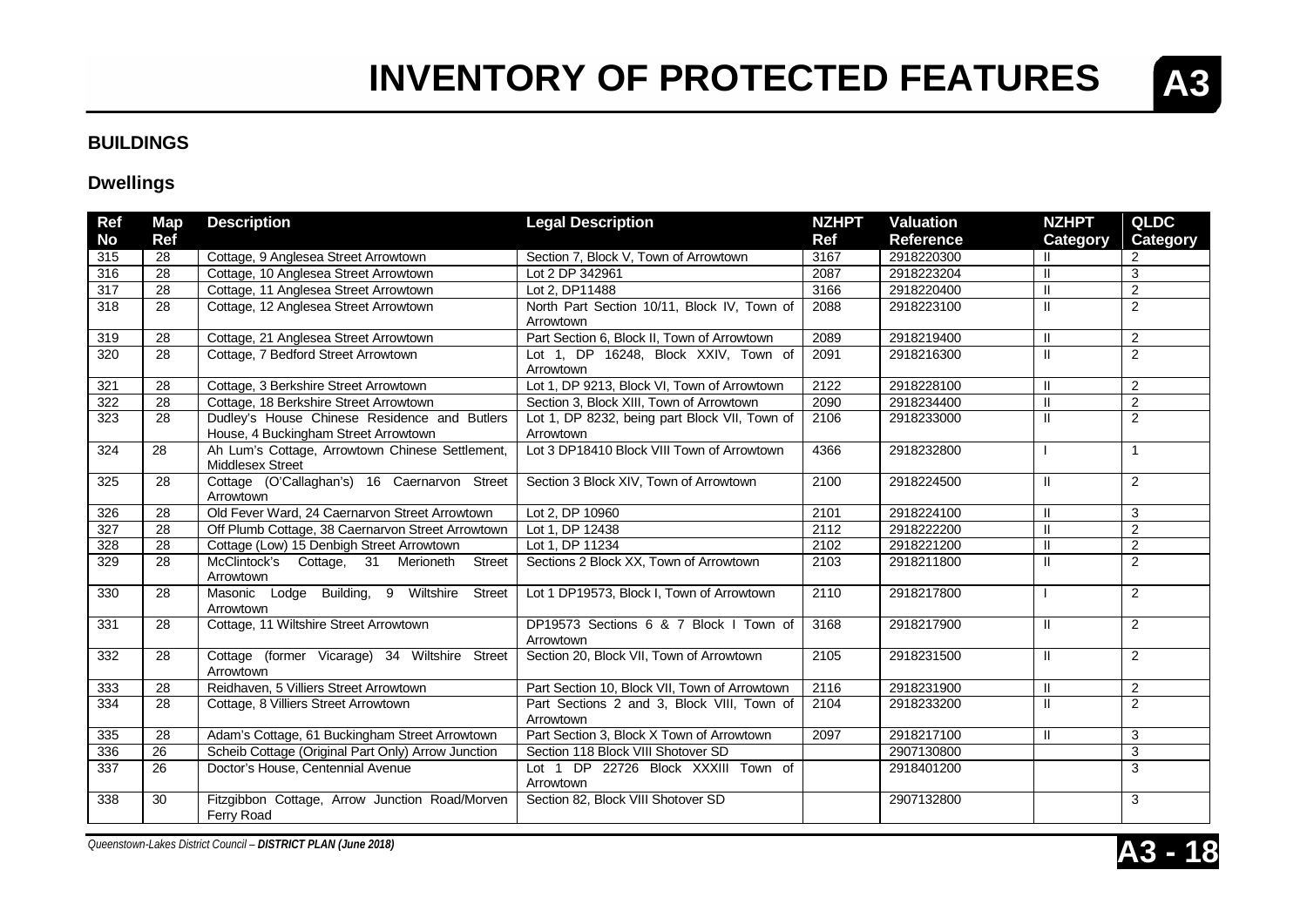

| 339 | 28              | Cottage, Corner Berkshire and Caernarvon Street<br>Arrowtown                            | Section 3 Block IV Town of Arrowtown             |      | 2918223500 |               | 3              |
|-----|-----------------|-----------------------------------------------------------------------------------------|--------------------------------------------------|------|------------|---------------|----------------|
| 340 | 28              | Crowie's Cottage, 53 Buckingham Street Arrowtown                                        | Part Section 1 Block X Town of Arrowtown         | 2093 | 2918217500 | H             | $\overline{2}$ |
| 341 | 27              | Wilcox Cottage, Corner Devon and Cornwall Street<br>Arrowtown                           | Lot 1 DP 12431                                   |      | 2918105200 |               | 3              |
| 342 | 28              | Luker's Cottage, Feehly Hill, Durham Street                                             | Lot 4 DP 11307                                   |      | 2918235503 |               | 3              |
| 343 | 28              | Forbes Cottage, original part only including chimney,<br>67 Buckingham Street Arrowtown | Section 2, Block XI Town of Arrowtown            |      | 2918215500 |               | 3              |
| 344 | 28              | McLaren Cottage, Corner Ford and Bedford Street<br>Arrowtown                            | Lot 2 DP 9802                                    |      | 2918203900 |               | 3              |
| 345 | 28              | Granny Jone's Cottage 59 Buckingham Street<br>Arrowtown                                 | Part Section 2 & 3 Block X Town of Arrowtown     | 2096 | 2918217200 | $\mathbf{I}$  | $\overline{2}$ |
| 346 | 28              | Gilmour's Cottage original parts only, 5 Hertford<br><b>Street Arrowtown</b>            | Lot 2 DP 19573                                   |      | 2918218000 |               | 3              |
| 347 | 28              | Meg Cottage Corner Hertford and Merioneth Street<br>Arrowtown                           | Section 5 Block XII Town of Arrowtown            |      | 2918212200 |               | 3              |
| 348 | 27              | Johnston Cottage 51 Devon Street Arrowtown.                                             | Lot 2 DP 16516                                   |      | 2918105900 |               | 3              |
| 349 | 28              | Brodie Cottage 32 Kent Street Arrowtown                                                 | Section 6 Block XV Town of Arrowtown             |      | 2918222600 |               | 3              |
| 350 | 28              | Preston Cottage 30 Kent Street Arrowtown                                                | Section 5 Block XV Town of Arrowtown             |      | 2918222700 |               | 3              |
| 351 | 28              | Furneaux Smith House, 5 Caernarvon Street<br>Arrowtown                                  | Lot 7 DP 11302 Town of Arrowtown                 |      | 2918234000 |               | 3              |
| 352 | 27              | Currie's Cottage, Manse Road Arrowtown                                                  | Lot 2 DP 300024 Town of Arrowtown                |      | 2918410800 |               | 3              |
| 353 | 28              | Murphy's House, 1 Merioneth Street Arrowtown                                            | Lot 2 DP 25997 Block XI Town of Arrowtown        |      | 2918215800 |               | 3              |
| 354 | 28              | Cottage (Fitzpatrick) 27 Merioneth Street Arrowtown                                     | Section 2 Block XX Town of Arrowtown             |      | 2918211800 |               | 3              |
| 355 | 28              | Policeman's House 70 Buckingham Street<br>Arrowtown                                     | Lot 19 DP 9914 Block VI                          |      | 2918214300 |               | 3              |
| 356 | 28              | Pittaway's Cottage, 69 Buckingham Street<br>Arrowtown                                   | Section 3 Block XI Town of Arrowtown             | 2099 | 2918215600 | $\mathbf{I}$  | 3              |
| 357 | 28              | Roman's Cottage 65 Buckingham Street<br>Arrowtown                                       | Lot 1 DP 12521                                   | 2098 | 2918217000 | $\mathbf{H}$  | $\overline{2}$ |
| 358 | 28              | Stevenson's Cottage 55 Buckingham Street<br>Arrowtown                                   | Part Sections 1 & 2 Block X Town of<br>Arrowtown | 2094 | 2918217400 | $\mathbf{II}$ | 2              |
| 359 | 28              | Cottage, 28 Wiltshire Street Arrowtown                                                  | Part Section 1 Block VII Town of Arrowtown       |      | 2918231200 |               | 2              |
| 360 | 28              | Summers Cottage 16 Wiltshire Street, Arrowtown                                          | Lot 1 DP 23743 Town of Arrowtown                 |      | 2918227801 |               | $\overline{2}$ |
| 361 | $\overline{28}$ | Summers Cottage, 12 Stafford Street Arrowtown                                           | Lot 2 DP 16665 Block XVI Town of Arrowtown       |      | 2918226200 |               | $\overline{c}$ |
| 362 | 28              | Postmaster's House, 54 Buckingham Street,<br>Arrowtown                                  | Lot 2 DP 21884 Block VI                          | 2113 | 2918228801 | $\mathbf{I}$  | $\overline{2}$ |
| 363 | 26              | Walnut Cottage, 265 Arrowtown-Lake Hayes Road,<br>original building only                | Lot 1 DP 5746                                    |      | 2907114002 |               | 3              |

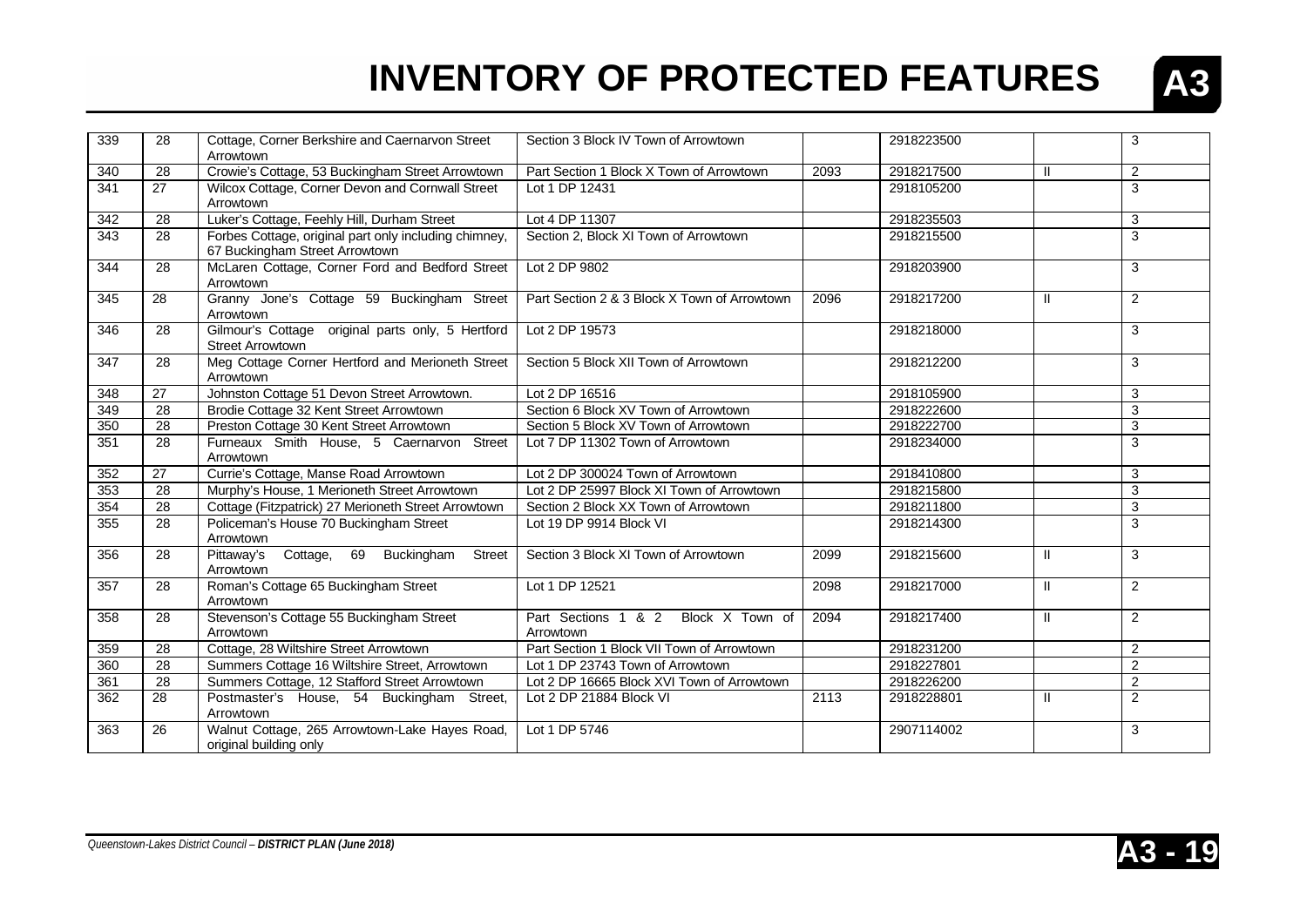

### **Farm**

| <b>Ref</b><br><b>No</b> | Map<br>Ref | <b>Description</b>                              | <b>Legal Description</b>                                       | <b>NZHPT</b><br>Ref | <b>Valuation</b><br>Reference | <b>NZHPT</b><br><b>Category</b> | <b>QLDC</b><br>Category |
|-------------------------|------------|-------------------------------------------------|----------------------------------------------------------------|---------------------|-------------------------------|---------------------------------|-------------------------|
| 364                     | -26        | The Stone Barn, McDonnell Road                  | Part Section 104, Block VII Shotover Survey<br><b>District</b> |                     | 2907129600                    |                                 |                         |
| 365                     | -28        | Reid's Stables<br>40 Wiltshire Street Arrowtown | Lot 9 DP 1923                                                  | 2115                | 2918231800                    |                                 |                         |

#### **Ecclesiastical**

| <b>Ref</b><br><b>No</b> | Map<br>Ref | <b>Description</b>                                                                                   | <b>Legal Description</b>                    | <b>NZHPT</b><br>Ref | <b>Valuation</b><br><b>Reference</b> | <b>NZHPT</b><br><b>Category</b> | QLDC<br>Category |
|-------------------------|------------|------------------------------------------------------------------------------------------------------|---------------------------------------------|---------------------|--------------------------------------|---------------------------------|------------------|
| 366                     | 27         | Presbyterian Manse<br>51 Manse Road Arrowtown                                                        | Lots 1 DP 342248                            |                     | 2918410007                           |                                 |                  |
| 367                     | 28         | St John's Church<br>26 Berkshire Street Arrowtown                                                    | Section 1, Block XVIII, Town of Arrowtown   | 2119                | 2918234700                           |                                 |                  |
| 368                     | 28         | St Paul's Anglican Church<br>13-15 Berkshire Street , Arrowtown                                      | Section 1 & 2, Block IV, Town of Arrowtown  | 2121                | 2918223400                           |                                 |                  |
| 369                     | 28         | Anglican Vestry Building, 15 Berkshire Street,<br>Arrowtown                                          | Sections 1 & 2, Block IV, Town of Arrowtown | 2123                | 2918234700                           |                                 |                  |
| 370                     | 28         | St Patrick's Church (Roman Catholic) & Blessed<br>Mary MacKillop Cottage 7 Hertford Street Arrowtown |                                             | 2117                | 2918218100                           | Ш                               |                  |

#### **Public**

| <b>Ref</b><br><b>No</b> | Map <sub>1</sub><br>Ref | <b>Description</b>                                                    | <b>Legal Description</b>                                    | <b>NZHPT</b><br>Ref | <b>Valuation</b><br>Reference | <b>NZHPT</b><br>Category | QLDC<br>Category |
|-------------------------|-------------------------|-----------------------------------------------------------------------|-------------------------------------------------------------|---------------------|-------------------------------|--------------------------|------------------|
| 372                     | 28                      | Arrowtown Borough Council Buildings<br>57 Buckingham Street Arrowtown | Lot 1 DP 26376 Block X, Town of Arrowtown                   | 2095                | 2918217300                    |                          |                  |
| 373                     | 28                      | Post Office, 52 Buckingham Street, Arrowtown                          | Lot 1 DP 21884 Block VI Arrowtown                           | 2114                | 2918228800                    | $\mathbf{I}$             |                  |
| 374                     | 28                      | Jail and Reserve (0.0545ha)<br>8 Cardigan Street Arrowtown            | Lot 7, DP 9914, being Part Section 15, Town<br>of Arrowtown | 350                 | 2918213600                    |                          |                  |
| 375                     | 27                      | Police Camp Building Butler Park<br>Arrowtown                         | Part Section 2 Block XXV Town of Arrowtown                  |                     | 2918233400                    |                          |                  |



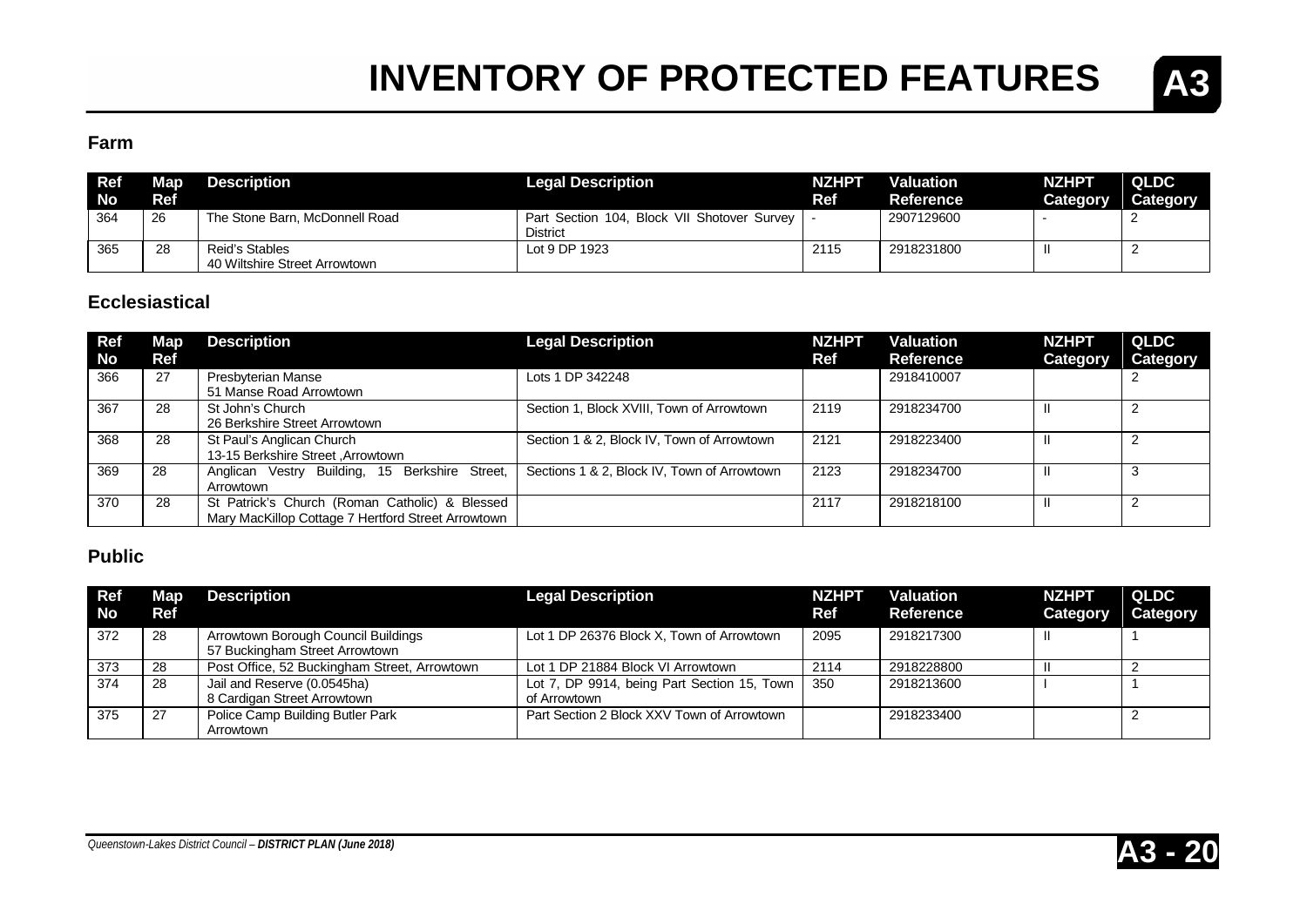

#### **Commercial**

| Ref | Мар. | <b>Description</b>                               | <b>Legal Description</b>                     | <b>NZHPT</b> | Valuation        | <b>NZHPT</b> | <b>QLDC</b> |
|-----|------|--------------------------------------------------|----------------------------------------------|--------------|------------------|--------------|-------------|
| No  | Ref  |                                                  |                                              | Ref          | <b>Reference</b> | Category     | Category    |
| 378 | 28   | Arrowtown General Store, 18-20 Buckingham        | Lot 1 DP 27544                               | 4370         | 2918229800       |              |             |
|     |      | Street, Arrowtown                                |                                              |              |                  |              |             |
| 379 | 28   | Stable Block (The Stables<br>Restaurant), 28     | Lot 1 DP 12884                               | 2118         | 2918229600       | Ш            | 2           |
|     |      | Buckingham Street, Arrowtown                     |                                              |              |                  |              |             |
| 380 | 28   | Stone Cottage                                    | Part 1 Section 1, Block X, Town of Arrowtown | 2092         | 2918217600       |              |             |
|     |      | 51 Buckingham Street Arrowtown                   |                                              |              |                  |              |             |
| 381 | 28   | B.N.Z Agency Building, 30 Buckingham Street,     | Lot 2 DP 12884                               | 2085         | 2918229500       |              |             |
|     |      | Arrowtown                                        |                                              |              |                  |              |             |
| 382 | 28   | Bank). 47<br>District Museum<br>(former<br>Lakes | Sections 1-3 Block IX Arrowtown              | 2111         | 2918230900       | Ш            | っ           |
|     |      | Buckingham Street, Arrowtown                     |                                              |              |                  |              |             |

#### **PRECINCTS**

| Ref<br>No | <b>Map</b><br>Ref | <b>Description</b>                                                                                                               | <b>Legal Description</b>                                                                                                                                                                                                                                                                                                                                                                                                                                                                                                                                                                                                                                                                                                      | <b>NZHPT</b><br>Ref | Valuation<br><b>Reference</b>                                                    | <b>NZHPT</b><br><b>Category</b> | <b>QLDC</b><br><b>Category</b> |
|-----------|-------------------|----------------------------------------------------------------------------------------------------------------------------------|-------------------------------------------------------------------------------------------------------------------------------------------------------------------------------------------------------------------------------------------------------------------------------------------------------------------------------------------------------------------------------------------------------------------------------------------------------------------------------------------------------------------------------------------------------------------------------------------------------------------------------------------------------------------------------------------------------------------------------|---------------------|----------------------------------------------------------------------------------|---------------------------------|--------------------------------|
| 384       | 28                | Buckingham Street Precinct Arrowtown Comprising<br>Seven buildings from Stone Cottage Tearooms to 65<br><b>Buckingham Street</b> | Part Sections 1-3 Block X Town of Arrowtown<br>Lots 1 and 2 DP 12521 Sections 1-4 Block I<br>Town of Arrowtown and the legal road to which<br>all those properties front                                                                                                                                                                                                                                                                                                                                                                                                                                                                                                                                                      | 7071                | 2918217600<br>2918217500<br>2918217400<br>2918217000<br>2918217200<br>2918217100 | Historic<br>Area                | 2                              |
| 385       | 10                | Macetown Ruins and Reserve<br>Vicinity Macetown                                                                                  | Land on SO's 14538, 18539 and 18612.<br>Section 1, Block XIV, Shotover SD, SO18612,<br>Sections 1-6, Block I, Sections 104, Block II;<br>Sections 1-10 Block III, Sections 1-6 Block V;<br>Sections 1-6 Block VI; Sections 2 & 5 Block<br>VII; Sections1-15 Block VIII; Sections 1-4<br>Block IX; Sections 1-10 Block X; sections 1-10<br>Block XI; Sections 1-9 Block XII; and Sections<br>1-9 Block XIII; Mining Reserve adjoining Block<br>II, III, IV, IX, X & XII and adjacent to Block I & VIII<br>and Crown Land adjoining Blocks V,<br>VI, VII, VIII, IX & XIII and adjacent to Block 1;<br>Town of Macetown. As in all document no's<br>489403 and 149467. SO Plan 14537; SO Plan<br>14538; SO Plan 18539 and 18612. |                     |                                                                                  |                                 | 3                              |
| 386       | 28                | Town<br>Centre<br>(Buckingham<br>Street)<br>Arrowtown                                                                            | Lot 1 DP 24656 Sections 14-19 Block VI Town                                                                                                                                                                                                                                                                                                                                                                                                                                                                                                                                                                                                                                                                                   |                     | 2918230000                                                                       |                                 | 2                              |

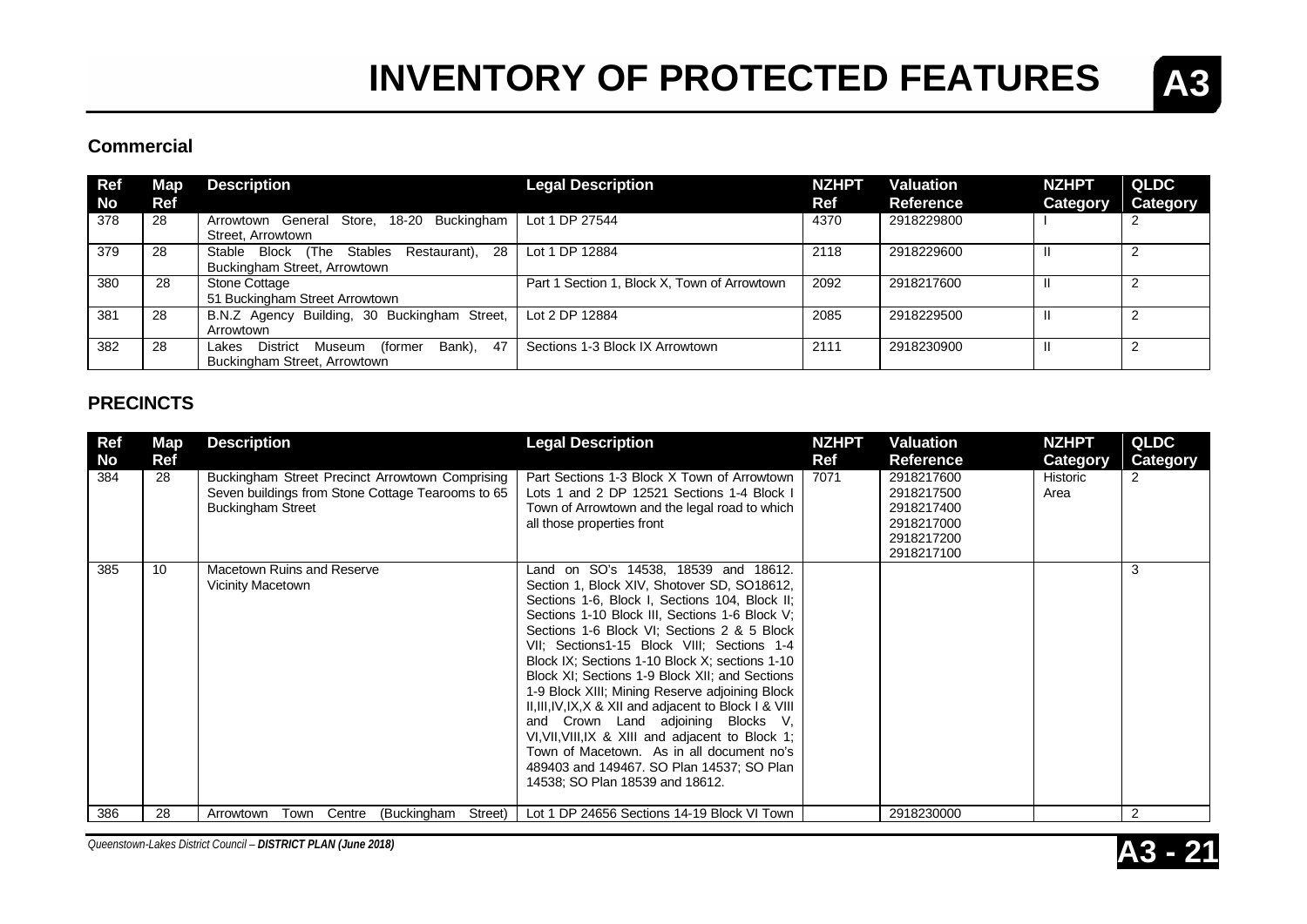

|     |    | Precinct                                               | of Arrowtown                                  | 2918229900 |   |
|-----|----|--------------------------------------------------------|-----------------------------------------------|------------|---|
|     |    |                                                        |                                               | 2918229800 |   |
|     |    | This precinct comprises a number of historic           | Lots 1 & 2 DP 12884;                          | 2918229600 |   |
|     |    | buildings, public amenity spaces and the legal road    | Lot 1 DP 12267;                               | 2918229500 |   |
|     |    | which collectively form an historic precinct of unique | Lots 1 & 2 DP 12940;                          | 2918229400 |   |
|     |    | form and quality in the District.                      |                                               | 2918229300 |   |
|     |    |                                                        | Lots 1-4 DP 15443:                            | 2918229200 |   |
|     |    |                                                        | Sections 3-5 Block VI Town of Arrowtown:      | 2918229100 |   |
|     |    |                                                        | Lots 1 & 2 DP 21884                           | 2918229000 |   |
|     |    |                                                        |                                               | 2918228902 |   |
|     |    |                                                        | Sections 14-15 Block IX Town of Arrowtown;    | 2918228800 |   |
|     |    |                                                        | Lot I DP 27170                                | 2918228801 |   |
|     |    |                                                        | Lot 1 DP 21701;                               | 2918230300 |   |
|     |    |                                                        | Sections 1-9 Block IX                         | 2918230400 |   |
|     |    |                                                        | Town of Arrowtown and the legal road to which | 2918230500 |   |
|     |    |                                                        | all these properties front                    | 2918230600 |   |
|     |    |                                                        |                                               | 2918230700 |   |
|     |    |                                                        |                                               | 2918230800 |   |
|     |    |                                                        |                                               | 2918230900 |   |
| 387 | 10 | <b>Britannia Terrace</b>                               | <b>Block XVIII Shotover SD</b>                | 2907214600 | 3 |
|     |    | Macetown Road                                          |                                               |            |   |

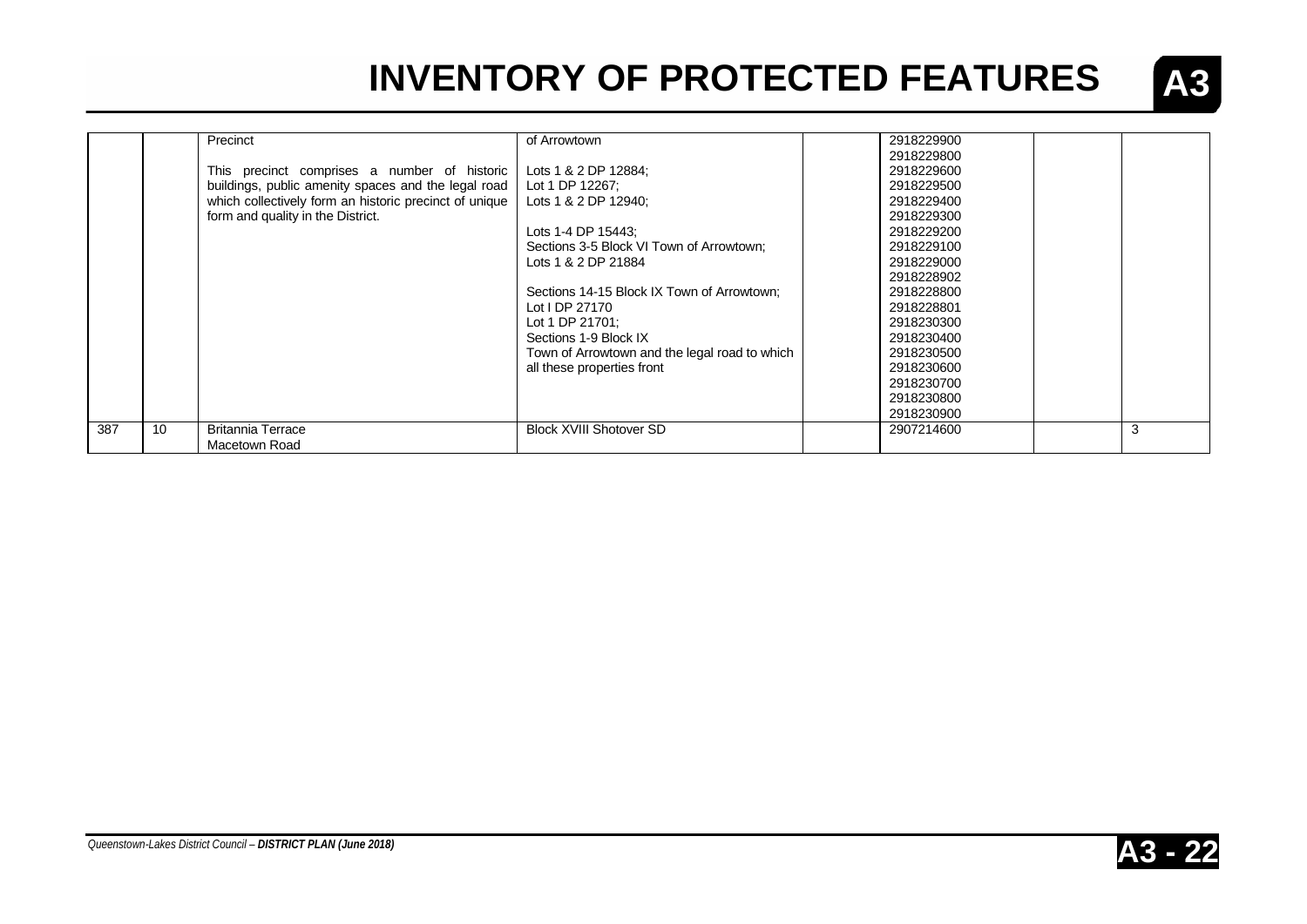

#### **HERITAGE TREES - ARROWTOWN**

| <b>Ref</b><br><b>No</b> | <b>Map</b><br>Ref | <b>Description</b>                                                                                                                                                                  | <b>Legal Description</b>                                                | <b>NZHPT</b><br><b>Ref</b> | <b>Valuation Reference</b> |
|-------------------------|-------------------|-------------------------------------------------------------------------------------------------------------------------------------------------------------------------------------|-------------------------------------------------------------------------|----------------------------|----------------------------|
| 255                     | 28                | Hawthorn Hedge<br>Corner Buckingham and Merioneth<br><b>Streets</b><br>Arrowtown                                                                                                    | Surrounding Section 1 Block XII Town of<br>Arrowtown                    |                            | 2918214900                 |
| 263                     | 26                | Wellingtonia (Sequoiadendron giganteum) Planted<br>circa 1880s as a shelter for the hospital patients.<br>Old Hospital Ground Arrow Junction Road. 150<br>Centennial Ave, Arrowtown | Lot 2 DP 15580                                                          |                            | 2918401000                 |
| 264                     | 28                | Sycamore (Acer pseudoplatanus)<br>Rowan (Sorbus aucuparia)<br>Common Ash (Fraxinum excelsior)<br>Bedford Street, Arrowtown                                                          | Street trees fronting Blocks XXI and XXIV,<br>Town of Arrowtown         |                            | Road Reserve               |
| 265                     | 28                | European Ash (2) (Fraxinus excelsior diversifolia)<br>Berkshire Street, Arrowtown                                                                                                   | Street trees fronting Blocks XIV, XVIII, XIII, IV,<br>Town of Arrowtown |                            | Road Reserve               |
| 266                     | 28                | Wellingtonia Trees (Sequoiadendron giganteum)<br>Planted circa 1870s. 26 Berkshire Street Arrowtown                                                                                 | Section 1, Block XVIII, Town of Arrowtown                               |                            | 2918234700                 |
| 267                     | 28                | Weeping Spruce (picea abies pendula) 4<br>Buckingham Street Arrowtown                                                                                                               | Lot 1 DP 8232                                                           |                            | 2918233000                 |
| 268                     | 28                | Avenue of Sycamore (Acer pseudoplatanus)<br>Common Elm (Ulmus procera)<br>European Ash (Fraxinus excelsior)<br>Planted under direction of Alex Innes<br>Buckingham Street Arrowtown | Street trees fronting Blocks I, X, XI, XII, Town<br>of Arrowtown        |                            | Road Reserve               |
| 269                     | 27                | Greek Fir (Abies cephalonica) "The Old Manse"<br>51 Manse Road Identified by Kew (London) as a<br>rare variety of the species, Arrowtown                                            | Lot 2 DP 342248                                                         |                            | 2918410008                 |
| 270                     | 28                | Horizontal Elm (Ulmus glabra<br>horizontalis).<br>Anglesea Street, Arrowtown                                                                                                        | Section 15 Block V Town of Arrowtown                                    |                            | 2918220000                 |
| 271                     | 28                | Pin Oak (Quercus palustris)<br>Planted under the direction of Mrs Rose Douglas<br>about 1923 Part of Rose Douglas park, Angelsea<br>Street, Arrowtown                               | Section 15 Block V Town of Arrowtown                                    |                            | 2918220000                 |
| 272                     | 28                | Pear (Pyrus Communis), 13 Anglesea Street,<br>Arrowtown                                                                                                                             | Lot 1 DP 11488                                                          |                            | 2918220500                 |
| 273                     | 28                | Indian Bean Tree (Catalpa bignonioides), outside 10<br><b>Caernarvon Street</b>                                                                                                     | Road reserve                                                            |                            |                            |
| 274                     | 26                | Walnut Tree (Juglans regia), Walnut Cottage site,<br>265 Arrowtown-Lake Hayes Road                                                                                                  | Lot 1 DP 5746                                                           |                            | 2907114002                 |
| 275                     | 26                | Avenue of Spruce (Picea) leading to Ayreburn<br>Homestead, 343 Arrowtown-Lakes Hayes Road                                                                                           | Lot 1 DP 18109                                                          |                            | 2907113200                 |

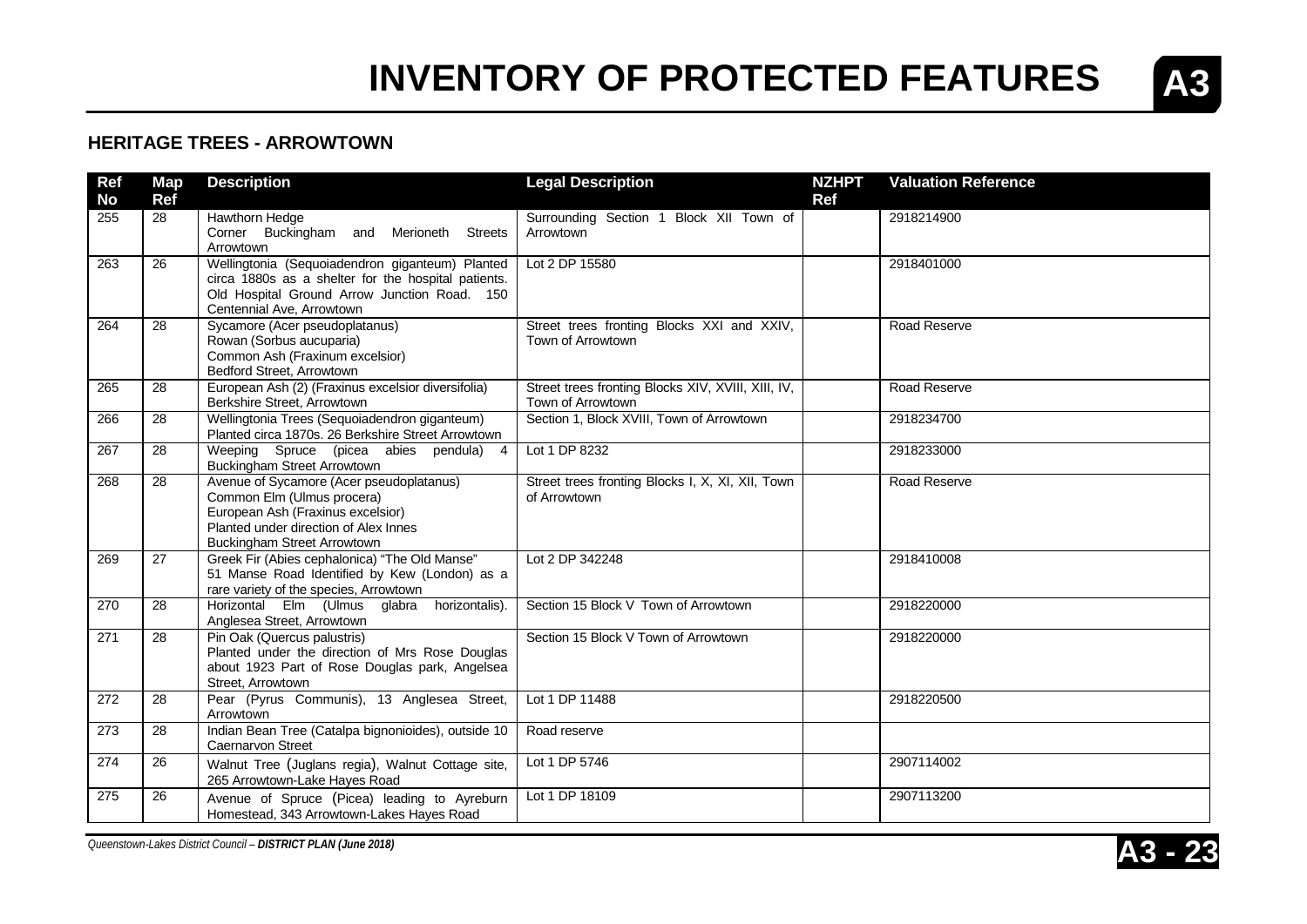

| 276 | -27  | (4),<br>Wellingtonia<br>(Sequoiadendron giganteum)<br>Arrowtown Camp Ground cabin area, being located   Lot 43 DP 12741, Lot 25 DP 12525 | Sections 1-6 Block XXII, Section 38 Block VII, | 2918200100 |  |
|-----|------|------------------------------------------------------------------------------------------------------------------------------------------|------------------------------------------------|------------|--|
|     |      | close to cottage 7, cabin 4 and between cabin 4 and<br>the road                                                                          |                                                |            |  |
| 277 | . 27 | Wellingtonia (Sequoiadendron giganteum) (2), "The   Lot 1 DP 342248<br>Old Manse", 51 Manse Road                                         |                                                | 2918410007 |  |

### **3 KINGSTON**

### **STRUCTURES**

| Ref | Map        | <b>Description</b>                                                                                                                                                     | <b>Legal Description</b>                                                                                                                                                                                                                                                                                      | <b>NZHPT</b> | <b>Valuation</b>                                                                 | <b>NZHPT</b>    | <b>QLDC</b>     |
|-----|------------|------------------------------------------------------------------------------------------------------------------------------------------------------------------------|---------------------------------------------------------------------------------------------------------------------------------------------------------------------------------------------------------------------------------------------------------------------------------------------------------------|--------------|----------------------------------------------------------------------------------|-----------------|-----------------|
| No  | <b>Ref</b> |                                                                                                                                                                        |                                                                                                                                                                                                                                                                                                               | Ref          | <b>Reference</b>                                                                 | <b>Category</b> | <b>Category</b> |
| 400 | 39         | Stone seat, Kingston foreshore                                                                                                                                         | Section 1 Block XX Kingston Town                                                                                                                                                                                                                                                                              |              | 2913106700                                                                       |                 | 3               |
| 401 | 39         | Square stone culvert, under railway yards.                                                                                                                             | Road Reserve - Kent Street                                                                                                                                                                                                                                                                                    |              |                                                                                  |                 | 3               |
| 402 | 39         | Stone cairn, site of the launching of the Earnslaw                                                                                                                     | Road Reserve - Kent Street                                                                                                                                                                                                                                                                                    |              |                                                                                  |                 | 3               |
| 403 | 39         | Rock retaining wall, wharf approach                                                                                                                                    | Lake Wakatipu                                                                                                                                                                                                                                                                                                 |              |                                                                                  |                 | 3               |
| 404 | 39         | Wharf                                                                                                                                                                  | Lake Wakatipu                                                                                                                                                                                                                                                                                                 |              |                                                                                  |                 | 3               |
| 405 | 39         | Old School Building (current library), 48 Kent Street                                                                                                                  | Lot 1 Section 15 Block 1 Kingston                                                                                                                                                                                                                                                                             |              | 2913126700                                                                       |                 | 3               |
| 406 | 39         | Railway turntable and water tank                                                                                                                                       | Lots 1 & 6 DP 306647                                                                                                                                                                                                                                                                                          |              | 2913104205                                                                       |                 |                 |
| 407 | 39         | The railway from Kingston to Fairlight (up to the<br><b>QLDC District boundary)</b>                                                                                    | Lot 2 Part Lot 1 DP 318661; Block I, V, XII<br>Kingston SD; Sections 1-3, 5, 7-10, 12-15,<br>20, 23 & 24 Block VI Town of Kingston;<br>Section 2, 4, 6-8, 10, 11, 25, Part Section 3,<br>5, 9 Section 1; SO7617; Section 1-3<br>SO10898 SO 10760; Run 593.                                                    |              | 2913102800                                                                       |                 | 3               |
| 408 | 39         | Engines (2) and carriages (4), located in the vicinity<br>of the Kingston railway, including the Kingston<br>Railway Station.                                          | Lot 2 Part Lot 1 DP 318661; Lot 1 DP<br>306648; Block I, V, XII Kingston SD; Sections<br>1-3, 5, 7-10, 12-15, 20, 23 & 24 Block VI<br>Town of Kingston; Section 2, 4, 6-8, 10, 11,<br>25, Part Section 3, 5, 9 Section 1; SO7617;<br>Section 1-3 SO10898 SO 10760; Run 593;<br>Lot 9DP 306647; Lot 4DP 318631 |              | 2913102800<br>2913104205<br>2913109901<br>2913104206<br>2913104209<br>2913104210 |                 |                 |
| 409 | 39         | Water weir, but not the piping, which supplies the<br>Kingston rail yard water tank, located above the<br>Kingston Wharf approximately 100m from an<br>unnamed stream. | Section 1 Block X Part Section 8 Block I<br>Kingston SD Scenic Reserve Balance at<br>29280-43500                                                                                                                                                                                                              |              | 2913101801                                                                       |                 | $\overline{2}$  |



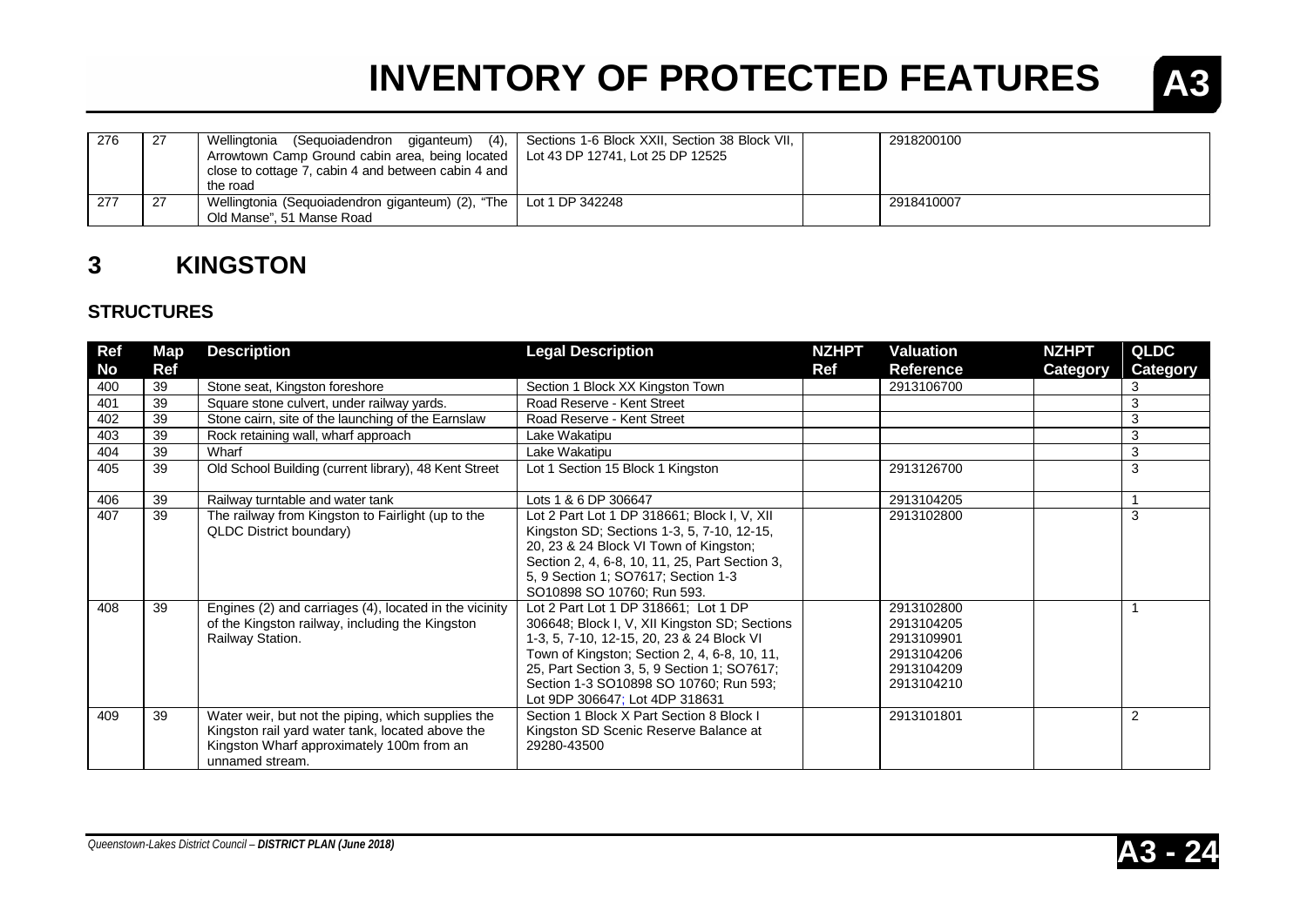

#### **BUILDINGS**

#### **Dwellings**

| Ref<br><b>No</b> | Map<br>Ref | Description                        | <b>Legal Description</b>                         | NZHPT<br>Ref | Valuation<br>Reference | <b>NZHPT</b><br>Category | QLDC<br>Category |
|------------------|------------|------------------------------------|--------------------------------------------------|--------------|------------------------|--------------------------|------------------|
| 410              | 39         | Ships Inn.<br>. 24 Cornwall Street | Town of Kinaston<br>$16$ Block $\sim$<br>Section |              | 2913114300             |                          |                  |

#### **HERITAGE TREES - KINGSTON**

| Ref       |            | <b>Map</b> Description                                                   | <b>Legal Description</b>                                         | <b>NZHPT</b> | <b>Valuation Reference</b> |
|-----------|------------|--------------------------------------------------------------------------|------------------------------------------------------------------|--------------|----------------------------|
| <b>No</b> | <b>Ref</b> |                                                                          |                                                                  | Ref          |                            |
| 420       | -39        | Wellingtonia's (Sequoiadendron giganteum),<br>Kingston Cemetery entrance | Gaz 33-2430 Section 16 Block I Kingston SD<br>(cemetery reserve) |              | 2913126000                 |
|           | 39         | Gum Tree (Eucalyptus gunnii), school reserve, Kent                       | Part Section 1 of Section 15 Block I Kingston                    |              | 2913126700                 |
|           |            | Street (on boundary)                                                     |                                                                  |              |                            |

### **4 WANAKA AND ENVIRONS**

#### **LANDSCAPE FEATURES**

| Ref<br><b>No</b> | <b>Map</b><br>Ref | <b>Description</b> | <b>Legal Description</b> | NZHPT<br>Ref | <b>Valuation</b><br>Reference | <b>NZHPT</b><br>Category | <b>QLDC</b><br>Category |
|------------------|-------------------|--------------------|--------------------------|--------------|-------------------------------|--------------------------|-------------------------|
| 500              |                   |                    |                          |              |                               |                          |                         |

#### **MEMORIAL (Inclusive of Monuments and Plaques)**

| <b>Ref</b> |      | <b>Map</b> Description                          | <b>Legal Description</b>                 | <b>NZHPT</b> | <b>Valuation</b> | <b>NZHPT</b>    | <b>QLDC</b>     |
|------------|------|-------------------------------------------------|------------------------------------------|--------------|------------------|-----------------|-----------------|
| <b>No</b>  | Ref  |                                                 |                                          | Ref          | Reference        | <b>Category</b> | <b>Category</b> |
| 506        | - 20 | Wilkin Memorial 2 Mclellan Place, Albert Town   | Lot 23 DP 24481 Block IV Lower Wanaka SD |              | 2908326330       |                 |                 |
| 507        | 21   | Soldiers Monument Chalmers Street Lookout QLDC  | Lot 1 DP 4961 Wanaka Memorial Reserve    |              | 2905309900       |                 |                 |
|            |      | Local Purpose Reserve Wanaka                    |                                          |              |                  |                 |                 |
| 508        | 24   | Early Graves and Pioneer Memorial Albert Town   | Section 20, Block V Lower Wanaka SD      |              | 2908201200       |                 |                 |
|            |      | Cemetery Reserve, Lake Hawea - Albert Town Road |                                          |              |                  |                 |                 |

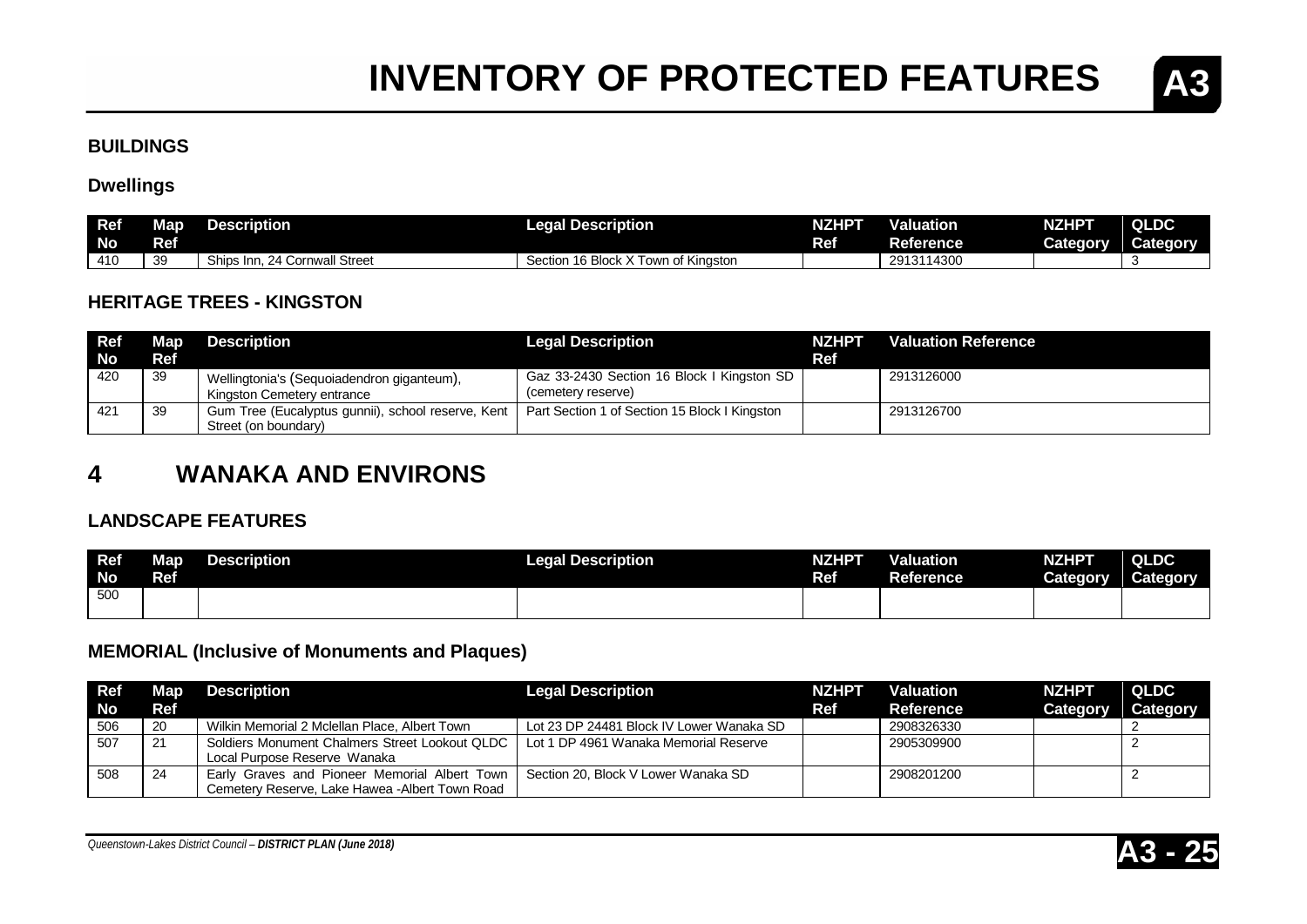

| 509 | -24 | James Horn Plaque, Albert Town Bridge over the   Road Reserve adjacent to Section 1 SO<br>Clutha River (Albert Town side of the river,<br>upstream side of the bridge), Albert Town, Lake<br>Hawea Road | 24606                   | Adjacent to<br>2908330323 |  |
|-----|-----|---------------------------------------------------------------------------------------------------------------------------------------------------------------------------------------------------------|-------------------------|---------------------------|--|
| 510 | -10 | Studholme Nursey Plaque, Vicinity of the site of   Road reserve adjacent to P254 part Run 505C<br>early Cardrona nursery, Cardrona Road, Cardrona<br>Vallev                                             | Cardrona SD             | Adjacent to<br>2906119900 |  |
| 511 |     | Scaife Plaque, Mount Roy                                                                                                                                                                                | Part Section 1 SO 22998 | 2906122801                |  |

### **STRUCTURES & FEATURES (Inclusive of Bridges)**

| Ref       |     | Map Description                                                                    | <b>Legal Description</b>            | <b>NZHPT</b> | <b>Valuation</b> | <b>NZHPT</b> | <b>QLDC</b> |
|-----------|-----|------------------------------------------------------------------------------------|-------------------------------------|--------------|------------------|--------------|-------------|
| <b>No</b> | Ref |                                                                                    |                                     | <b>Ref</b>   | <b>Reference</b> | Category     | Category    |
| 512       | 18  | Stone Ruin (Landreth property) 342 Kane Road,<br>Hawea Flat                        | Section 51 Block VII Lower Hawea SD |              | 2908211300       |              |             |
| 513       | -22 | Homestead Foundation QLDC Recreation Reserve<br>Norman Terrace to Mt Aspiring Road | Lot 1 DP 16152 Lower Wanaka SD      |              | 2905401400       |              |             |
| 514       | -18 | Cabaret Building Foundations, Ruby Island                                          | Ruby Island Lower Wanaka SD         |              | 2906122700       |              |             |
| 515       |     | Luggate Red Bridge, Rural Luggate                                                  | Road and River Reserve              |              |                  |              |             |

### **BUILDINGS**

#### **Dwellings**

| Ref<br><b>No</b> | Map<br>Ref | <b>Description</b>                                                                           | <b>Legal Description</b>                              | <b>NZHPT</b><br>Ref | Valuation<br><b>Reference</b> | <b>NZHPT</b><br><b>Category</b> | <b>QLDC</b><br><b>Category</b> |
|------------------|------------|----------------------------------------------------------------------------------------------|-------------------------------------------------------|---------------------|-------------------------------|---------------------------------|--------------------------------|
| 520              | 24         | Old Stone Cottage 100-120 Alison Avenue Albert<br>Town                                       | Lot 39 DP 7458 Albert Town Extn No 3                  |                     | 2908330500                    |                                 |                                |
| 521              | 23         | Glebe House, 133 Stone Street, original house only                                           | Lot 2 DP 24047                                        |                     | 2905371000                    |                                 |                                |
| 522              | 18         | Halliday Homestead, 85 Halliday Road                                                         | Lot 1 DP 340274 Lot 2 DP 424902                       |                     | 2906304720                    |                                 |                                |
| 523              | 8          | Drake Family Stone House, Hawea Back Road                                                    | Section 34 Block I Lower Hawea SD                     |                     | 2908207200                    |                                 |                                |
| 524              | 11         | Stone Cottage and Stables next to Luggate Hotel, 60<br>Main Road, Luggate                    | Lot 1 DP 15124 Block VI Tarras SD                     |                     | 2908300900                    |                                 |                                |
| 525              | 18         | Pearce Clay stone hut<br>590 Mount Barker Road                                               | Part Lot 1 DP 17508 Block I Lower Wanaka<br><b>SD</b> |                     | 2906109502                    |                                 |                                |
| 526              | 18         | Cob House and Stone Shed<br>107 Maxwell Road                                                 | Lot 2 DP 23129 Block I Lower Wanaka SD                |                     | 2906109500                    |                                 |                                |
| 527              | 8          | Old John Cottage - (F Urquhart Property) Corner<br>Gladstone Road and Hawea Back Road, Hawea | Part Section 52 Block I, Lower Hawea SD               |                     | 2908204500                    |                                 |                                |
| 528              | 18         | "Blairnhall" 115 Hawea Back Road (Private Dwelling)                                          | Lot 1 DP 9204 Block V Lower Hawea SD                  |                     | 2908207800                    |                                 | 3                              |

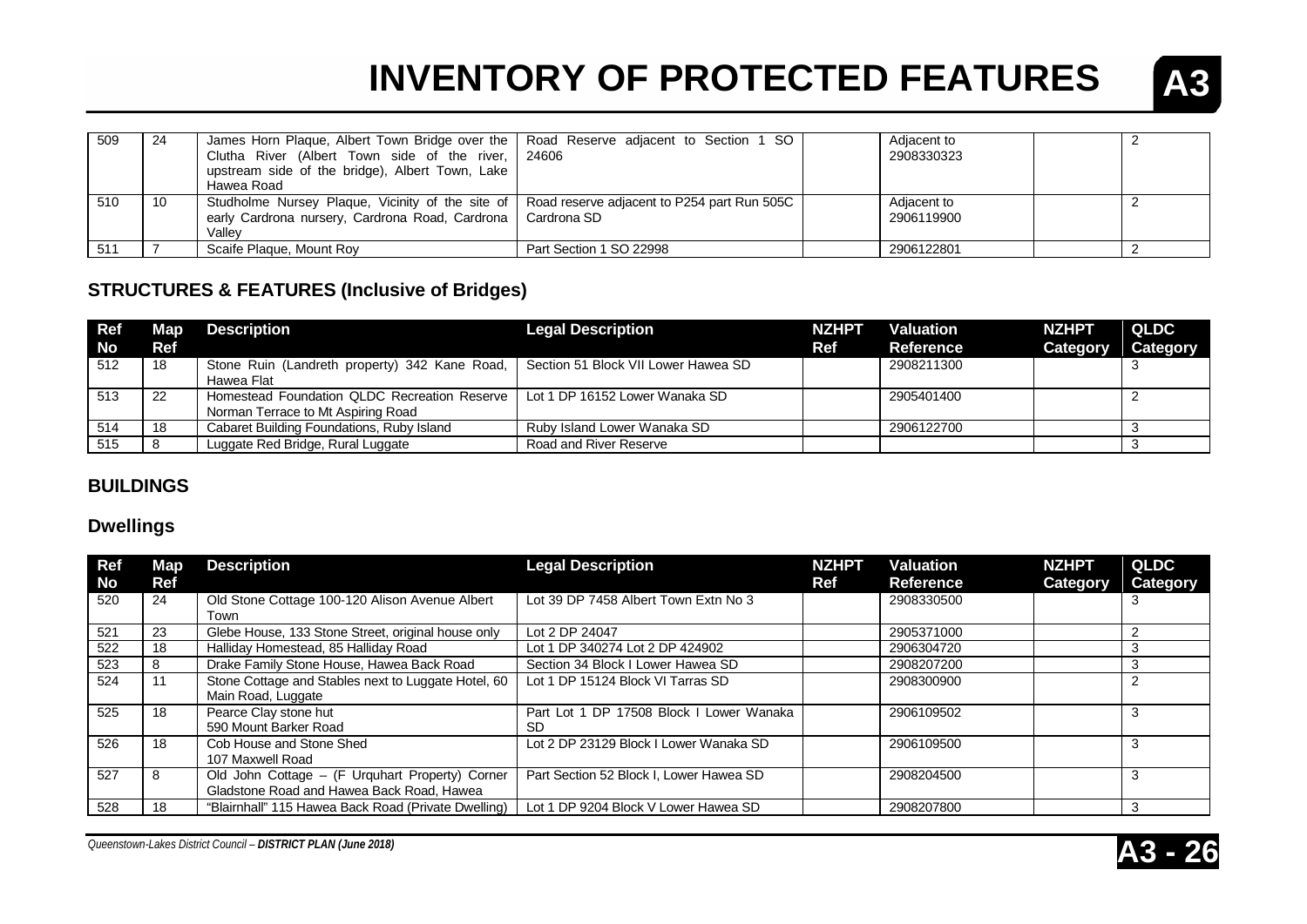

| 529 | -18 | Sod Cottage                                                                      | Section 88 Block XII Lower Hawea SD | 2908215500 |  |
|-----|-----|----------------------------------------------------------------------------------|-------------------------------------|------------|--|
|     |     | 25 Loach Road, Hawea Flat                                                        |                                     |            |  |
| 530 | -18 | McClennan's Cottage                                                              | Lot 2 DP 343710                     | 2908214101 |  |
|     |     | 64 McClennan Road Hawea Flat                                                     |                                     |            |  |
| 531 |     | Cob Cottage, 324 Luggate-Tarras Road, Hawea   Part Section 3 Block VII Tarras SD |                                     | 2908211800 |  |
|     |     | Flat                                                                             |                                     |            |  |
| 532 |     | McPherson House, Hawea-Albert Town Road                                          |                                     |            |  |

#### **Ecclesiastical**

| <b>Ref</b><br><b>No</b> | Map<br><b>Ref</b> | <b>Description</b>                                                              | <b>Legal Description</b>               | <b>NZHPT</b><br>Ref | <b>Valuation</b><br><b>Reference</b> | <b>NZHPT</b><br><b>Category</b> | <b>QLDC</b><br><b>Category</b> |
|-------------------------|-------------------|---------------------------------------------------------------------------------|----------------------------------------|---------------------|--------------------------------------|---------------------------------|--------------------------------|
| 534                     | 21                | Church<br>St<br>Columba<br>Anglican<br>Corner<br>MacDougall/Upton Street Wanaka | Section 4 & 5 Block XXI Wanaka Town    | 7465                | 2905338100                           |                                 |                                |
| 535                     | 18                | Former St Patricks Catholic Church 65 Newcastle<br>Road. Hawea Flat             | Lot 1 DP 337991                        |                     | 2908212605                           |                                 |                                |
| 536                     | 18                | St Ninians Presbytarian Church,<br>Kane Road,<br>Hawea Flat                     | Part Section 11 Block V Lower Hawea SD |                     | 2908217800                           |                                 |                                |

#### **Public**

| <b>Ref</b> | Map | <b>Description</b>                                    | <b>Legal Description</b>                 | <b>NZHPT</b> | <b>Valuation</b> | <b>NZHPT</b> | QLDC     |
|------------|-----|-------------------------------------------------------|------------------------------------------|--------------|------------------|--------------|----------|
| <b>No</b>  | Ref |                                                       |                                          | Ref          | <b>Reference</b> | Category     | Category |
| 538        | 21  | Old Jail Buildings - timber cell and stone building 2 | Lot 3 DP 27690                           |              | 2905307103       |              |          |
|            |     | Dunmore Street Wanaka                                 |                                          |              |                  |              |          |
| 539        |     | Luggate School Plaque Kingan Road Luggate             | Part Section 5 Block VI Tarras SD        |              | 2908301200       |              |          |
| 540        | 18  | Old Post Office Building, Camp Hill Road, Hawea       | Part Section 11 Block V Lower Hawea SD - |              | 2908217500       |              |          |
|            |     | Flat                                                  | Hawea Flat                               |              |                  |              |          |
| 541        | 18  | Hawea Flat School building, located on the north-     | Part Section 11 Block V Lower Hawea SD   |              | 2908217700       |              |          |
|            |     | eastern corner of the school site, corner of Camphill |                                          |              |                  |              |          |
|            |     | Road and Kane Road, Hawea Flat                        |                                          |              |                  |              |          |
| 552        | 24  | Cardrona Hall and Church, Cardrona Valley Road        | Section 10 Block I Cardrona SD           |              | 2906125700       |              |          |

#### **Commercial**

| <b>Ref</b> | <b>Map</b> | <b>Description</b>                            | <b>Legal Description</b>                           | NZHPT      | <b>Valuation</b> | NZHPT    | <b>QLDC</b> |
|------------|------------|-----------------------------------------------|----------------------------------------------------|------------|------------------|----------|-------------|
| <b>No</b>  | Ref        |                                               |                                                    | <b>Ref</b> | <b>Reference</b> | Category | Category    |
| 542        | 24         | Blacksmith Shop (Part of Templeton Garage) 21 | 19201<br>Section 4 Block XI<br>DP<br>Albert<br>Lot |            | 2908333300       |          |             |
|            |            | Wicklow Terrace, Albert Town                  | Town                                               |            |                  |          |             |

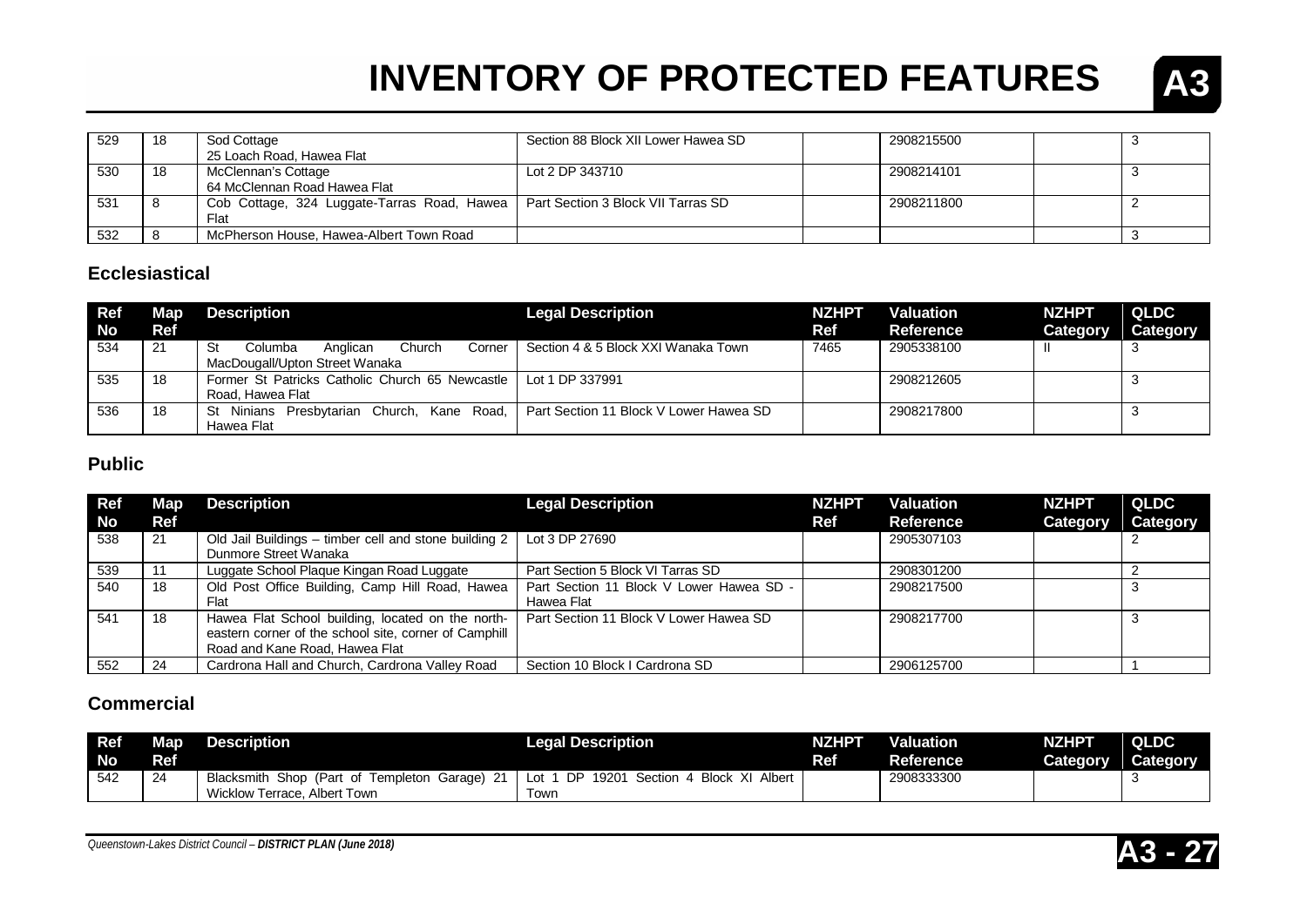

| 543 | -24 | Cardrona Hotel Facade, Crown Range Road   Part of Sections 4, 9-10 Block VII Cardrona       |                                     |      | 2906123800 |  |
|-----|-----|---------------------------------------------------------------------------------------------|-------------------------------------|------|------------|--|
|     |     | Cardronal                                                                                   | Town                                |      |            |  |
| 544 |     | Old Flour Mill 114 & 126 Main Road SH 6 Luggate                                             | Part Section 1. Block VI. Tarras SD | 3242 | 2908309100 |  |
| 545 |     | Hotel Stonework Facade, 60 Main Road/SH 6,   Lot 1 DP 15124 Block VI Tarras Surrey District |                                     |      | 2908300900 |  |
|     |     | Luggate                                                                                     |                                     |      |            |  |
| 546 | -21 | Wanaka Store Facade, 70 Ardmore Street                                                      | Lot 2 DP 17535                      |      | 2905202400 |  |

#### **Rural**

| <b>Ref</b><br><b>No</b> | <b>Map</b><br>Ref | <b>Description</b>                       | <b>Legal Description</b>           | <b>NZHPT</b><br>Ref | Valuation<br><b>Reference</b> | <b>NZHPT</b><br>Category | <b>QLDC</b><br>Category |
|-------------------------|-------------------|------------------------------------------|------------------------------------|---------------------|-------------------------------|--------------------------|-------------------------|
| 548                     |                   |                                          |                                    |                     |                               |                          |                         |
| 549                     | 18                | Stone Homestead McCarthy Road Hawea Flat | Section 41 Block I. Lower Hawea SD |                     | 2908207300                    |                          |                         |
| 550                     | -22               | Woolshed Studholme Road, Wanaka          |                                    |                     | 2905373922                    |                          |                         |

#### **HERITAGE TREES - WANAKA**

| <b>Ref</b><br>No | Map<br>Ref | <b>Description</b>                                                                                                                | <b>Legal Description</b>                  | <b>NZHPT</b><br>Ref | <b>Valuation Reference</b> |
|------------------|------------|-----------------------------------------------------------------------------------------------------------------------------------|-------------------------------------------|---------------------|----------------------------|
| 560              | 22         | Giant Fir (Abies grandis) (1) Wanaka Station Park,<br>Norman Terrace Wanaka                                                       | Lot 1 DP 16152                            |                     | 2905401400                 |
| 561              | 20         | Spanish Fir (Abies pinsapo) McDonalds, 281<br>Lakeside Road, Wanaka                                                               | Part Section 47 Block XIV Lower Wanaka SD |                     | 2905148200                 |
| 562              | 18         | Sycamore Maple (Acer plantanus) Halliday<br>Homestead site, Cardrona River, 85 Halliday Road,<br>Wanaka                           | Lot 3 DP 408132                           |                     | 2906304719                 |
| 563              | 22         | Sugar Maple (Acer saccharrum) Wanaka Station<br>Park. Wanaka                                                                      | Lot 1 DP 16152                            |                     | 2905401400                 |
| 564              | 18         | Horse Chestnut (Aesculus Sp) Halliday Homestead<br>site, Cardrona River, 85 Halliday Road North,<br>Wanaka                        | Lot 3 DP 408132                           |                     | 2906304719                 |
| 565              | 18         | Silver Birch (Betula pendula) Halliday Homestead<br>site, Cardrona River, 85 Halliday Road, Wanaka                                | Lot 3 DP 408132                           |                     | 2906304719                 |
| 566              | 18         | Incense Cedar (2) (Calocedrus decurrens) East side<br>Cardrona River downstream from Ballantyne Bridge,<br>Wanaka-Luggate Highway | Lot 3 DP 385106                           |                     | 2096304409                 |
| 568              | 22         | Himalayan Cedar (Cedrus deodar) Wanaka Station<br>Park, Wanaka                                                                    | Lot 1 DP 16152                            |                     | 2905401400                 |
| 569              | 24         | Lawsoniana (Chamaecyparis lawsoniana)<br>Old<br>Catholic Church site, Cardrona Valley Road,<br>Cardrona                           | Section 17 Block II Cardrona SD           |                     | 2906126000                 |

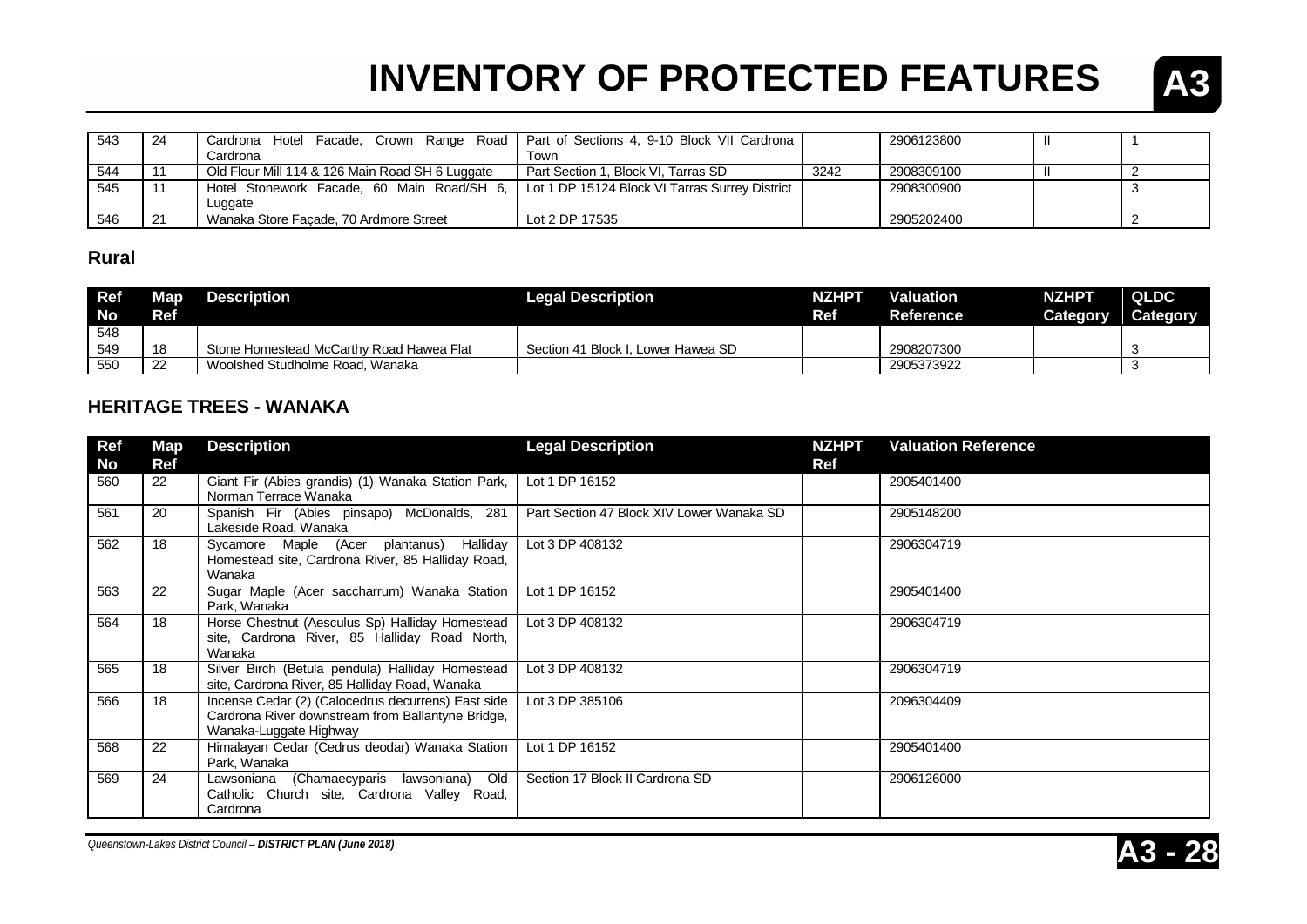

| 570 | 18              | Walnut (Juglans regia) Halliday Homestead site,<br>Cardrona River, 85 Halliday Road, Wanaka                                           | Lot 3 DP 408132                                                        | 2906304719             |
|-----|-----------------|---------------------------------------------------------------------------------------------------------------------------------------|------------------------------------------------------------------------|------------------------|
| 571 | 22              | Hazelnut (3) (Corylus Sp.) Wanaka Station Park,<br>Wanaka                                                                             | Lot 1 DP 16152                                                         | 2905401400             |
| 572 |                 | Removed under RM130876                                                                                                                |                                                                        |                        |
| 573 | 21              | Removed under RM140223                                                                                                                |                                                                        |                        |
| 574 | 22              | Japanese Maple (Acer sp.), 12 Homestead Close                                                                                         | Lot 8 DP 27278 Wanaka Town                                             | 2905401503             |
| 575 | 18              | Ash (Fraxinus Sp.) Halliday Homestead site,<br>Cardrona River, 85 Halliday Road, Wanaka                                               | Lot 3 DP 408132                                                        | 2906304719             |
| 576 | 21              | Maidenhair Tree (Ginkgo bilboa) 51 Stratford<br>Terrace, Wanaka                                                                       | Section I Block XLII Town of Wanaka                                    | 2905308700             |
| 577 | 22              | Walnut (7) (Juglans regia) Wanaka Station Park,<br>Wanaka                                                                             | Lot 1 DP 16152                                                         | 2905401400             |
| 578 | 18              | Walnut (Juglans regia) Morris Homestead site,<br>Cardrona River, Albert Town-Lake Hawea Road<br>Wanaka                                | Lot 1 DP 356315                                                        | 2906303501             |
| 579 | 13              | European Larch (Larix decidua) Coronation<br>Commemoration, Car park, Crown Range Road<br>Summit                                      | Section 5 SO 342162                                                    | 2907214003             |
| 580 | 11              | Osage orange Tree, (Maclura pomifera) Main Road,<br>Luggate                                                                           | Lot 82 DP 375230                                                       | Adjacent to 2908310002 |
| 581 | $\overline{22}$ | Medlar (Mespilus germanica) Wanaka Station Park,<br>Wanaka                                                                            | Lot 1 DP 16152                                                         | 2905401400             |
| 582 | 21              | Dawn Redwood (Metasequoia glyptostrobus)<br>21 Russell Street, Wanaka                                                                 | Lot 2 DP 21901                                                         | 2905304300             |
| 583 | 20              | Dawn Redwood (Metasequoia glyptostrobus) Lake<br>Wanaka foreshore Reserve adjacent to Beacon<br>Point Road/Lakeside Road intersection | Section 67 Block XIV Lower Wanaka SD-Eely<br>Point Recreation Reserve. | 2905155700             |
| 584 | 18              | Norway Spruce (Picea abies) Halliday Homestead<br>site, Cardrona River, 85 Halliday Road, Wanaka                                      | Lot 3 DP 408132                                                        | 2906304719             |
| 585 | 24              | Norway Spruce (Picea abies) Old Catholic Church<br>Site, Cardrona Valley Road Cardrona                                                | Section 17 Block II Cardrona SD                                        | 2906126000             |
| 586 | 24              | Norway Spruce (Picea abies) Across road from old<br>Catholic Church Site, Cardrona Valley Road,<br>Cardrona                           | Section 12 Block I Cardrona SD                                         | 2906125800             |
| 587 | 10 <sup>°</sup> | Norway Spruce (Picea abies) Little Homestead Site,<br>Cardrona Road, Cardrona                                                         | Section 3 SO 24173                                                     | 2906120702             |
| 588 | 22              | Avenue of London Plane (Plantanus x europea, Tilia<br>sp, Fraxinus sp and Aesculus sp) Avenue on Mt.<br>Aspiring Road, Wanaka         | Lots 5, 6 & 7 DP 18590                                                 | 2905431300             |
| 589 | $\overline{24}$ | Black Poplar (Populus nigra) Clutha Riverside above<br>Cardrona confluence, Albert Town                                               | Part Section 7 Block I Town of Albert Town                             | Adjacent to 2908335100 |
| 590 | 22              | Black Poplar (Populus nigra) Wanaka Station Park,<br>Wanaka                                                                           | Lot 1 DP 16152                                                         | 2905401400             |
|     |                 |                                                                                                                                       |                                                                        |                        |

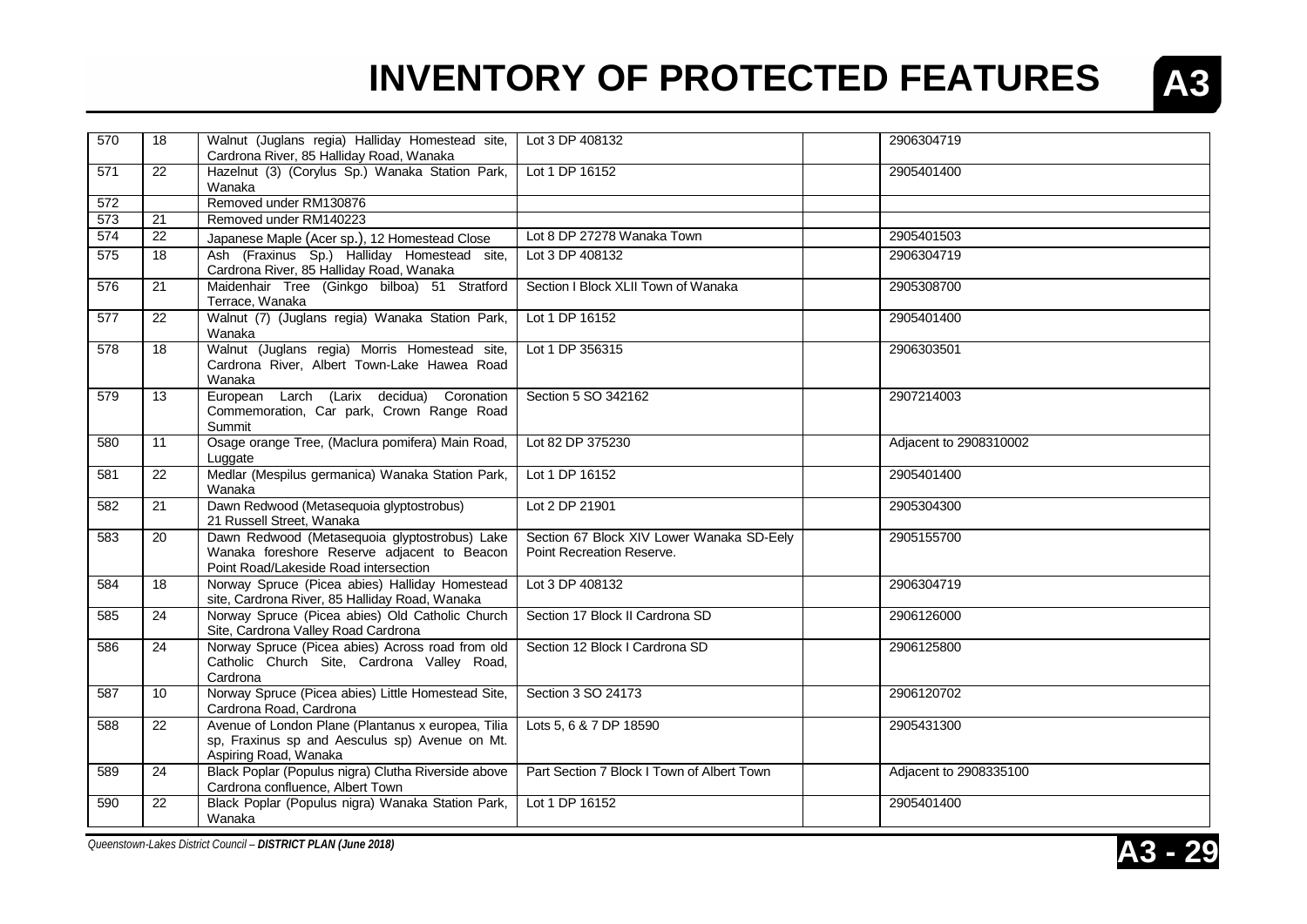

| 591 | 24              | Lombardy Poplar (hybrid Populus nigra "Halica")<br>Clutha riverside opposite Albert Town below Hawea<br>confluence, Albert Town    | Road Reserve adjacent to Block VII Town of<br>Albert Town | Road Reserve                           |
|-----|-----------------|------------------------------------------------------------------------------------------------------------------------------------|-----------------------------------------------------------|----------------------------------------|
| 592 | $\overline{7}$  | Mountain Beach (Northofagus solandri var.<br>cliffortioides) West Wanaka Road, West Wanaka                                         | Section 12 SO 350038                                      | 2906128101                             |
| 593 | 22              | Douglas Fir (Pseudotsuga menziesii) North West<br>Wanaka Station (Two Trunk)                                                       | Lot 1 DP 16152                                            | 2905401400                             |
| 594 | 22              | Douglas Fir (Pseudotsuga menziesii) Wanaka<br>Station Homestead site, Homestead Close, Wanaka                                      | Lot 8 DP 27278<br>Lot 14 DP 26147                         | 2905401503<br>2905401400               |
| 596 | 24              | Oak Trees (3) (Quercus robur) 7 Mclellan Place,<br><b>Albert Town</b>                                                              | Lot 18 DP 24481                                           | 2908326335                             |
| 598 | 22              | English Oak (Quercus robur) Wanaka Station<br>Homestead site, Homestead Close, Wanaka                                              | Lot 9 DP 27278                                            | 2905401500                             |
| 599 | $\overline{23}$ | English Oak (Quercus robur) Meadowstone                                                                                            | Lot 4 DP26092 Block III Lower Wanaka SD                   | 2905373920                             |
| 600 | 21              | Wellingtonia Tree (Sequoiadendron giganteum)<br>The Pines, 71 Dungarvon Street, Wanaka                                             | Lot 1 DP 20290                                            | 2905326500                             |
| 601 | 22              | Wellingtonia Tree (5) (Sequoiadendron giganteum)<br>Wanaka Station Homestead site, Wanaka Station<br>Park, Homestead Close, Wanaka | Lot 8 DP 27278<br>Lot 14 DP 26147<br>Lot 1 DP 16152       | 2905401503<br>2905401400<br>2905401400 |
| 602 | 20              | Wellingtonia's (2) (Sequoiadendron giganteum) 27<br>Eely Point Road<br>Wanaka                                                      | Lot 2 DP 10796 Block XIV Lower Wanaka SD                  | 2905244000                             |
| 603 | 21              | Wellingtonia Tree (Sequoiadendron giganteum) 99<br>Lakeside Road (opposite marina)<br>Wanaka                                       | Lot 1 DP 18842                                            | 2905205300                             |
| 605 | 21              | Wellingtonia Tree (Sequoiadendron giganteum) 81<br>Roche Street Wanaka                                                             | Section 6 Block XLVI Town of Wanaka                       | 2905331100                             |
| 606 | 22              | Wellingtonia Tree (2) (Sequoiadendron giganteum)<br>Foreshore Reserve East of Tapley Paddock<br>Wanaka                             | Section 31 Block III Lower Wanaka SD                      | 2905400100                             |
| 607 | 11              | Wellingtonia Tree (Sequoiadendron giganteum),<br>673 Mt Barker Road, Wanaka                                                        | Lot 1 DP 327869                                           | 2906108701                             |
| 608 | 22              | Wellingtonia Tree (Sequoiadendron giganteum)<br>Wanaka Station Park, Wanaka                                                        | Lot 1 DP 16152                                            | 2905401400                             |
| 609 | $\overline{21}$ | Wellingtonia (3) (Sequoiadendron giganteum) 87<br>MacDougal Street, Wanaka                                                         | Lot 1 DP 17828                                            | 2905349200                             |
| 610 | 10              | Wellingtonia (Sequoiadendron giganteum) Cardrona<br>Road, Site of Little Homestead, Cardrona                                       | Section 3 SO 24173                                        | 2906120702                             |
| 611 | 18              | Wellingtonia (Sequoiadendron giganteum) Robert<br>Studholme Homestead site, Orchard Road, Wanaka                                   | Part Section 10 Block III Lower Wanaka SD                 | 2905373800                             |

| 612 | $\overline{\phantom{a}}$<br>-16 | Wellingtonia (Sequoiadendron giganteum) Site of      | Section 3 SO 24713 | 2906121302 |
|-----|---------------------------------|------------------------------------------------------|--------------------|------------|
|     |                                 | , Cardrona Road, Cardrona<br>early Cardrona nursery, |                    |            |
|     |                                 | Vallev                                               |                    |            |

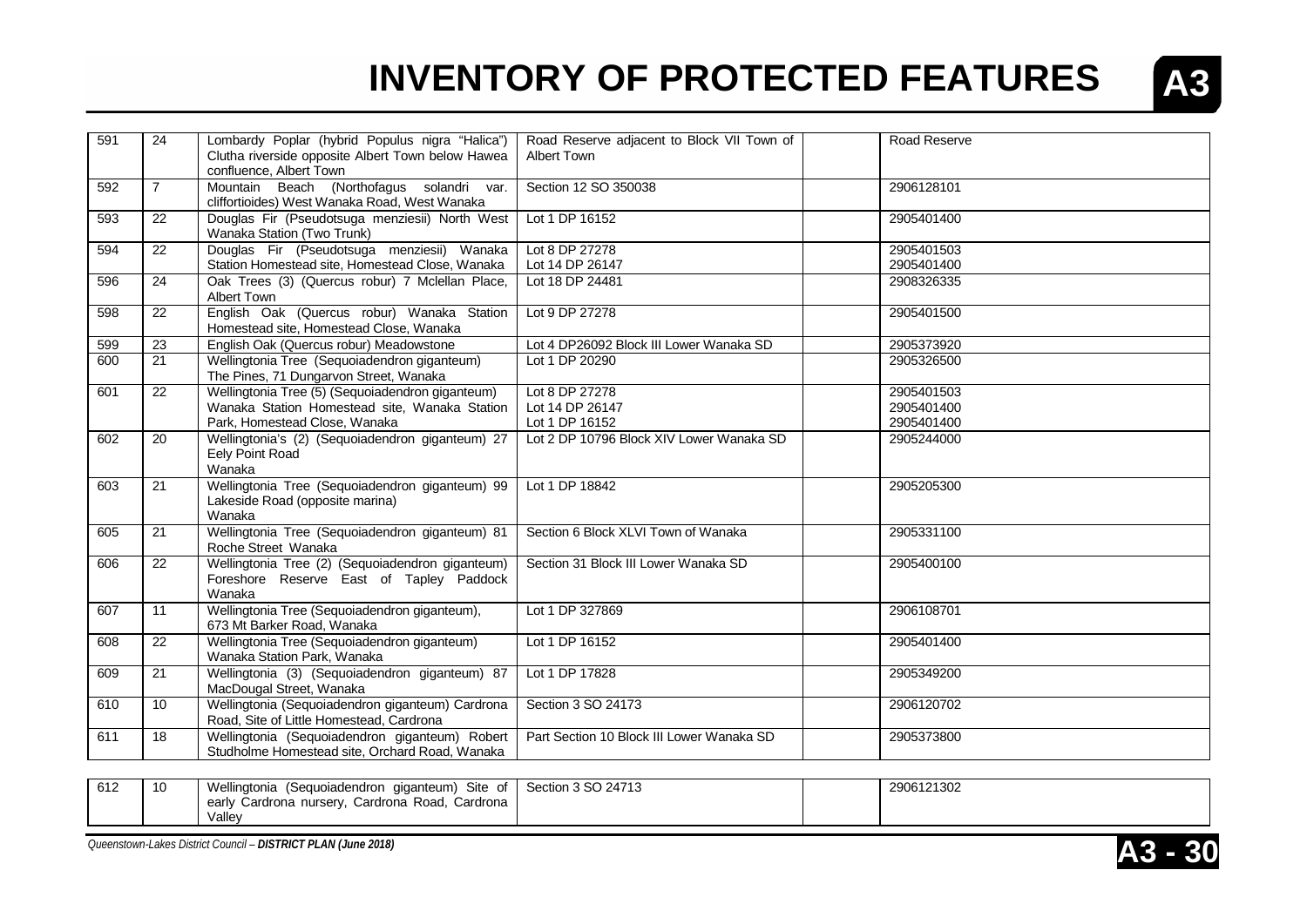

| 613 | 22 | Weeping Wellingtonia (Sequoiadendron giganteum<br>'weeping') Wanaka Station Park, Wanaka                                                  | Lot 1 DP 16152                                                                                  | 2905401400                             |
|-----|----|-------------------------------------------------------------------------------------------------------------------------------------------|-------------------------------------------------------------------------------------------------|----------------------------------------|
| 614 | 21 | Redwood (Sequoia sempervirens) Faulks Terrace<br>Recreation Reserve, Faulks Terrace, Wanaka                                               | Section 7 Block XLIX Wanaka Town Faulks<br>Terrace Recreation Reserve Gazette No 1983<br>p 2401 | 2905351100                             |
| 615 | 21 | Irish Yew (Taxus baccata "Fastigiata")<br>51 Stratford Terrace, Wanaka                                                                    | Section I Block XLII Town of Wanaka                                                             | 2905308700                             |
| 616 | 20 | Swamp Cypress (2) (Taxodium distichum) Lake<br>Wanaka Foreshore Reserve adjacent to Beacon Pt.<br>Road\Lakeside Road intersection, Wanaka | Section 67 Block XIV Lower Wanaka SD-Eely<br><b>Point Recreation Reserve</b>                    | 2905155700                             |
| 617 | 21 | Swamp Cypress (2) (Taxodium distichum) In Bullock<br>Creek upstream from 98 Ardmore Street, Wanaka                                        | Lot 2 DP 25900                                                                                  | 2905306200                             |
| 618 | 21 | Swamp Cypress (2) (Taxodium distichum)<br>Foreshore Reserve, North of Bullock Creek outlet,<br>Wanaka                                     | Section 5 Block XV Town of Wanaka                                                               | 2905323300                             |
| 619 | 21 | Swamp cypress (2) (Taxodium distichum) Foreshore<br>Reserve, 'Wagon Wheels', Wanaka                                                       | Section II Block XV Town of Wanaka                                                              | 2905323300                             |
| 620 | 22 | Avenue of Lime Trees (Tilia europaea) Wanaka<br>Station Park Entrance, Wanaka                                                             | Lot 1 DP 16152                                                                                  | 2905401400                             |
| 621 | 18 | Lime (3) (Tilia Sp.) Halliday Homestead site,<br>Cardrona River, 85 Halliday Road, Wanaka                                                 | Lot 3 DP 408132                                                                                 | 2906304719                             |
| 622 | 18 | Hemlock (Tsuga canadensis) Halliday Homestead<br>site, Cardrona River, 85 Halliday Road, Wanaka                                           | Lot 3 DP 408132                                                                                 | 2906304719                             |
| 623 | 22 | Brewer Spruce (Picea breweriana), Wanaka Station<br>Park. Norman Terrace                                                                  | Lot 1 DP 16152 Wanaka Town                                                                      | 2905401400                             |
| 624 | 22 | Saucer Magnolia, Wanaka Station Park, Norman<br>Terrace                                                                                   | Lot 1 DP 16152 Wanaka Town                                                                      | 2905401400                             |
| 625 | 22 | Holly (Ilex sp.), Wanaka Station Park, Norman<br>Terrace                                                                                  | Lot 1 DP 27278 Wanaka Town                                                                      | 2905401400                             |
| 626 | 22 | European larch (Larix deciduas), Wanaka Station<br>Homestead site, Homestead Close, Wanaka                                                | Lot 8 DP 27278<br>Lot 14 DP 26147<br>Lot 9 DP 27278                                             | 2905401503<br>2905401400<br>2905401500 |
| 627 | 22 | Japanese larch (Larix kaemferi), Wanaka Station<br>Homestead site, Homestead Close, Wanaka                                                | Lot 8 DP 27278<br>Lot 14 DP 26147<br>Lot 9 DP 27278                                             | 2905401503<br>2905401400<br>2905401500 |
| 628 | 22 | Atlantic cedar blue (Cedrus atlantica glauca),<br>Wanaka Station Homestead site, Homestead Close,<br>Wanaka                               | Lot 8 DP 27278<br>Lot 14 DP 26147<br>Lot 9 DP 27278                                             | 2905401503<br>2905401400<br>2905401500 |

#### **PROTECTED TREES - WANAKA**

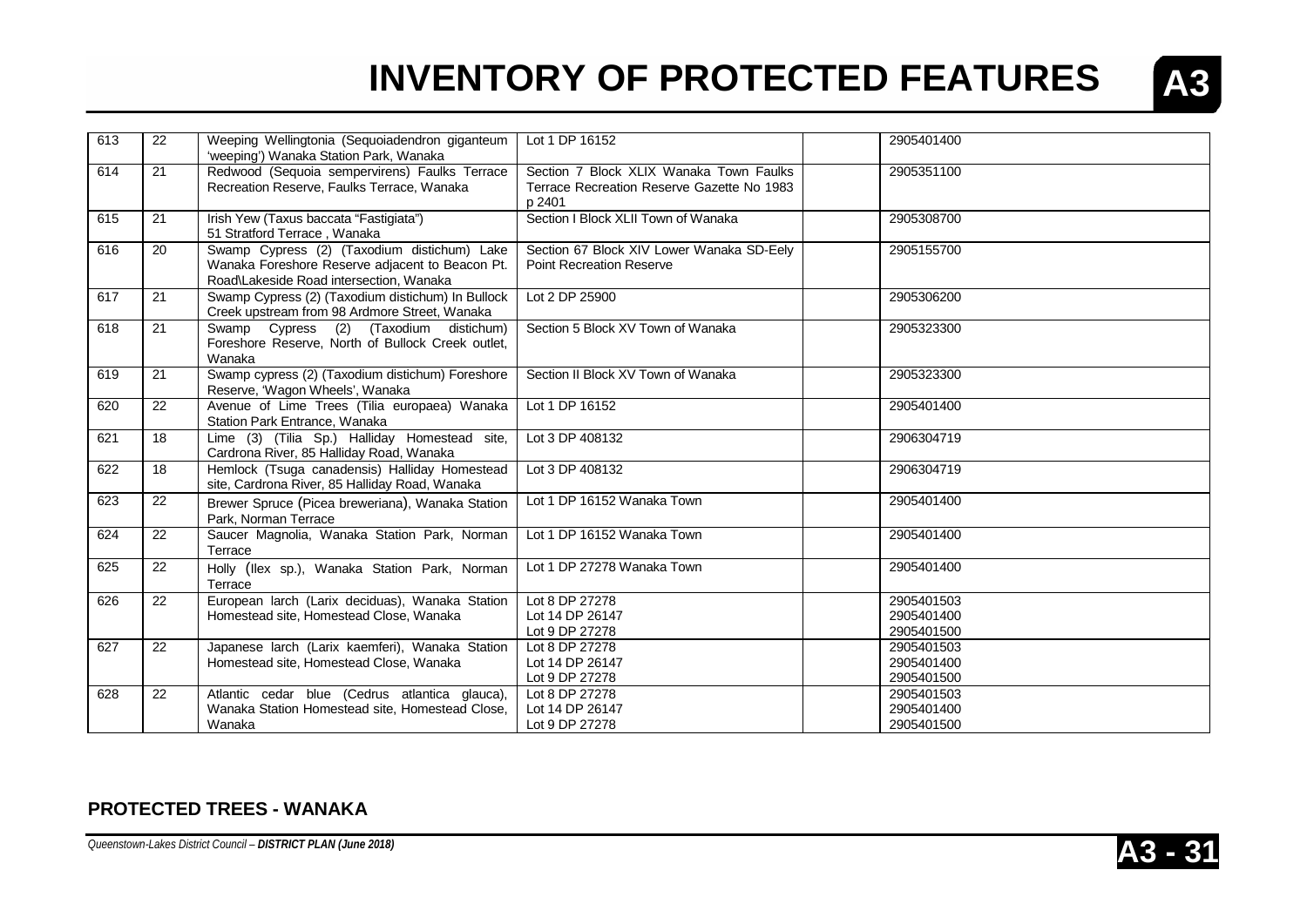

| Ref<br>No        | <b>Plan Reference</b>                                                             | <b>Description</b>                                                                                                                                                                                                                           | <b>Legal Description</b>                                                                                                                                                                                                                                                                                              |
|------------------|-----------------------------------------------------------------------------------|----------------------------------------------------------------------------------------------------------------------------------------------------------------------------------------------------------------------------------------------|-----------------------------------------------------------------------------------------------------------------------------------------------------------------------------------------------------------------------------------------------------------------------------------------------------------------------|
| TPA <sub>1</sub> | Northlake Structure Plan, Northlake Special<br>Zone, Part 12 of the District Plan | with<br>Small group<br>matagouri fringe<br>kanuka<br>minor<br>of<br>component                                                                                                                                                                | Lot 3 DP 300408 (which includes the future legal description of any<br>subdivided part of that lot which contains any part of Tree Protection<br>Area TPA 1, including any lot which qualifies as an urban environment                                                                                                |
| TPA <sub>2</sub> | Northlake Structure Plan, Northlake Special<br>Zone, Part 12 of the District Plan | with<br>minor<br>matagouri fringe<br>Small group<br>kanuka<br>_of<br>component                                                                                                                                                               | allotment as defined in s76(4C) of the Act).<br>Lot 3 DP 300408 (which includes the future legal description of any<br>subdivided part of that lot which contains any part of Tree Protection<br>Area TPA2, including any lot which qualifies as an urban environment<br>allotment as defined in s76{4C} of the Act). |
| TPA3             | Northlake Structure Plan, Northlake Special<br>Zone, Part 12 of the District Plan | Mosaic of mixed age pines with fringe and understorey<br>kanuka and minor coprosma and matagouri, plus a group of<br>kanuka, matagouri and coprosma at the western end, plus a<br>group of mainly mature kanuka approximately in the middle  | Lot 68 DP 3714 70 (which includes the future legal description of any<br>subdivided part of that lot which contains any part of Tree Protection<br>Area TPA3, including any lot which qualifies as an urban environment<br>allotment as defined in s76(4C) of the Act).                                               |
| TPA4             | Northlake Structure Plan, Northlake Special<br>Zone, Part 12 of the District Plan | Mosaic of mixed age pines with fringe and understorey<br>kanuka and minor coprosma and matagouri at the western<br>end and on the southern side, plus a group of mainly mature<br>kanuka, groups of plantation pines, and some Douglas Firs. | Lot 1 DP 27290 (which includes the future legal description of any<br>subdivided part of that lot which contains any part of Tree Protection<br>Area TPA4, including any lot which qualifies as an urban environment<br>allotment as defined in s76(4C) of the Act).                                                  |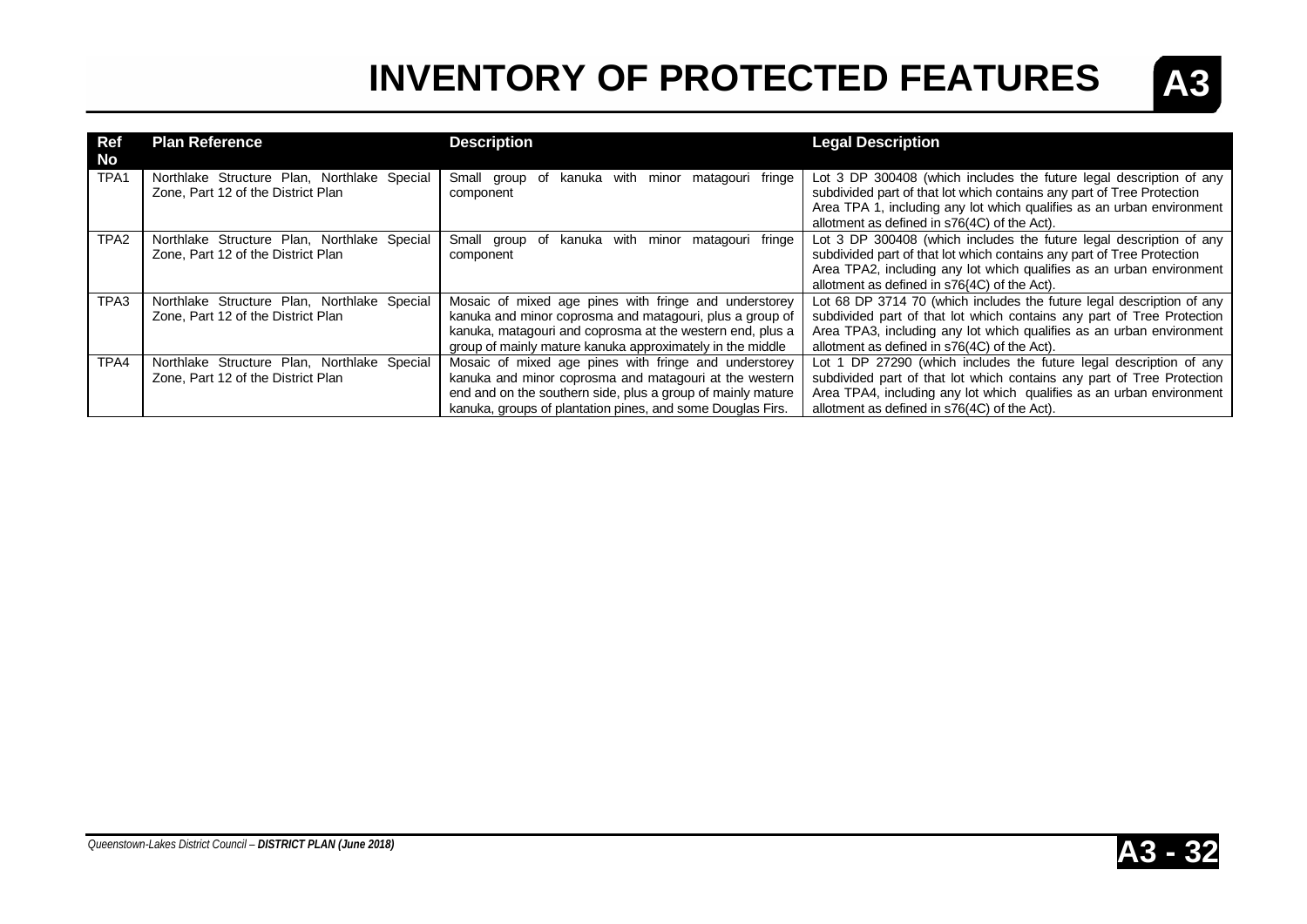

### **5 ARCHAEOLOGICAL SITES**

| Ref       | Map | <b>Description</b>                                                                                                | <b>Legal Description</b>                                                                                    | <b>NZHPT</b> | <b>Valuation</b>                       | <b>NZHPT</b> | <b>QLDC</b>    |
|-----------|-----|-------------------------------------------------------------------------------------------------------------------|-------------------------------------------------------------------------------------------------------------|--------------|----------------------------------------|--------------|----------------|
| <b>No</b> | Ref |                                                                                                                   |                                                                                                             | <b>Ref</b>   | <b>Reference</b>                       | Category     | Category       |
| 700       | 9   | Maori Ti Pits and paved area. Between Dart Bridge<br>and Kowhai Creek true right bank of Dart River<br>below road | Section 14 Block I, Dart SD and Crown Land<br>next to Dart River                                            | 5600         | 2911133000                             |              | $\overline{2}$ |
| 701       | 10  | Dynamo                                                                                                            | Mt Aurum Historic Reserve, Run 753 Block XI,<br>Skippers SD                                                 | 5601         | 2907300400                             |              | 2              |
| 702       | 10  | All Settlement and gold mining relics                                                                             | Mt Aurum Recreation Reserve, Run 753 Block<br>XI Skippers SD                                                | 5602         | 2907300400                             | $\mathbf{I}$ | 2              |
| 703       | 9   | Battery, Rees River Vicinity                                                                                      | Invincible Mine Historic Reserve (Doc) Part<br>Run 752 Earnslaw SD                                          | 5603         | 2907321000                             | $\mathbf{I}$ | 2              |
| 704       | 9   | <b>Buddle, Rees River Vicinity</b>                                                                                | Invincible Mine Historic Reserve (Doc)<br>Part<br>Run 752, Earnslaw SD                                      | 5604         | 2907321000                             | $\mathbf{I}$ | 2              |
| 705       | 9   | Sawmill Settlements Turners Creek - Kinloch Road<br>Mill Creek                                                    | Crown Land Block VI Upper Wakatipu                                                                          | 5605         | Adjacent to<br>2911134301              | $\mathbf{I}$ | $\overline{2}$ |
| 706       | 10  | Suspended Pipe Syphon in Stoney Creek                                                                             | Mt Aurum Historic Reserve Run 753 Block XI<br><b>Skippers SD</b>                                            | 5606         | 2907300400                             | $\mathbf{I}$ | 3              |
| 707       | 13  | Mining Tunnel Oxenbridge Tunnel                                                                                   | Crown Land (Shotover River) Part Section 148<br><b>Block XIX Shotover SD</b>                                | 5607         | 2907303900                             | $\mathbf{I}$ | 2              |
| 708       | 38  | Lime Kilns and Manager's residence Bobs Cove                                                                      | Recreation Reserve, Block V and Part Section<br>39, Mid Wakatipu SD                                         | 5608         | 2907306700<br>2907305600               | $\mathbf{H}$ | 2              |
| 709       | 38  | Gold Mining - All relics in Twelve Mile Creek                                                                     | Part run 707 Block IV Mid Wakatipu SD                                                                       | 5609         | 29073 05800                            |              | 2              |
| 710       | 27  | Arrowtown Chinese Settlement                                                                                      | Lot 3 DP 18410, Arrowtown Historic Reserve,<br>Lot 4 DP 18410, Block VIII Arrowtown SD and<br>Lot 1 DP 8232 | 5613         | 2918232800<br>2918232900<br>2918233000 |              | 2              |
| 711       | 30  | Morven Ferry Moa Hunters Site Old pitched rock<br>(paved) road                                                    | Section 1 So 21432                                                                                          |              |                                        | Ш            | $\overline{2}$ |
| 712       | 39  | Dunlea Farmstead site, NZAA site F42/231                                                                          | Lot 1 DP 12725                                                                                              |              | 2913102600                             |              | 3              |
| 713       | 39  | Old Kingston School, NZAA site F42/230                                                                            | Section 1 Blk XVI TN OF Kingston                                                                            |              | 2913110500                             |              | 3              |